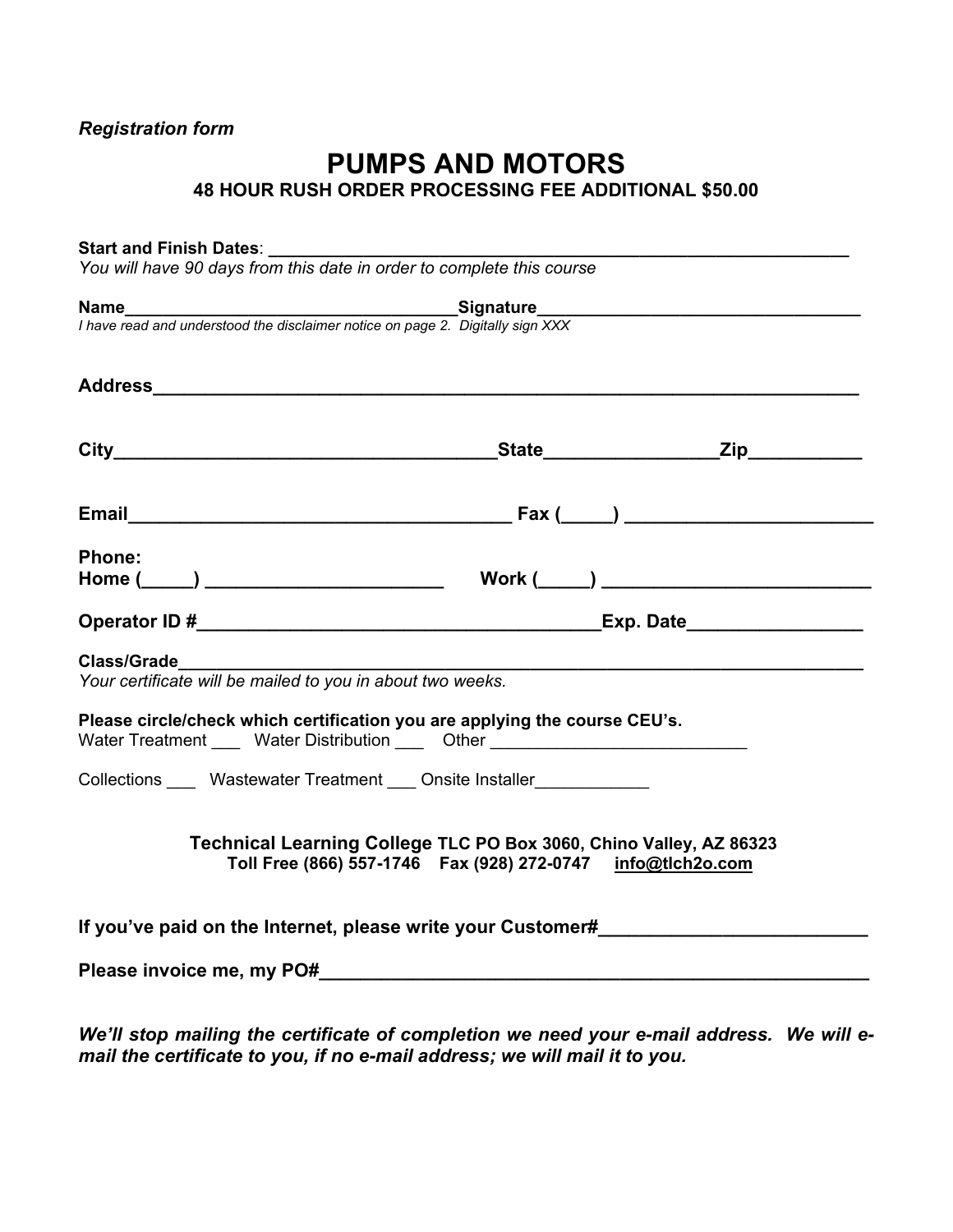## **DISCLAIMER NOTICE**

I understand that it is my responsibility to ensure that this CEU course is either approved or accepted in my State for CEU credit. I understand State laws and rules change on a frequent basis and I believe this course is currently accepted in my State for CEU or contact hour credit, if it is not, I will not hold Technical Learning College responsible. I fully understand that this type of study program deals with dangerous, changing conditions and various laws and that I will not hold Technical Learning College, Technical Learning Consultants, Inc. (TLC) liable in any fashion for any errors, omissions, advice, suggestions or neglect contained in this CEU education training course or for any violation or injury, death, neglect, damage or loss of your license or certification caused in any fashion by this CEU education training or course material suggestion or error or my lack of submitting paperwork. It is my responsibility to call or contact TLC if I need help or assistance and double-check to ensure my registration page and assignment has been received and graded. It is my responsibility to ensure all information is correct and to abide with all rules and regulations.

**State Approval Listing Link**, check to see if your State accepts or has pre-approved this course. Not all States are listed. Not all courses are listed. If the course is not accepted for CEU credit, we will give you the course free if you ask your State to accept it for credit.

**Professional Engineers:** Most states will accept our courses for credit but we do not officially list the States or Agencies. Please check your State for approval.

## **State Approval Listing URL…**

*<http://www.ABCTLC.com/downloads/PDF/CEU%20State%20Approvals.pdf>*

*You can obtain a printed version of the course manual from TLC for an additional \$169.95 plus shipping charges.* 

## **AFFIDAVIT OF EXAM COMPLETION**

I affirm that I personally completed the entire text of the course. I also affirm that I completed the exam without assistance from any outside source. I understand that it is my responsibility to file or maintain my certificate of completion as required by the state or by the designation organization.

## **Grading Information**

In order to maintain the integrity of our courses we do not distribute test scores, percentages or questions missed. Our exams are based upon pass/fail criteria with the benchmark for successful completion set at 70%. Once you pass the exam, your record will reflect a successful completion and a certificate will be issued to you.

For security purposes, please fax or e-mail a copy of your driver's license and always call us to confirm we've received your assignment and to confirm your identity.

No refunds.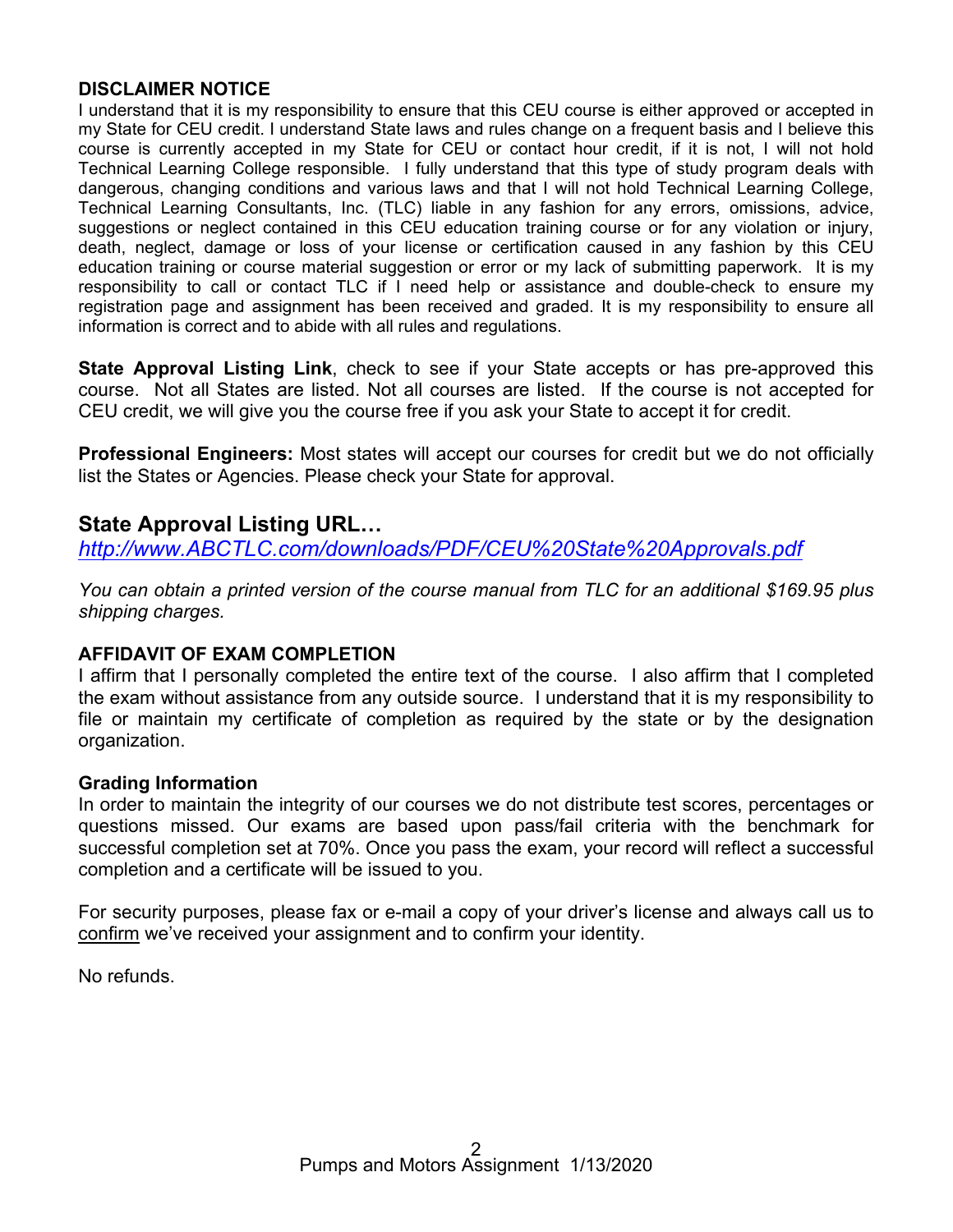# **CERTIFICATION OF COURSE PROCTOR**

Technical Learning College requires that our students who takes a correspondence or home study program course must pass a proctored course reading, quiz and final examination. The proctor must complete and provide to the school a certification form approved by the commission for each examination administered by the proctor.

**Instructions**. When a student completes the course work, fill out the blanks in this section and provide the form to the proctor with the examination.

Name of Course:  $\blacksquare$ 

Name of Licensee:

**Instructions to Proctor**. After an examination is administered, complete and return this certification and examination to the school in a sealed exam packet or in pdf format.

I certify that:

- 1. I am a disinterested third party in the administration of this examination. I am not related by blood, marriage or any other relationship to the licensee which would influence me from properly administering the examination.
- 2. The licensee showed me positive photo identification prior to completing the examination.
- 3. The enclosed examination was administered under my supervision on . The licensee received no assistance and had no access to books, notes or reference material.
- 4. I have not permitted the examination to be compromised, copied, or recorded in any way or by any method.
- 5. Provide an estimate of the amount of time the student took to complete the assignment.

Time to complete the entire course and final exam.

Notation of any problem or concerns:

Name and Telephone of Proctor (please print):

Signature of Proctor

 $\overline{a}$ 

 $\overline{a}$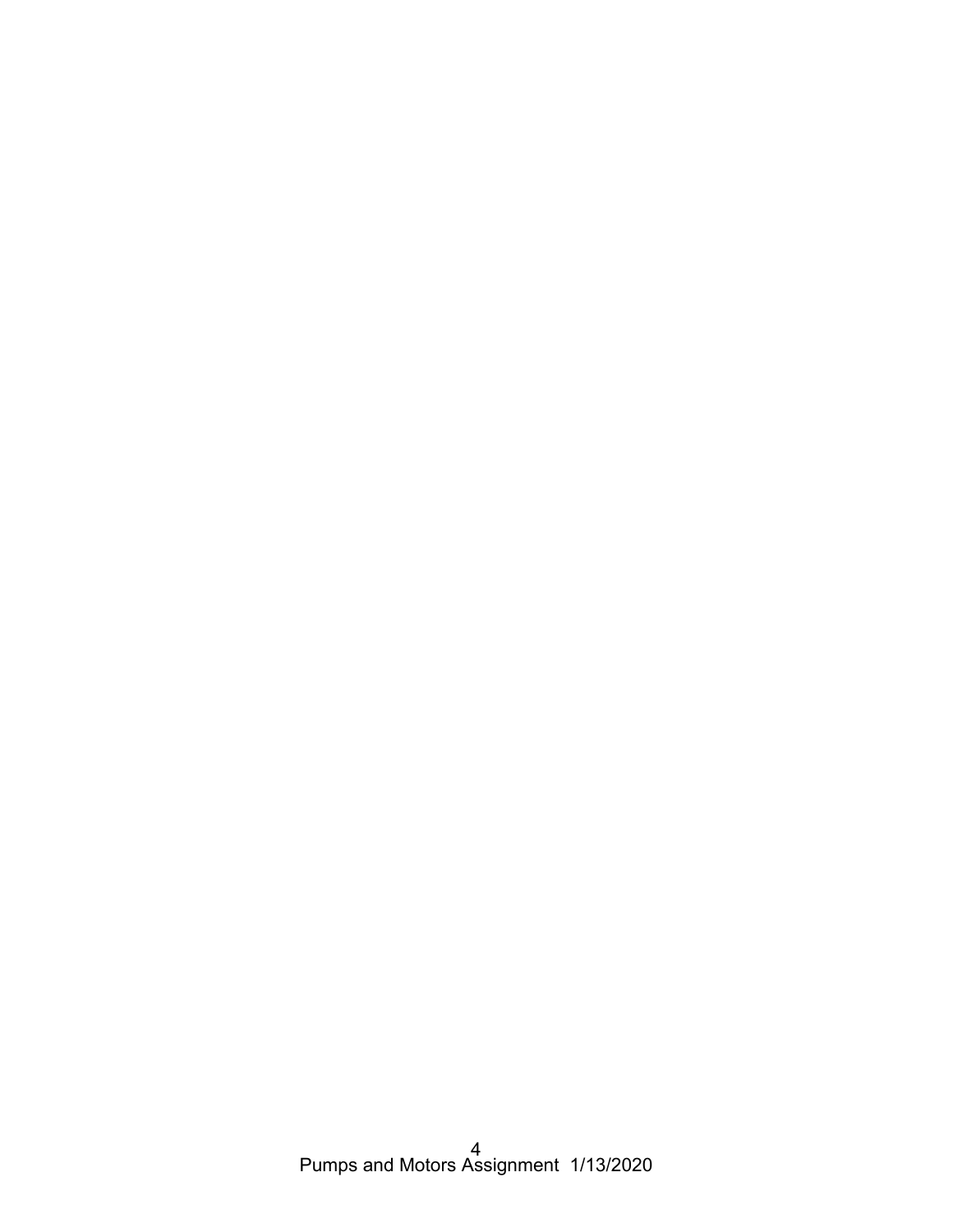| <b>Pumps and Motors Answer Key</b>                                                                                                                                           |
|------------------------------------------------------------------------------------------------------------------------------------------------------------------------------|
|                                                                                                                                                                              |
|                                                                                                                                                                              |
| You are solely responsible to ensure this course is accepted for credit by your State.<br>Did you check with your State agency to ensure this course is accepted for credit? |
| Method of Course acceptance confirmation. Please fill this section<br>No refunds                                                                                             |
| Website __ Telephone Call___ Email____ Spoke to ________________________________                                                                                             |
| Did you receive the approval number, if applicable?                                                                                                                          |
| What is the course approval number, if applicable?                                                                                                                           |

*You are responsible to ensure that TLC receives the Assignment and Registration Key. Please call us to ensure that we received it.* 

|    | 1. ABCD     | 19. A B C D | 37. A B C D | 55. A B C D |
|----|-------------|-------------|-------------|-------------|
|    |             |             |             |             |
|    | 2. ABCD     | 20. A B C D | 38. A B C D | 56. A B C D |
| 3. | ABCD        | 21. A B C D | 39. A B     | 57. A B C D |
| 4. | ABCD        | 22. A B C D | 40. A B     | 58. A B C D |
| 5. | ABCD        | 23. A B     | 41. A B     | 59. A B C D |
| 6. | ABCD        | 24. A B     | 42. A B     | 60. A B C D |
|    | 7. ABCD     | 25. A B     | 43. A B     | 61. A B C D |
|    | 8. ABCD     | 26. A B     | 44. A B     | 62. A B C D |
|    | 9. ABCD     | 27. A B     | 45. A B     | 63. A B C D |
|    | 10. A B C D | 28. A B C D | 46. A B     | 64. A B     |
|    | 11. A B     | 29. A B C D | 47. A B     | 65. A B     |
|    | 12. A B C D | 30. A B C D | 48. A B     | 66. A B     |
|    | 13. A B C D | 31. A B C D | 49. A B C D | 67. A B     |
|    | 14. A B C D | 32. A B C D | 50. A B C D | 68. A B     |
|    | 15. A B C D | 33. A B C D | 51. A B C D | 69. A B     |
|    | 16. A B C D | 34. A B C D | 52. A B C D | 70. A B C D |
|    | 17. A B C D | 35. A B C D | 53. A B C D | 71. A B C D |
|    | 18. A B C D | 36. A B C D | 54. A B C D | 72. A B C D |
|    |             |             |             |             |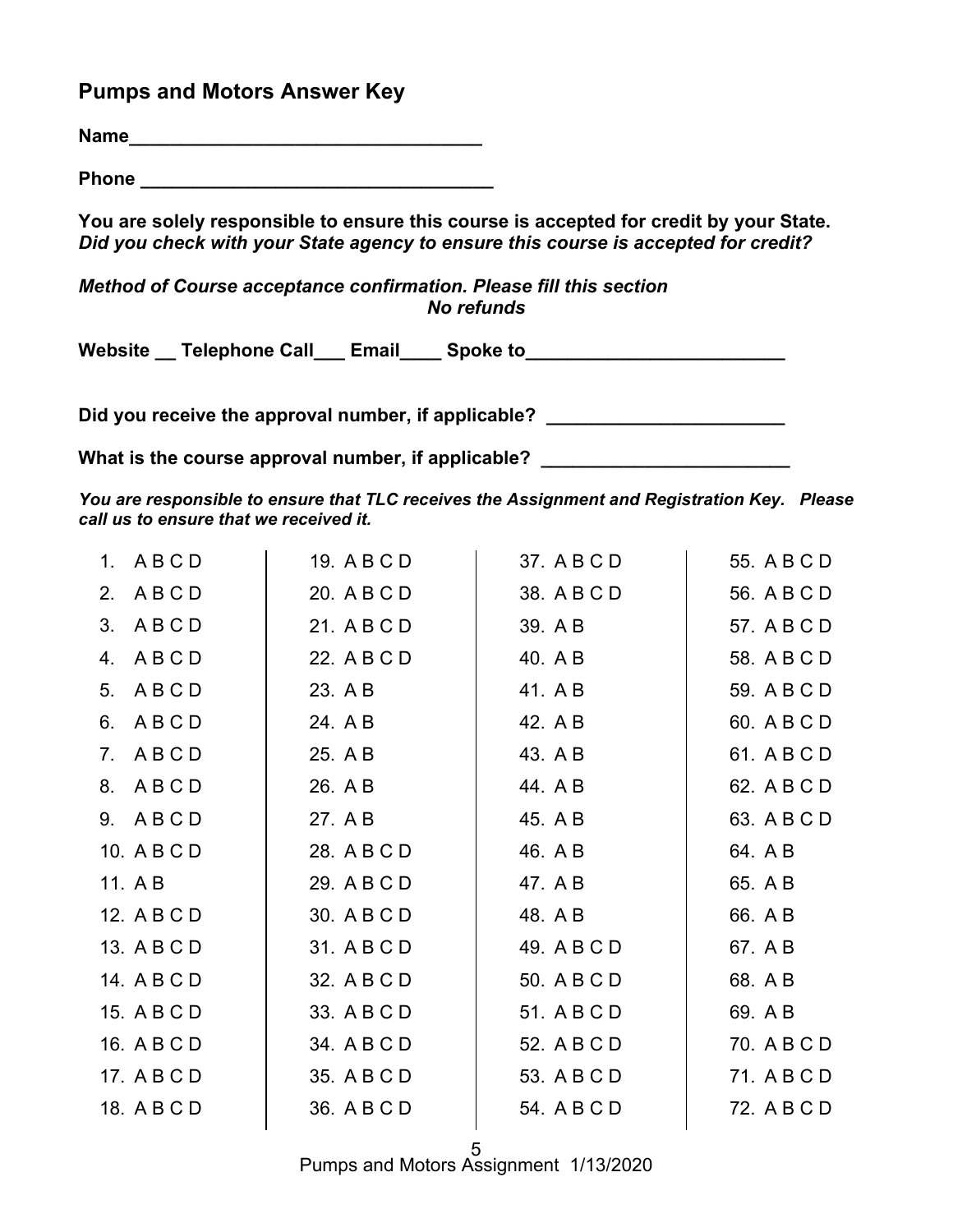| 73. A B C D  | 106. A B C D | 139. A B C D | 172. A B C D |
|--------------|--------------|--------------|--------------|
| 74. A B C D  | 107. ABCD    | 140. ABCD    | 173. A B C D |
| 75. A B C D  | 108. A B C D | 141. A B C D | 174. A B C D |
| 76. A B C D  | 109. A B C D | 142. A B C D | 175. A B C D |
| 77. A B C D  | 110. ABCD    | 143. A B C D | 176. A B C D |
| 78. A B C D  | 111. AB      | 144. ABCD    | 177. A B C D |
| 79. A B C D  | 112. A B     | 145. A B C D | 178. A B C D |
| 80. A B C D  | 113. AB      | 146. A B C D | 179. A B C D |
| 81. A B C D  | 114. AB      | 147. A B C D | 180. A B C D |
| 82. A B C D  | 115. A B     | 148. ABCD    | 181. A B C D |
| 83. A B C D  | 116. A B     | 149. A B C D | 182. A B C D |
| 84. A B C D  | 117. A B C D | 150. A B     | 183. A B C D |
| 85. A B C D  | 118. ABCD    | 151. A B     | 184. A B C D |
| 86. A B C D  | 119. ABCD    | 152. A B C D | 185. A B C D |
| 87. A B C D  | 120. A B C D | 153. A B C D | 186. A B C D |
| 88. A B C D  | 121. ABCD    | 154. A B C D | 187. A B C D |
| 89. A B C D  | 122. A B C D | 155. A B C D | 188. A B C D |
| 90. A B C D  | 123. ABCD    | 156. A B C D | 189. A B C D |
| 91. A B C D  | 124. A B C D | 157. A B C D | 190. A B C D |
| 92. A B C D  | 125. A B C D | 158. A B     | 191. A B C D |
| 93. A B C D  | 126. A B C D | 159. A B     | 192. A B C D |
| 94. A B C D  | 127. ABCD    | 160. A B C D | 193. A B C D |
| 95. A B C D  | 128. A B C D | 161. A B C D | 194. A B C D |
| 96. A B C D  | 129. ABCD    | 162. A B C D | 195. A B     |
| 97. A B C D  | 130. ABCD    | 163. A B C D | 196. A B     |
| 98. A B C D  | 131. ABCD    | 164. A B     | 197. A B C D |
| 99. A B C D  | 132. A B C D | 165. A B     | 198. A B C D |
| 100. ABCD    | 133. ABCD    | 166. A B     | 199. ABCD    |
| 101.<br>ABCD | 134. ABCD    | 167. A B C D | 200. A B C D |
| ABCD<br>102. | 135. A B C D | 168. A B C D | 201. ABCD    |
| 103.<br>ABCD | 136. A B C D | 169. A B C D | 202. A B C D |
| ABCD<br>104. | 137. ABCD    | 170. ABCD    | 203. A B C D |
| 105.<br>ABCD | 138. A B C D | 171. ABCD    | 204. A B C D |
|              |              |              |              |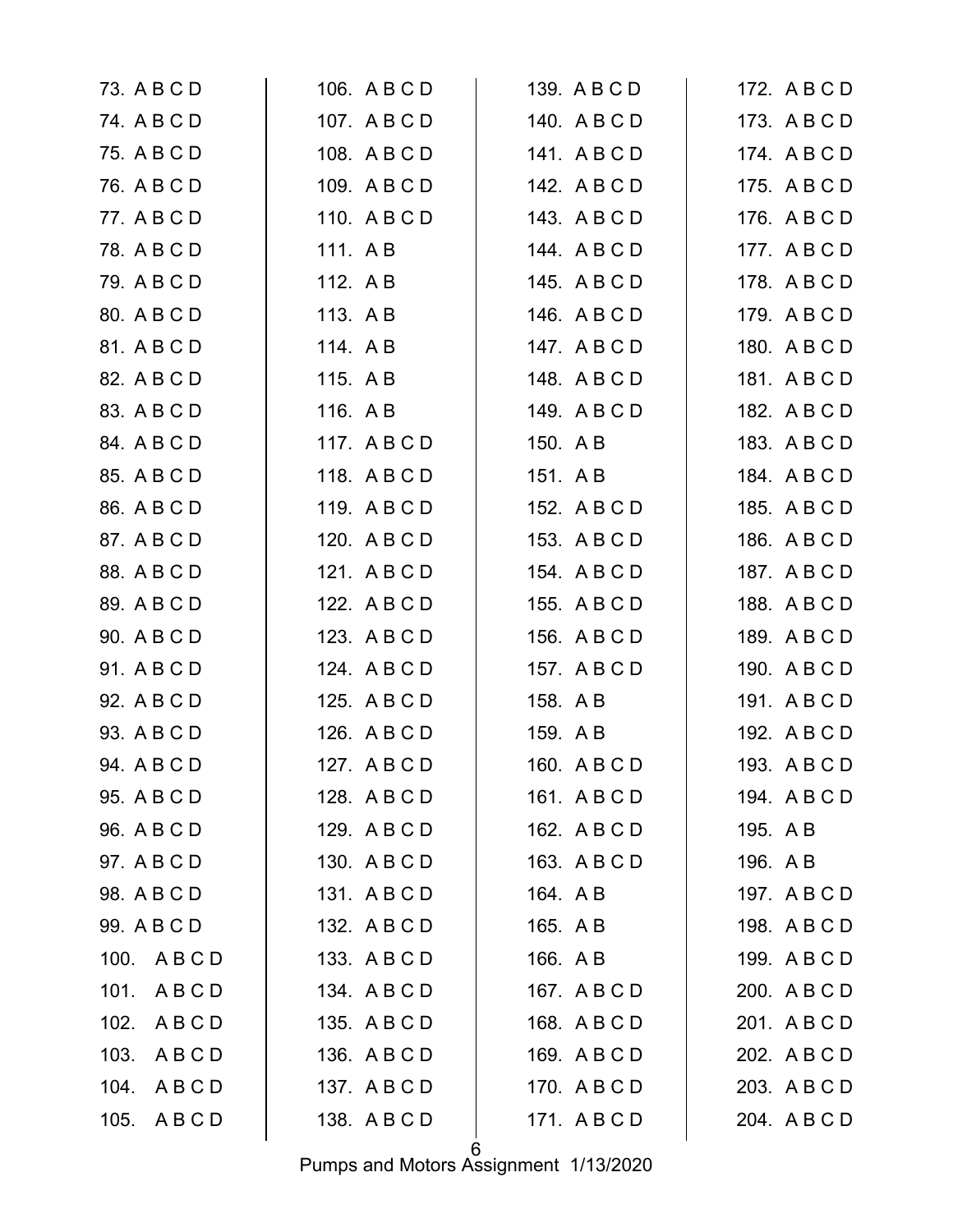| 205. A B C D | 238. A B C D | 271. ABCD    | 304. AB      |
|--------------|--------------|--------------|--------------|
| 206. A B C D | 239. A B C D | 272. A B C D | 305. A B     |
| 207. ABCD    | 240. A B C D | 273. A B C D | 306. A B     |
| 208. A B C D | 241. A B C D | 274. ABCD    | 307. A B     |
| 209. A B C D | 242. A B C D | 275. A B     | 308. A B     |
| 210. ABCD    | 243. A B C D | 276. AB      | 309. A B C D |
| 211. A B C D | 244. A B C D | 277. A B     | 310. A B C D |
| 212. A B C D | 245. A B C D | 278. A B     | 311. ABCD    |
| 213. A B C D | 246. A B C D | 279. AB      | 312. A B     |
| 214. ABCD    | 247. A B C D | 280. A B C D | 313. A B C D |
| 215. A B C D | 248. A B C D | 281. ABCD    | 314. ABCD    |
| 216. ABCD    | 249. A B C D | 282. A B C D | 315. A B C D |
| 217. ABCD    | 250. ABCD    | 283. A B C D | 316. A B C D |
| 218. A B C D | 251. A B C D | 284. ABCD    | 317. A B C D |
| 219. A B C D | 252. A B C D | 285. A B C D | 318. ABCD    |
| 220. A B C D | 253. A B C D | 286. A B C D | 319. ABCD    |
| 221. A B C D | 254. A B C D | 287. A B C D | 320. A B C D |
| 222. A B C D | 255. A B C D | 288. A B C D | 321. A B C D |
| 223. A B C D | 256. A B C D | 289. A B C D | 322. A B C D |
| 224. A B C D | 257. A B C D | 290. A B C D | 323. A B C D |
| 225. A B C D | 258. A B C D | 291. A B C D | 324. A B C D |
| 226. A B C D | 259. ABCD    | 292. A B C D | 325. A B C D |
| 227. AB      | 260. A B C D | 293. A B C D | 326. A B C D |
| 228. AB      | 261. A B C D | 294. ABCD    | 327. A B C D |
| 229. AB      | 262. A B C D | 295. A B C D | 328. A B C D |
| 230. AB      | 263. A B C D | 296. A B C D | 329. ABCD    |
| 231. ABCD    | 264. A B C D | 297. ABCD    | 330. A B C D |
| 232. A B C D | 265. A B C D | 298. A B C D | 331. AB      |
| 233. A B C D | 266. A B C D | 299. A B C D | 332. A B     |
| 234. A B C D | 267. A B C D | 300. A B C D | 333. A B     |
| 235. A B C D | 268. A B C D | 301. ABCD    | 334. A B     |
| 236. A B C D | 269. A B C D | 302. A B C D | 335. A B C D |
| 237. ABCD    | 270. ABCD    | 303. A B C D | 336. A B C D |
|              |              |              |              |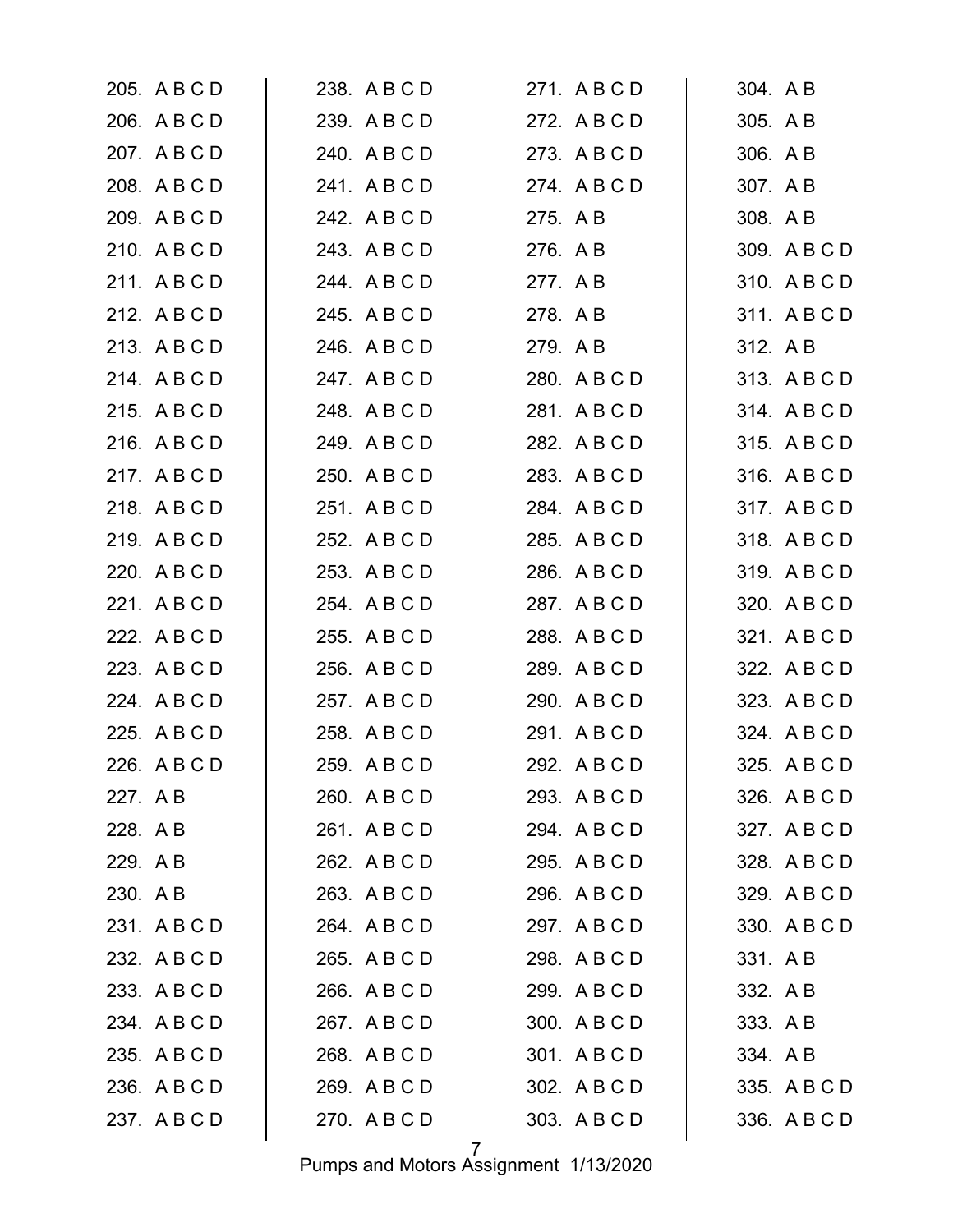| 337. A B C D | 353. A B C D | 369. A B C D | 385. A B     |
|--------------|--------------|--------------|--------------|
| 338. A B C D | 354. A B     | 370. A B C D | 386. A B     |
| 339. ABCD    | 355. A B     | 371. ABCD    | 387. A B     |
| 340. A B C D | 356. A B     | 372. A B C D | 388. A B C D |
| 341. ABCD    | 357. A B     | 373. A B     | 389. A B C D |
| 342. A B C D | 358. A B     | 374. A B C D | 390. A B C D |
| 343. A B C D | 359. A B     | 375. A B C D | 391. ABCD    |
| 344. A B C D | 360. A B     | 376. A B C D | 392. A B C D |
| 345. A B C D | 361. AB      | 377. ABCD    | 393. A B C D |
| 346. A B C D | 362. A B     | 378. ABCD    | 394. A B C D |
| 347. A B C D | 363. A B     | 379. A B C D | 395. A B C D |
| 348. ABCD    | 364. A B C D | 380. AB      | 396. A B C D |
| 349. ABCD    | 365. A B C D | 381. A B     | 397. A B C D |
| 350. A B C D | 366. A B C D | 382. A B     | 398. A B C D |
| 351. A B C D | 367. A B C D | 383. A B     | 399. A B C D |
| 352. A B C D | 368. A B C D | 384. AB      | 400. A B C D |
|              |              |              |              |

*Please write down any questions you were not able to find the answers or that have errors.*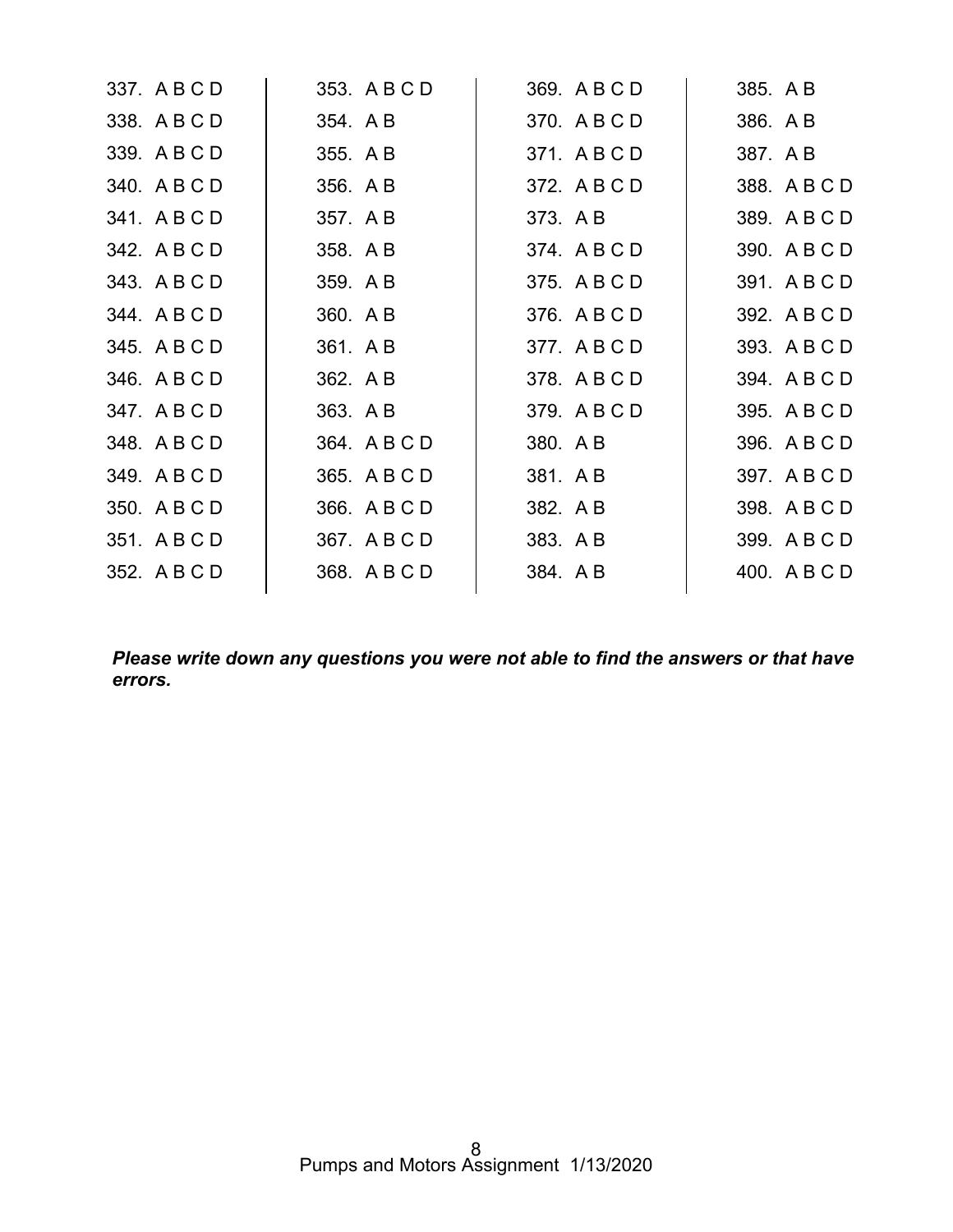*Please e-mail or fax this survey along with your final exam* 

# **PUMPS AND MOTORS CEU COURSE CUSTOMER SERVICE RESPONSE CARD**

| <b>APPROPRIATE ANSWER IN THE AREA BELOW.</b>                |  |  | PLEASE COMPLETE THIS FORM BY CIRCLING THE NUMBER OF THE                     |
|-------------------------------------------------------------|--|--|-----------------------------------------------------------------------------|
| 1. Please rate the difficulty of your course.               |  |  |                                                                             |
|                                                             |  |  | Very Easy 0 1 2 3 4 5 Very Difficult                                        |
| 2. Please rate the difficulty of the testing process.       |  |  |                                                                             |
|                                                             |  |  | Very Easy 0 1 2 3 4 5 Very Difficult                                        |
|                                                             |  |  | 3. Please rate the subject matter on the exam to your actual field or work. |
|                                                             |  |  | Very Similar 0 1 2 3 4 5 Very Different                                     |
|                                                             |  |  |                                                                             |
| 5. What would you do to improve the Course?                 |  |  |                                                                             |
| How about the price of the course?                          |  |  |                                                                             |
| Poor________ Fair _____ Average _____ Good_____ Great______ |  |  |                                                                             |
| How was your customer service?                              |  |  |                                                                             |
| Poor___ Fair _____ Average ____ Good _____ Great____        |  |  |                                                                             |
| Any other concerns or comments.                             |  |  |                                                                             |
|                                                             |  |  |                                                                             |
|                                                             |  |  |                                                                             |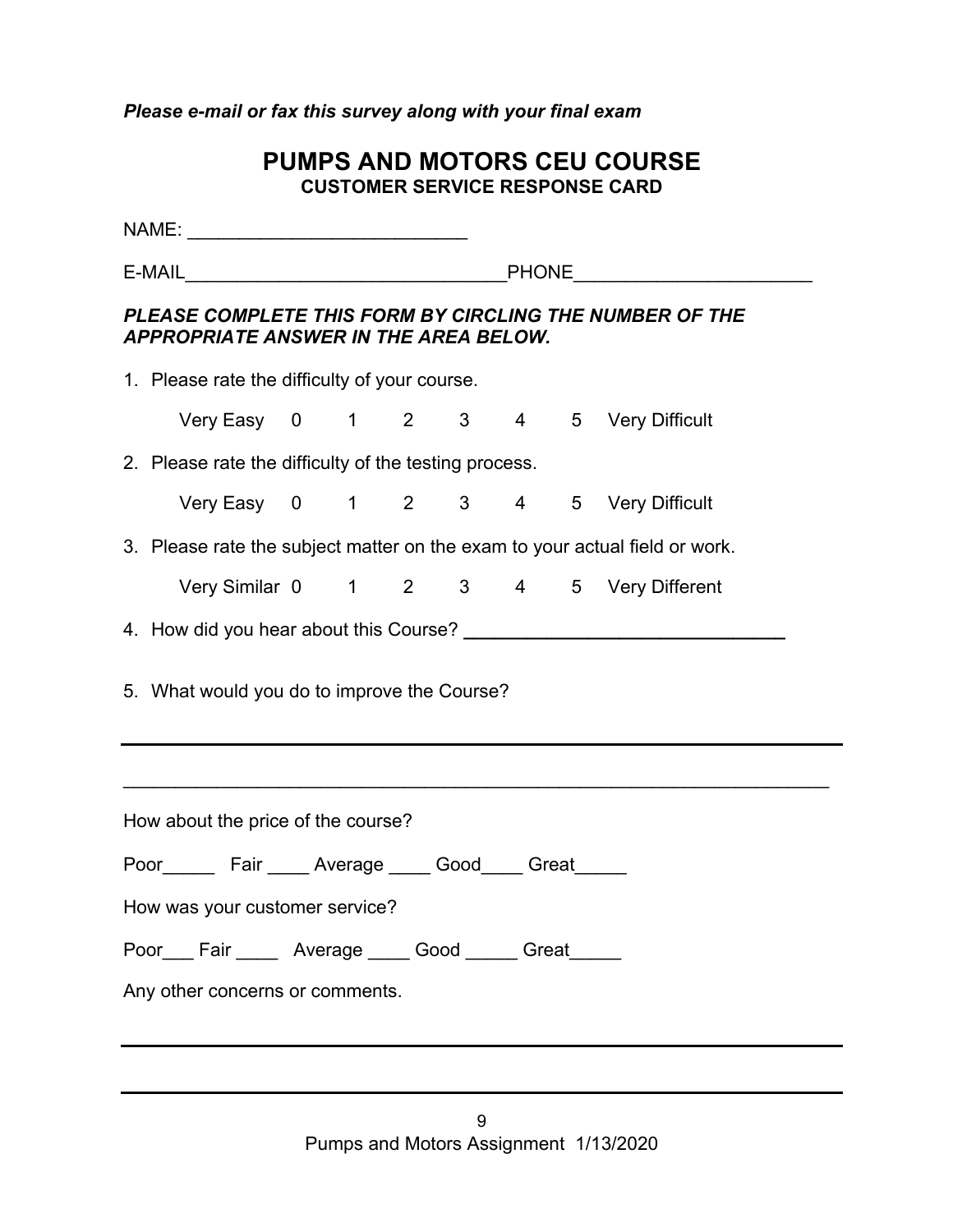# **When Finished with Your Assignment...**

## **REQUIRED DOCUMENTS**

Please scan the **Registration Page, Answer Key, Proctoring report, Survey and Driver's License** and email these documents to [info@TLCH2O.com.](mailto:info@TLCH2O.com) 

### **IPhone Scanning Instructions**

If you are unable to scan, take a photo of these documents with your **iPhone** and send these photos to TLC, info@TLCH2O.com.

## **FAX**

If you are unable to scan and email, please fax these documents to TLC, if you fax, call to confirm that we received your paperwork. **(928) 468-0675** 

### **Rush Grading Service**

If you need this assignment graded and the results mailed to you within a 48-hour period, prepare to pay an additional rush service handling fee of \$50.00.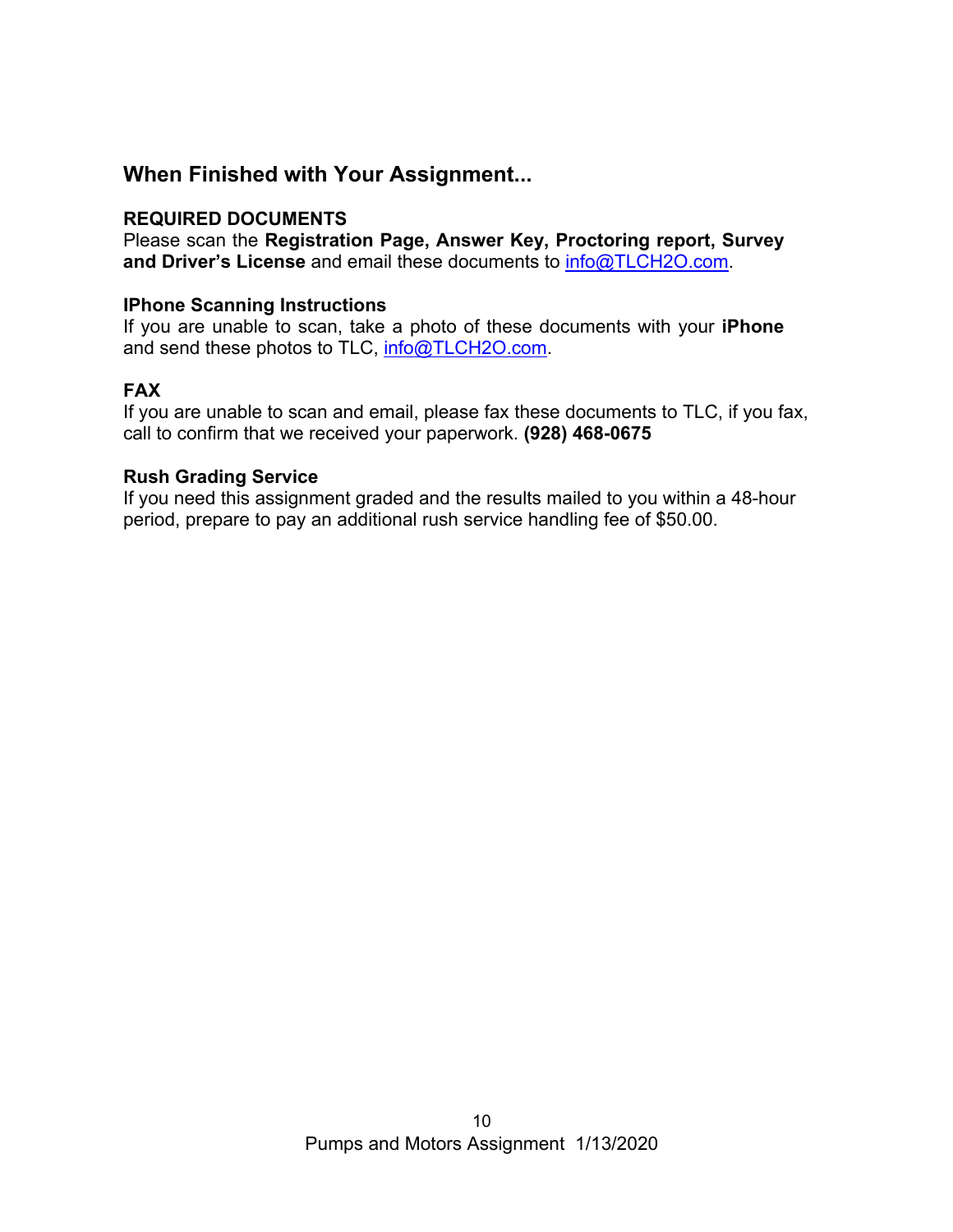# **Pumps and Motors CEU Training Course Assignment**

The Pumps and Motors CEU course assignment is available in Word on the Internet for your convenience, please visit [www.ABCTLC.com an](http://www.ABCTLC.com)d download the assignment and e-mail it back to TLC.

You will have 90 days from receipt of this manual to complete it in order to receive your Professional Development Hours (PDHs) or Continuing Education Unit (CEU). A score of 70 % or better is necessary to pass this course. If you should need any assistance, please email all concerns and the completed ANSWER KEY to [info@tlch2o.com.](mailto:info@tlch2o.com) 

Select one answer per question. Please utilize the answer key. If you see (s) in the answer, this means the answer could be singular or plural.

If you find any error or problem with the question or the answer, please write that concern down and notify us of this issue.

# **Fluid Mechanics and Hydraulic Principles Section**

- 1. Which of the following definitions is often used to indicate gauge pressure?
- A. Head, Friction C. Hydraulics
- B. Head D. None of the above

2. Which of the following definitions is the pressure applied to a confined fluid at rest is transmitted with equal intensity throughout the fluid?

- A. Pressure C. Pascal's Law
- B. Hydraulics D. None of the above

3. Which of the following definitions is the pressure differential above or below ambient atmospheric pressure?

- A. Pressure, Atmospheric C. Pressure, Gauge
- B. Pressure, Static D. None of the above

4. Which of the following definitions is height of a column or body of fluid above a given point expressed in linear units?

- A. Head, Friction C. Hydraulics
- B. Head D. None of the above

5. Which of the following definitions is required to overcome the friction at the interior surface of a conductor and between fluid particles in motion?

- A. Head, Friction C. Hydraulics
- B. Head, static D. None of the above

6. Which of the following definitions varies with flow, size, type, and conditions of conductors and fittings, and the fluid characteristics?

- A. Head, Friction C. Hydraulics
- B. Head, static D. None of the above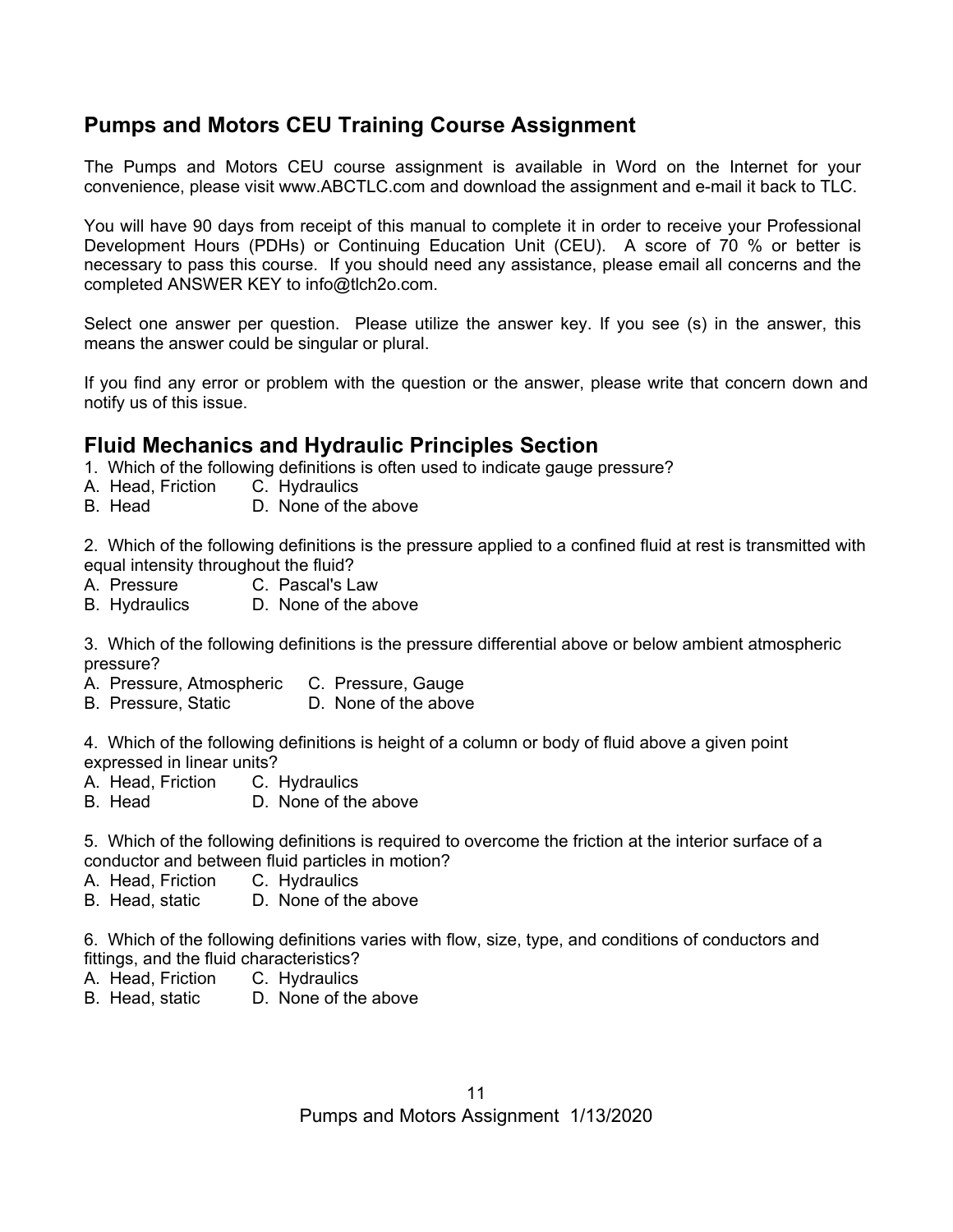- 7. Which of the following definitions is the pressure in a fluid at rest?
- A. Pressure, Atmospheric C. Pressure, Gauge
- B. Pressure, Static D. None of the above

8. Which of the following definitions is the height of a column or body of fluid above a given point?

- A. Head, Friction C. Hydraulics
- B. Head, static D. None of the above

9. Which of the following definitions is the pressure exported by the atmosphere at any specific location?

- A. Pressure, Atmospheric C. Pressure, Gauge
- B. Pressure, Static D. None of the above

10. Which of the following definitions is pressure above zero absolute, i.e. the sum of atmospheric and gauge pressure?

- A. Pressure, Absolute C. Pressure, Gauge
- B. Pressure D. None of the above

11. Sea level pressure is approximately 2.31 pounds per square inch absolute, 1 bar = .433psi.

A. True B. False

#### **Hydraulics**

12. Which of the following includes the consideration of liquids at rest, involves problems of buoyancy and flotation?

- A. Hydrokinetics C. Hydraulics
- B. Hydrostatics D. None of the above

13. Hydraulics is applied commonly to the study of the **study of the study of the study**, other liquids, and even gases when the effects of compressibility are small.

- A. Fluids C. Mechanical properties of water
- B. Hydrokinetics D. None of the above

14. Hydraulics can be divided into two areas, \_\_\_\_\_\_\_\_\_\_\_\_\_\_\_\_\_\_\_\_\_\_\_\_\_\_\_\_\_\_\_\_\_\_ and hydrokinetics.<br>A. Hydrokinetics \_\_\_\_\_\_\_\_\_\_\_\_\_\_\_\_\_\_C. Hydraulics

- A. Hydrokinetics
- B. Hydrostatics D. None of the above

15. Which of the following includes the manner in which liquids act in tanks and pipes, deals with their properties, and explores ways to take advantage of these properties.

- A. Hydrokinetics **C. Hydraulics**
- B. Hydrostatics D. None of the above

16. Which of the following terms includes the study of liquids in motion, is concerned with such matters as friction and turbulence generated in pipes by flowing liquids?

- A. Pressure C. Hydraulics
- B. Hydrokinetics D. None of the above
- 17. Which of the following terms is about the pressures exerted by a fluid at rest?
- A. Pressure C. Hydraulics
- B. Hydrostatics D. None of the above

12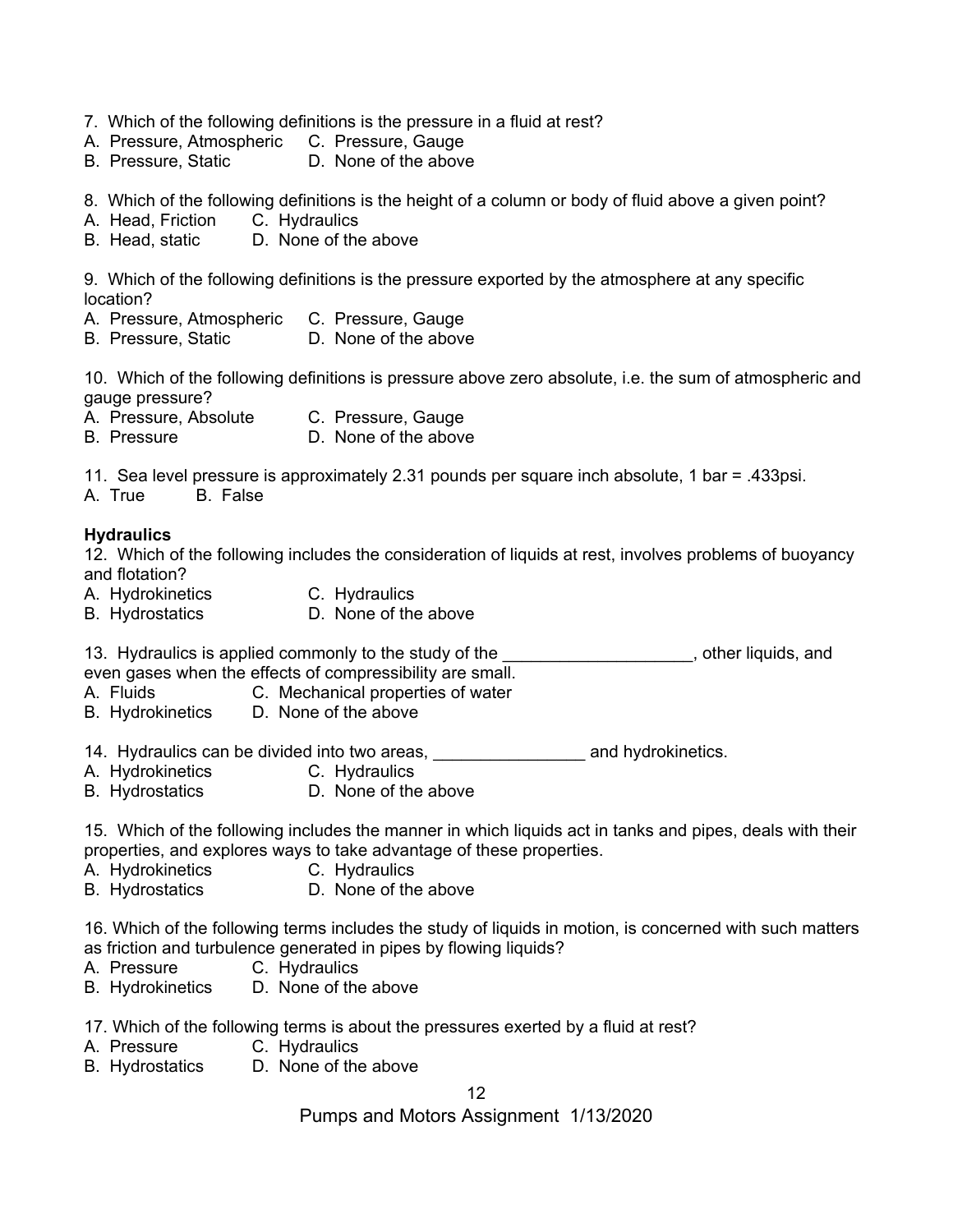18. Which of the following terms is an excellent example of deductive mathematical physics, and in which the predictions agree closely with experiment?

- A. Pressure C. Hydrostatics<br>B. Hydrokinetics D. None of the a
- D. None of the above

#### **What is Fluid Mechanics?**

19. Fluid mechanics is a science concerned with the response of fluids to\_\_\_\_\_\_\_\_\_\_\_\_\_\_\_\_.

A. Forces C. Forces exerted upon them

B. Its velocity D. None of the above

#### **Properties of Fluids**

20. Fluids are **Euler and Bernoulli** in the way that all the successors of Euler and Bernoulli have assumed, for fluids are composed of discrete molecules.

- A. Forces C. Not strictly continuous media
- B. Its velocity D. None of the above

### **Isotropic Fluid or Newtonian Fluid**

21. If the fluid is also \_\_\_\_\_\_\_\_\_\_\_\_\_\_\_, the viscosity tensor reduces to two real coefficients, describing the fluid's resistance to continuous shear deformation and continuous compression or expansion, respectively.

- A. Isotropic C. Composed of discrete molecules
- B. Azeotropic D. None of the above

#### **Fluid Statics**

22. Hydrostatics is fundamental to hydraulics, the engineering of equipment for storing, transporting and using fluids. It is also relevant to some aspect of geophysics and astrophysics (i.e., in understanding plate tectonics and\_\_\_\_\_\_\_\_\_\_\_\_\_\_\_\_\_\_\_\_), to meteorology, to medicine (with the context of blood pressure), and many other fields.

- A. Forces C. Anomalies in the Earth's gravitational field
- B. Its velocity D. None of the above

#### **Fluid Dynamics**

23. The solution to a fluid dynamics problem typically involves calculating various properties of the fluid, such as velocity, pressure, density, and temperature, as functions of space and time.

A. True B. False

24. Fluid dynamics has several sub-disciplines itself, including aerodynamics (the study of air and other gases in motion) and hydrodynamics (the study of liquids in motion).

A. True B. False

25. Fluid dynamics offers a systematic structure—which underlies these practical disciplines—that embraces empirical and semi-empirical laws derived from flow measurement and used to solve practical problems.

A. True B. False

26. Fluid dynamics has a wide range of applications, including calculating forces and moments on aircraft, determining the mass flow rate of petroleum through pipelines, predicting evolving weather patterns, even understanding nebulae in interstellar space and modeling explosions.

A. True B. False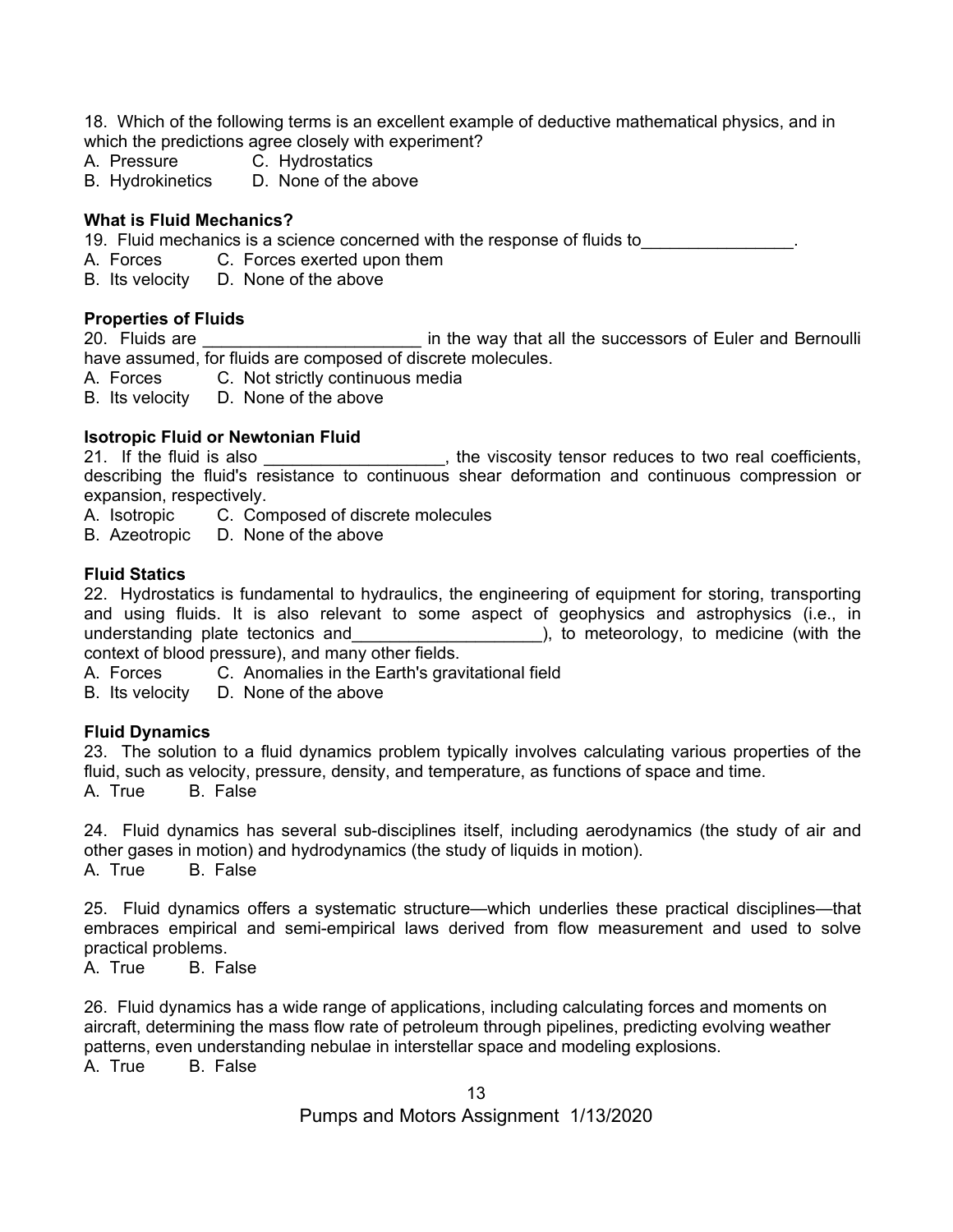27. Fluid dynamics is a sub-discipline of fluid mechanics that deals with fluid flow—the science of liquids and gases in motion.

A. True B. False

### **Gases and Liquids**

28. A word is needed about the\_\_\_\_\_\_\_\_\_\_\_\_\_\_\_\_\_\_\_\_\_, though the difference is easier to perceive than to describe.

- A. Volume available C. Difference between gases and liquids
- B. Volume of a liquid D. None of the above

29. In gases, the molecules are sufficiently far apart to move almost independently of one another, and gases tend to expand to fill

- A. Volume available C. Settle down into the ordered arrays
- B. Any volume available to them D. None of the above

30. In liquids, the molecules are more or less in contact, and the entity between them make them cohere; the molecules are moving too fast to settle down into the ordered arrays that are characteristic of solids, but not so fast that they can fly apart.

- A. Volume available C. Short-range attractive forces
- B. Volume of a liquid D. None of the above

#### **Solids**

31. Water owes its strength is extremely reduced by anything that provides a nucleus at which the process known as cavitation can begin, and a liquid containing suspended \_\_\_\_\_\_\_\_\_\_\_\_\_\_\_or dissolved gases is liable to cavitate quite easily.

A. Surface tension C. Dust particles

B. Liquid surface D. None of the above

#### **Surface Tension**

32. Work also must be done if a free liquid drop of spherical shape is to be drawn out into a long thin cylinder or deformed in any other way that increases its surface area. Here again work is needed to break\_\_\_\_\_\_\_\_\_\_\_\_\_\_\_\_\_\_\_\_\_\_\_\_\_\_\_\_.

- A. Intermolecular links
- B. Liquid surface D. None of the above

33. The **the sume of the behaves as if it were an elastic membrane under tension, except that the** tension exerted by an elastic membrane increases when the membrane is stretched in a way that the tension exerted by a liquid surface does not.

- A. Surface tension C. Dissolved gases
- B. Surface of a liquid D. None of the above

34. Surface tension is what causes liquids to rise up capillary tubes, what supports hanging \_\_\_\_\_\_\_\_\_\_\_\_\_\_\_\_, what limits the formation of ripples on the surface of liquids, and so on.

- A. Surface tension C. Liquid drops
- B. Liquid surface D. None of the above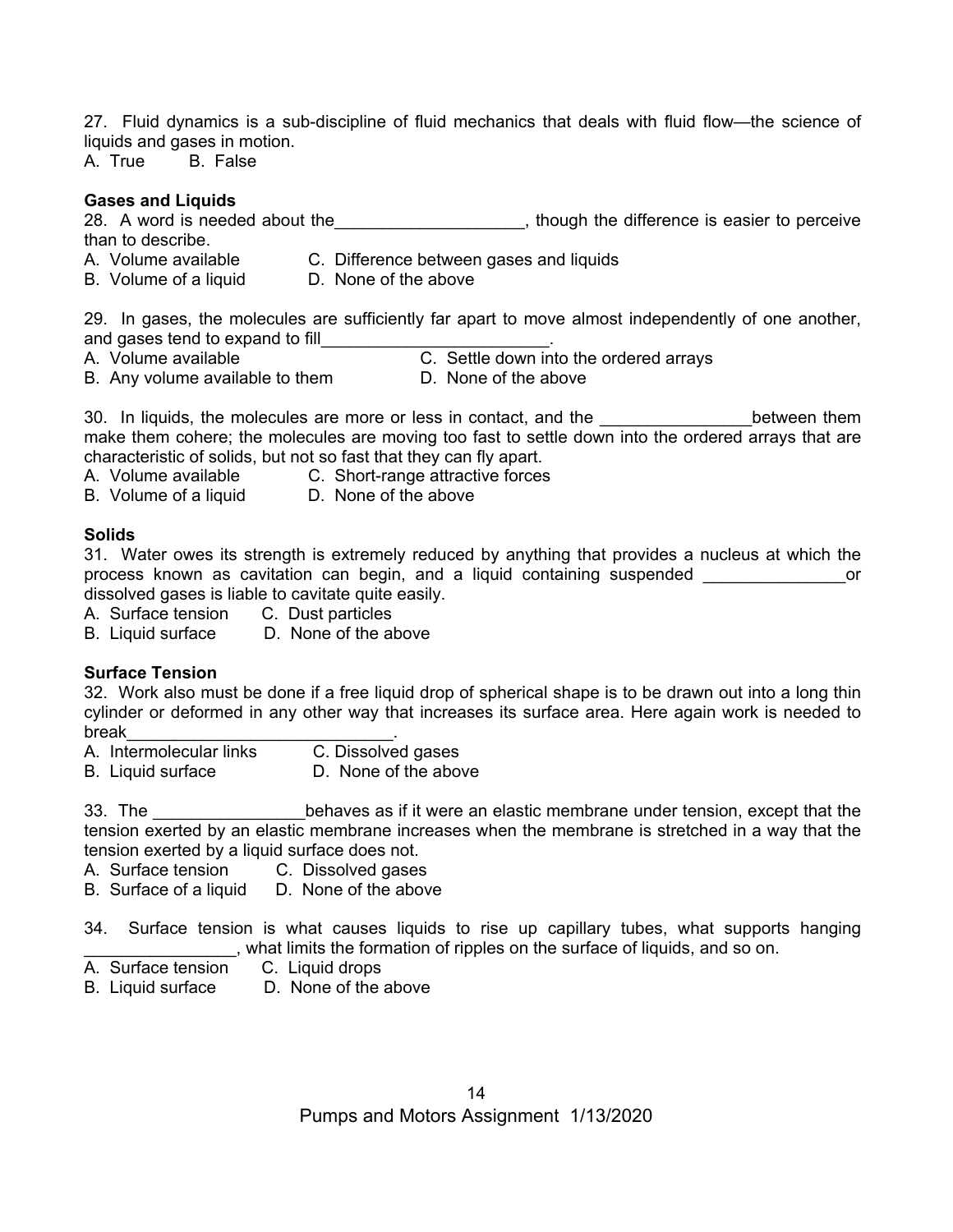#### **Several Types of Friction**

35. Which type of friction is a case of fluid friction where a lubricant fluid separates two solid surfaces?

A. Dry C. Lubricated<br>B. Fluid D. None of the

D. None of the above

36. Which type of friction is the force resisting motion between the elements making up a solid material while it undergoes deformation?

A. Dry C. Internal

B. Fluid D. None of the above

37. Which type of friction resists relative lateral motion of two solid surfaces in contact?

- A. Dry C. Lubricated
- B. Fluid D. None of the above

38. Which type of friction describes the friction between layers of a viscous fluid that are moving relative to each other?

A. Dry C. Lubricated

B. Fluid D. None of the above

#### **Water and Electrical Principles are Very Similar**

39. The electronic–hydraulic analogy is the most widely used analogy for "Hydraulic fluid" in a metal conductor.

A. True B. False

40. Electricity was understood to be a kind of energy, and the names of certain electric quantities are derived from heating equivalents.

A. True B. False

#### **Component Equivalents**

41. Electric potential: In general, it is equivalent to kinetic energy.

A. True B. False

42. Connecting one end of a wire to a circuit is equivalent to forcibly un-capping one end of the pipe and attaching it to another pipe.

A. True B. False

43. When comparing to a piece of wire, a water pipe should be thought of as having semi-permanent caps on the ends.

A. True B. False

44. Memristor is a needle valve operated by a flow meter.

A. True B. False

45. A capacitor cannot "filter out" constant pressure differences frequency pressure differences.

A. True B. False

46. A resistor is considered a constriction in the bore of the pipe that requires less pressure to pass the same amount of water.

A. True B. False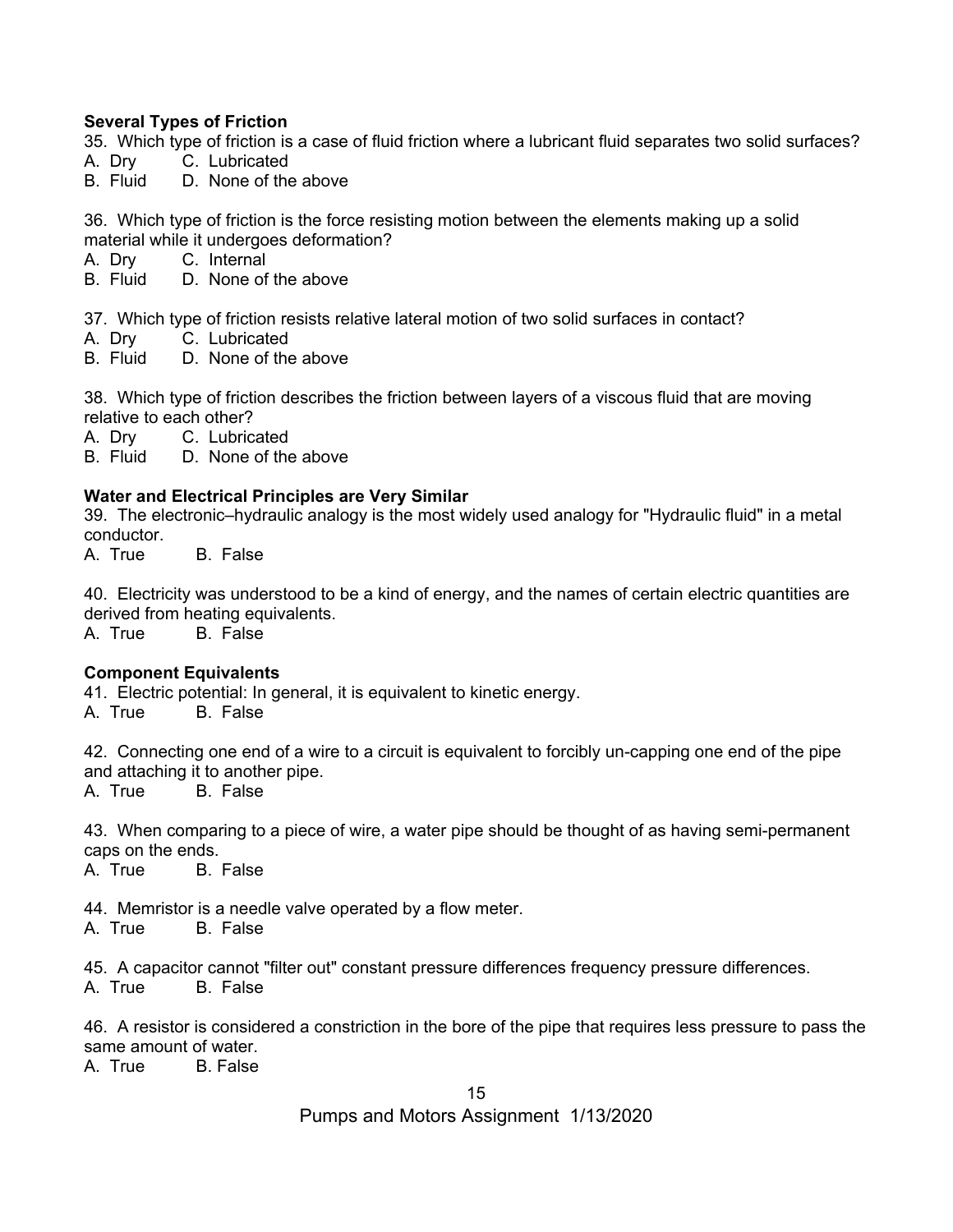47. Voltage is the difference in pressure between two points, usually measured in volts.

A. True B. False

48. A diode is equivalent to a two-way check valve with a tight valve seal.

A. True B. False

49. A wire with only one end attached to a circuit will do nothing; the pipe remains capped on the free end, and?

- A. Voltage in a capacitor C. Thus adds nothing to the circuit
- B. Force of gravity **D.** None of the above

50. If water is flowing horizontally, so that the force of gravity can be overlooked, and then electric potential is equivalent to?

- A. Nothing to the circuit C. Pressure
- B. Force of gravity D. None of the above

51. Which of the following does the inductor and its blades are analogous to inductance, and friction between its axle and the axle bearings corresponds to?

- A. Resistance to current C. The mass and surface area of the wheel
- B. Water level **D. None of the above**
- 52. The perfect voltage source, or ideal battery is a dynamic pump with?
- A. Potential difference C. Water flow
- B. Feedback control D. None of the above

53. Another analogy is example is the terminal is kept fixed at ground, sufficiently large that the drawn water does not affect the water level.

- A. Quantity of water **C.** A large body of water at a high elevation
- B. Water level **D. None of the above**
- 54. All pipes have surface is given by pisting and wires have some resistance to current.
- A. Quantity of water C. Some resistance to flow
- B. Water level D. None of the above
- 55. Voltage is also called voltage drop or?
- A. Valve assembly C. A positive displacement pump
- B. Potential difference D. None of the above
- 56. According to the text, electric charge is equivalent to?
- A. Resistance to current C. The mass and surface area of the wheel
- B. Quantity of water D. None of the above

57. As with a diode, a small pressure difference is needed before the valve opens. In addition, like a diode, too much reverse bias can damage or destroy the?

- A. Valve assembly C. A positive displacement pump
	-
- 
- B. Feedback control D. None of the above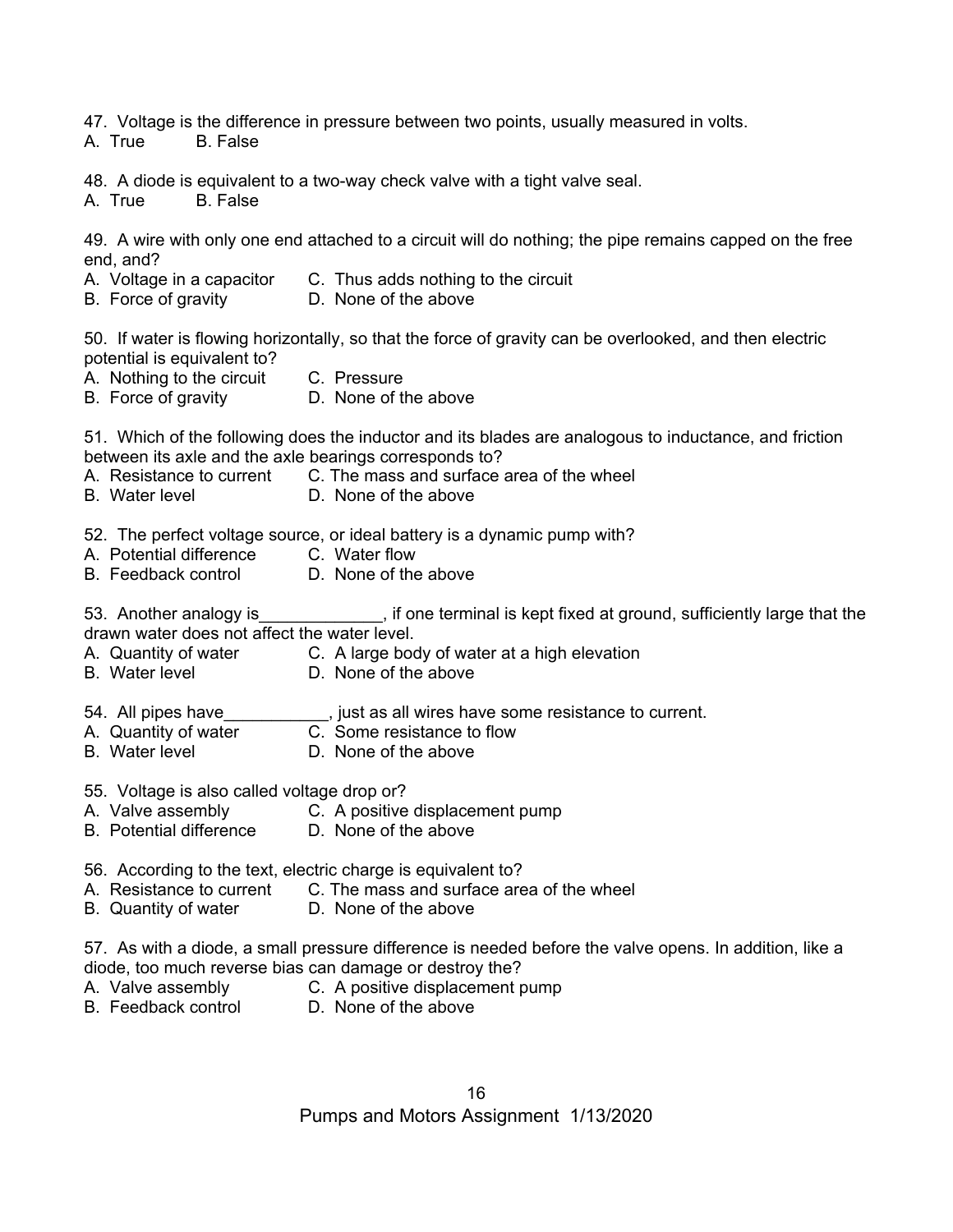# **Fluid/Hydraulic Forces & Pressures Section**

## **Atmospheric Pressure**

58. Which of the following is the layer called that extends upward for about 500 miles, the section of primary interest is the portion that rests on the earth's surface and extends upward for about 7 1/2 miles.

- A. Troposphere C. Atmospheric pressure
- B. Sea level D. None of the above

59. Pressures under water differ from those under air only because the weight of the water must be added to the?

- A. Pressure(s) of the air C. Seal Level
- B. Height D. None of the above

60. Which of the following can be measured by any of several methods, one method is the mercury column barometer?

- 
- A. Pressure C. Atmospheric pressure<br>B. Gauge pressure B. None of the above B. Gauge pressure
- 61. Which of the following could be measured with the aneroid Barometer?
- A. Pressure C. Atmospheric pressure
- B. Gauge pressure D. None of the above
- 62. The atmospheric pressure does not vary uniformly with?
- A. Barometric pressure C. Altitude
- B. Weight **D.** None of the above
- 63. Atmospheric pressure is defined as the force per unit area exerted against a surface by the of the air above that surface.<br>Example: C. Altitude
- 
- A. Barometric pressure<br>B. Weight D. None of the above

## **Barometric Loop**

64. According to the text, the barometric loop, will provide protection against backsiphonage, is based upon the principle that a water column, at sea level pressure, will not rise above 33.9 feet. In general, barometric loops are locally fabricated, and are 35 feet high.

A. True B. False

65. Gauge pressure is simply the pressure read on the gauge. If there is no pressure on the gauge other than atmospheric, the gauge will read zero.<br>A. True B. False

**B.** False

66. Absolute pressure is equal to gauge pressure plus the atmospheric pressure.

A. True B. False

67. The barometric loop consists of a continuous section of supply piping that abruptly rises to a height of approximately 233 feet and then returns back down to the originating level.

A. True B. False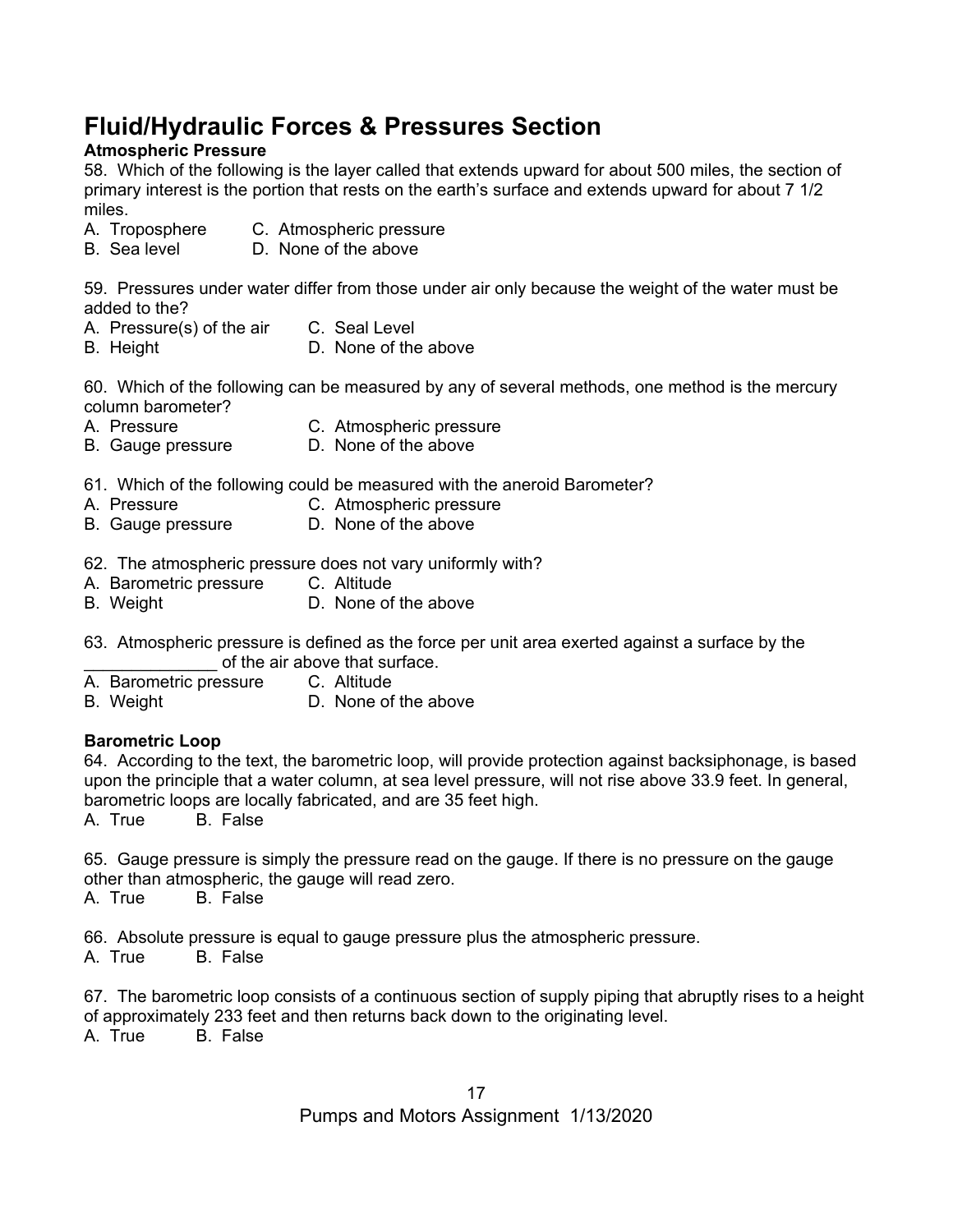68. The barometric loop is a loop in the piping system that effectively protects against backpressure.

- A. True B. False
- 69. The barometric loop may not be used to protect against backsiphonage.
- A. True B. False
- 70. Absolute pressure and gauge pressure?
- A. Are the same C. That effectively protects
- B. Are related D. None of the above

71. Which of the following terms could be measured an absolute scale, pounds per square inch absolute (psia), or gauge scale, (psiag).

- A. Static pressure C. Sea level
- B. Pressure **D. None of the above**
- 72. Which of the following at sea level is 14.7 psai?
- A. Pressure C. Atmospheric pressure
- B. Gauge pressure D. None of the above
- 73. Which of the following is the total pressure?
- A. Absolute pressure C. Atmospheric pressure
- B. Gauge pressure **D. None of the above**

#### **Pressure**

- 74. Water is incompressible, while air is very compressible.
- A. True B. False

75. A fluid is a substance that cannot exert any permanent forces tangential to a boundary and any force that it exerts on a boundary must be normal to the boundary.

A. True B. False

76. Both air and water are considered to be?

- A. Gases C. Volume
- B. Fluid(s) D. None of the above
- 77. Which of the following terms does water possess and air does not?
- A. Gases C. Volume
- B. Fluid(s) D. None of the above
- 78. A force is proportional to the same section of the set of the set of the set of the set of the set of the set of the set of the set of the set of the set of the set of the set of the set of the set of the set of the se
- A. Pascal's Principle **C. Permanent forces tangential**
- B. Area on which it is exerted D. None of the above

79. In order for the fluid to be in equilibrium, the pressure must be the same in all directions (or the element would move in the direction of least pressure), and if no other forces are?

- A. Permanent forces tangential C. Area on which it is exerted<br>B. Acting on the body of the fluid D. None of the above
- B. Acting on the body of the fluid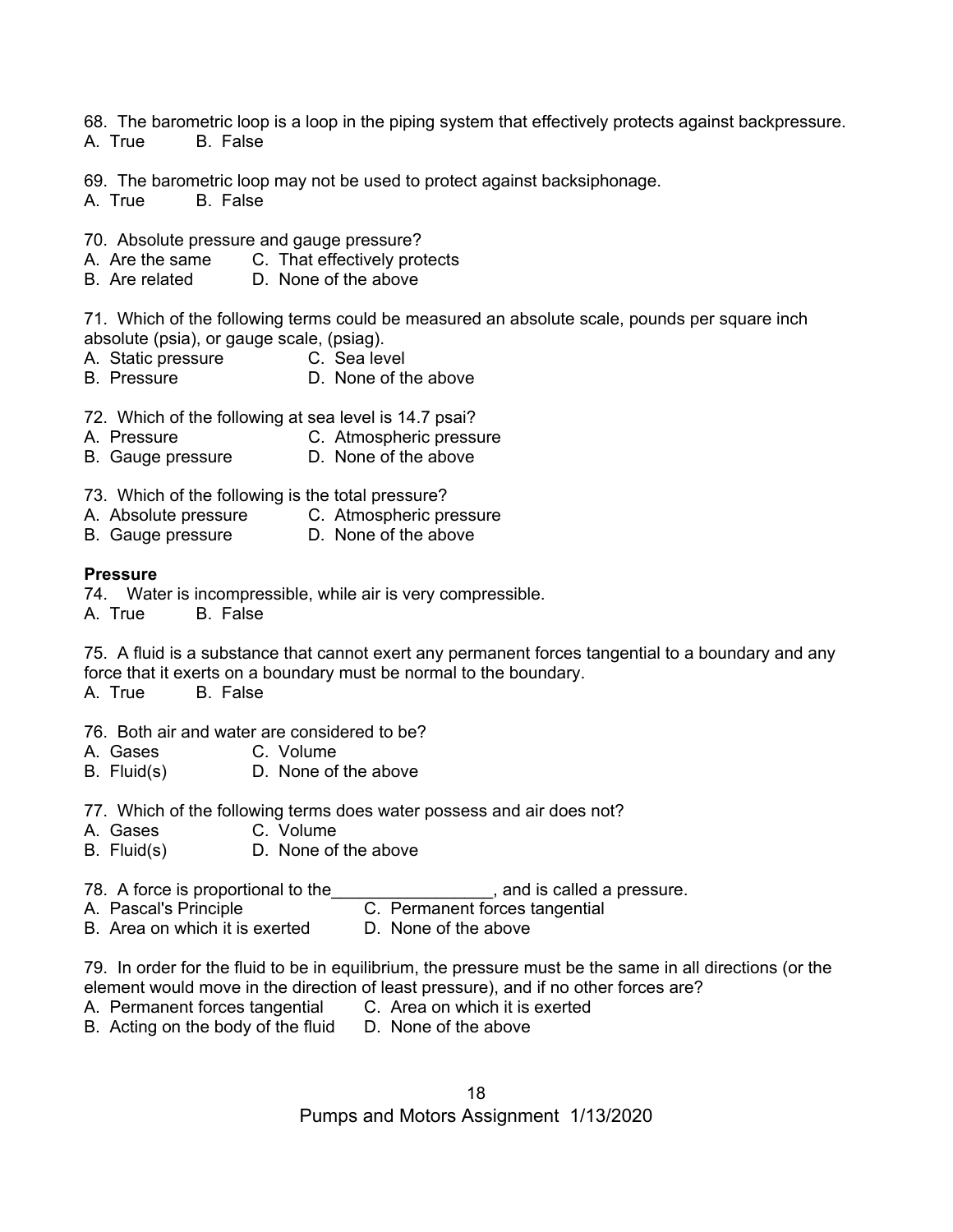80. In permanent, time-independent states of fluids, the pressure will be the same throughout the fluid, and the same in any direction at a point?

- A. Pascal's Principle C. Permanent forces tangential
- B. Acting on the body of the fluid D. None of the above

81. Which of the following that if a certain volume of fluid were somehow made solid, the equilibrium of forces would not be disturbed?

- A. Axiom C. Displaced fluid
- B. Pressure D. None of the above

82. Which of the following is an example of a body force that disturbs the equality of pressure in a fluid?

- A. Gravitational body force C. Gravitation
- B. Pressure D. None of the above

83. We call this relation the barometric equation, for when this equation is integrated, we find the variation of pressure with?

- A. Height or depth C. Displaced fluid
- B. Gravitation **D. None of the above**

#### **Free Surface Perpendicular to Gravity**

84. Archimedes' Principle says that the buoyant force is equal to the weight of the displaced fluid, and passes through the center of mass of?

- A. Gravitation C. Displaced fluid
- B. Pressure D. None of the above

#### **Standard Atmospheric Pressure**

85. Which of the following is a practice that is convenient to measure pressure differences by measuring the height of liquid columns?

- A. Barometer measurement C. Partial vacuum measurement
- B. Manometer D. None of the above

86. Which of the following uses a partially evacuated chamber of thin metal that expands and contracts according to the external pressure?

- A. Aneroid barometer C. Partial vacuum
- B. Capillarity tube D. None of the above

#### **Vacuum**

87. The term vacuum indicates that the absolute pressure is less than the atmospheric pressure and that the the state of the state of the state of the state of the state of the state of the state of the state o

- A. Pressure C. Atmospheric pressure<br>B. Gauge pressure D. None of the above
- B. Gauge pressure
- 88. Which of the following would mean a pressure of 0 psia or –14.7 psig?
- A. Static pressure C. Total vacuum
- 
- B. Gauge pressure D. None of the above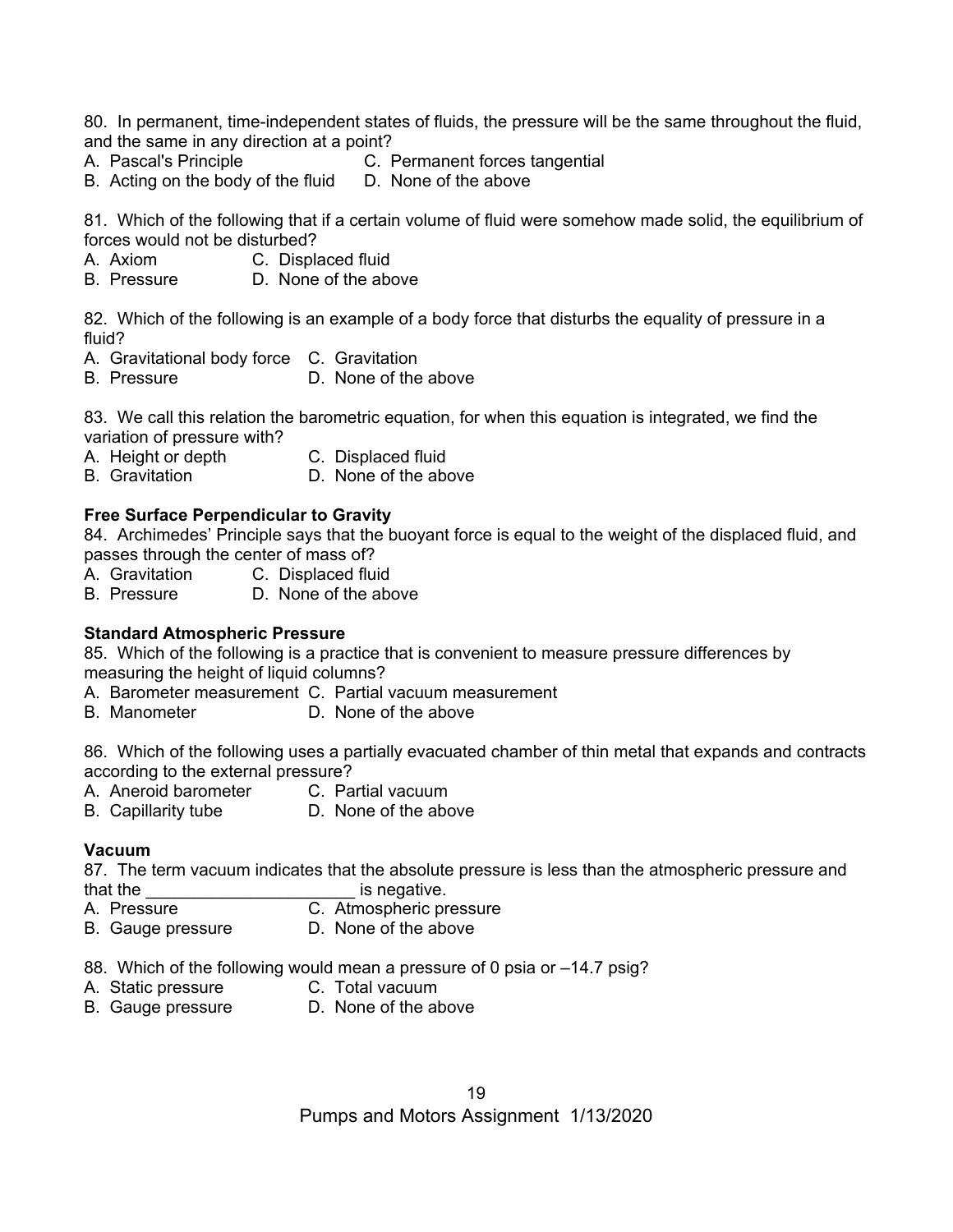89. Which of the following the pressure would range from slightly less than 14.7 psia to slightly greater than 0 psia?

- 
- A. Pressure C. Partial vacuum
- B. Gauge pressure D. None of the above
- 90. Backsiphonage results from exerted on a liquid, forcing it toward a

supply system that is under a vacuum.

- A. Static pressure C. Atmospheric pressure
- B. Gauge pressure D. None of the above

## **Water Pressure**

91. Which of the following are very frequently stated in terms of the height of a fluid.

- A. Weight C. Depth
- B. Pressure(s) D. None of the above

92. Water with a pressure head of 10 ft can provide the same <u>same</u> as an equal amount of water

- raised by 10 ft.
- A. Weight C. Energy
- B. Pressure(s) D. None of the above
- 93. Water flowing in a pipe is subject to head loss because of?
- A. Friction C. Siphon
- B. Pressure(s) D. None of the above
- 94. When a siphon goes below the free water levels, it is called an?
- A. Water bearer C. Inverted siphon
- B. Siphon D. None of the above

95. Which of the following can be made by filling the tube, closing the ends, and then putting the ends under the surface on both sides?

- A. Water bearer C. Inverted siphon
- B. Siphon D. None of the above

#### **Pressure and Force**

96. Which of the following is the force that pushes water through pipes?

- A. Pressure C. Shearing force
- B. Fluid(s) D. None of the above
- 97. Which of the following and force are used extensively in the study of fluid power?
- A. Pressure C. Shearing force
- B. Fluid(s) D. None of the above

98. Which of the following terms means a total push or pull. It is the push or pull exerted against the total area of a particular surface?

- A. Absolute pressure C. Volume
- B. Force D. None of the above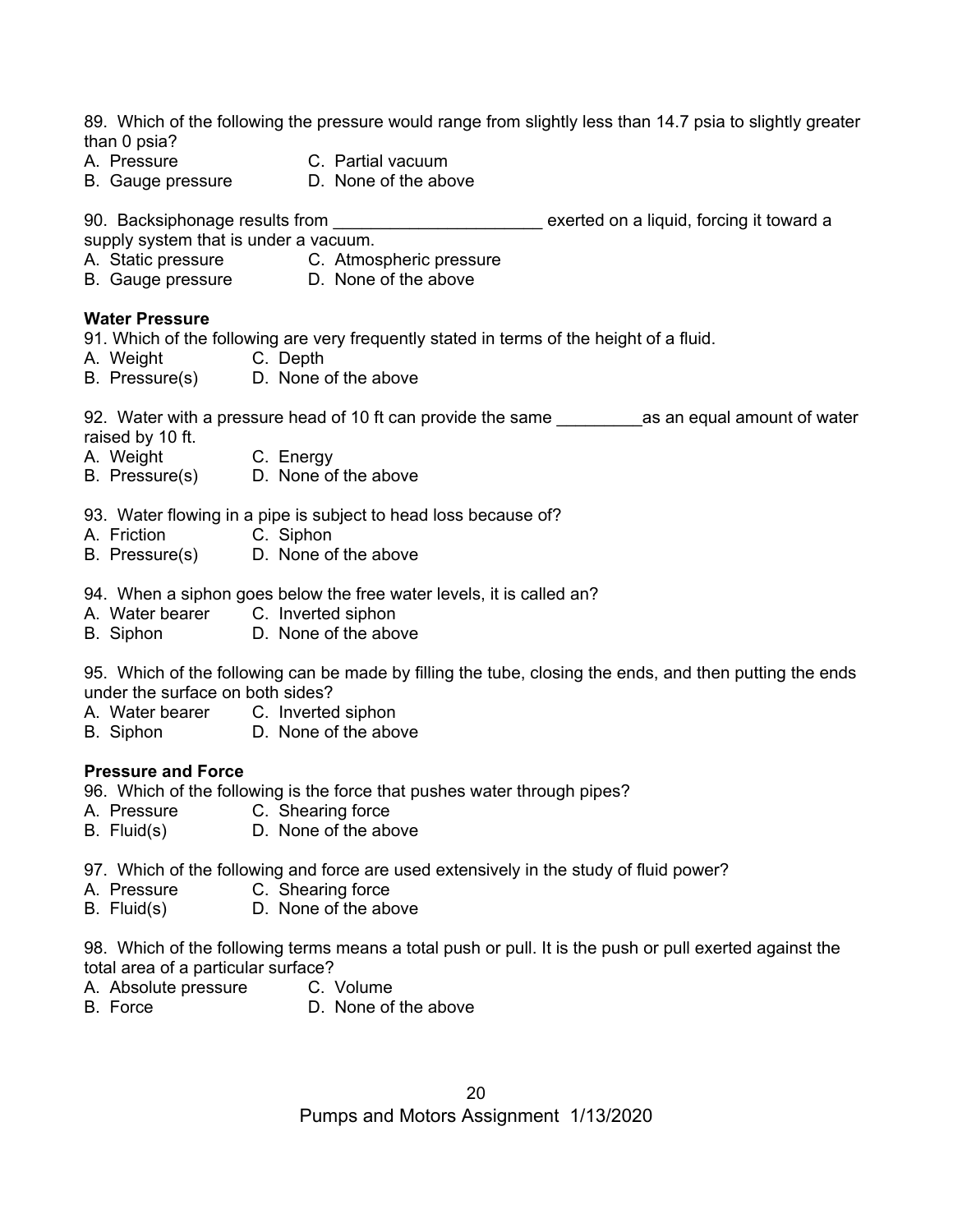- 99. Which of the following means the amount of push or pull applied to each unit area of the surface?
- A. Absolute pressure C. Volume
- B. Pressure D. None of the above

100. Which of the following maybe exerted in one direction, in several directions, or in all directions?

- A. Absolute pressure C. Volume
- 
- B. Pressure D. None of the above

# **Experiments and Early Applications Section**

101. Which of the following arises from our failure to accept, at first sight, the conclusion published by Blaise Pascal in 1663?

- A. Hydrostatic paradox C. Specific gravity
- B. Coriolis Force **D. None of the above**

102. Which of the following is an upward force exerted by a fluid that opposes the weight of an immersed object?

- A. Archimedes' principle C. Buoyancy or upthrust
- B. Coriolis Force D. None of the above

103. **Example 20 Terms in a column of fluid, pressure increases with depth as a result of the weight** of the overlying fluid. Thus the pressure at the bottom of a column of fluid is greater than at the top of the column.

- A. Hydrostatic paradox C. Isobaric process
- B. Buoyancy D. None of the above

104. Which of the following indicates that the upward buoyant force that is exerted on a body immersed in a fluid, whether fully or partially submerged, is equal to the weight of the fluid.

- A. Hydrostatic paradox C. Isobaric process
- B. Archimedes' principle D. None of the above

105. Which of the following is the pressure at a certain level in a fluid is proportional to the vertical distance to the surface of the liquid?

- A. Hydrostatic paradox C. Isobaric process
- B. Coriolis Force D. None of the above

106. Which of the following is the ratio of the density of a substance to the density of a reference substance; equivalently, it is the ratio of the mass of a substance to the mass of a reference substance for the same given volume?

- A. Hydrostatic paradox C. Specific gravity<br>B. Coriolis Force B. None of the abo
- D. None of the above

107. Which of the following is the ratio of the weight of a volume of the substance to the weight of an equal volume of the reference substance?

- A. Hydrostatic paradox C. Specific gravity
- B. Coriolis Force D. None of the above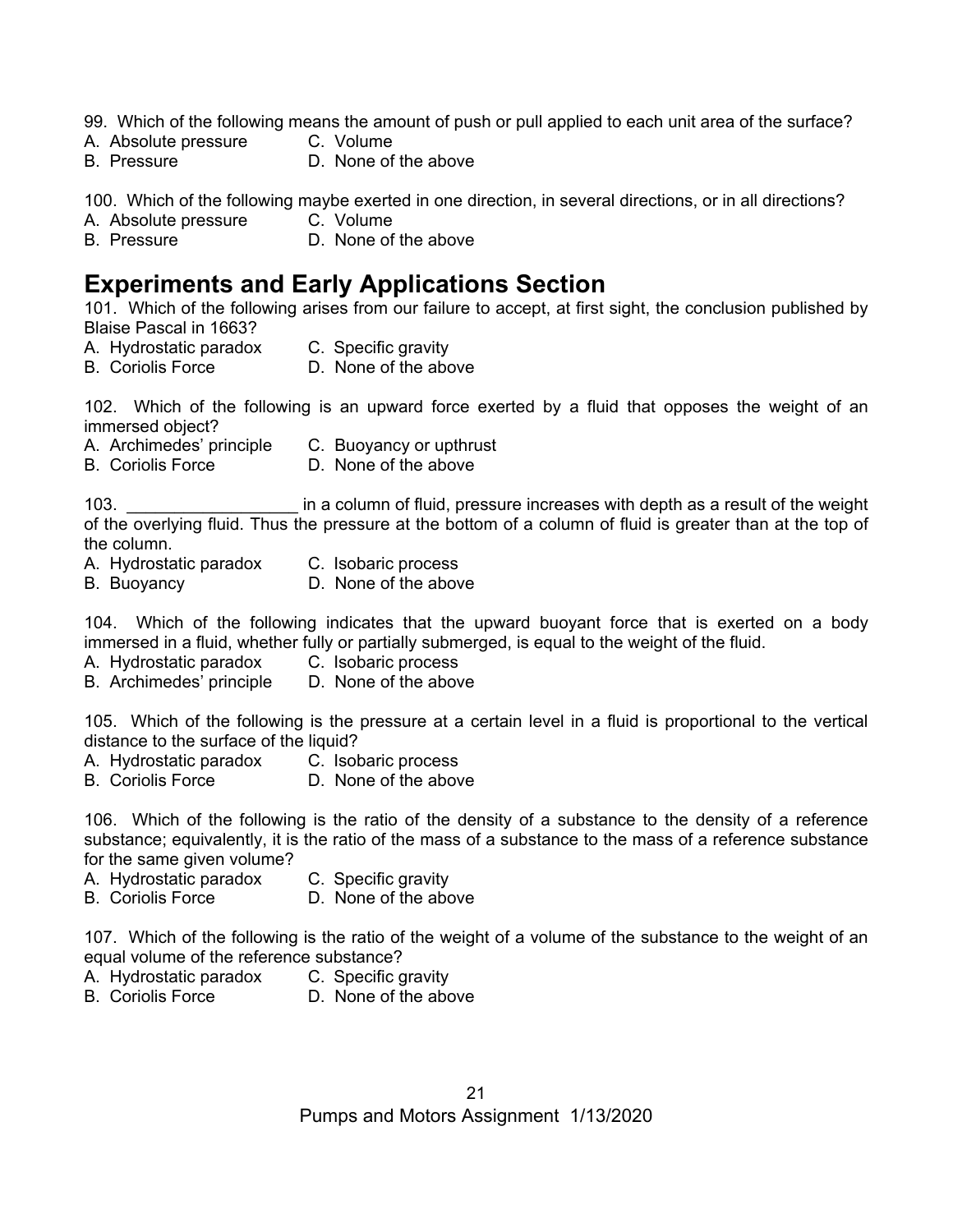108. Which of the following is of great importance in meteorology, since it determines the winds?

- A. Stratosphere C. Atmospheric pressure
- B. Atmosphere D. None of the above

109. Certain typical weather patterns are associated with relatively high and relatively low

- **1201**, and how they vary with time.
- A. Forces C. Pressures
- B. Physics D. None of the above

### **Experiments and Early Applications Key Terms**

110. Which of the following to be made effective for practical applications, it was necessary to have a piston that "fit exactly?"

- A. Pascal's law C. Aristotle' law
- B. Archimedes' law D. None of the above

111. Valves, pumps, actuating cylinders, and motors have been developed and refined to make hydraulics one of the leading methods of transmitting power. A. True B. False

112. One characteristic of a liquid is the tendency to keep its free surface level.

A. True B. False

113. Air, which is by no means incompressible. As we rise in the atmosphere and the pressure decreases, the air also expands.

A. True B. False

114. Liquids will flow in the direction that will tend to make the surface level, if the surface is not level. A. True B. False

115. The mercury column was held up by the pressure by horror vacui as Aristotle had supposed. A. True B. False

116. Daniel Bernoulli conducted experiments to study the elements of force in the discharge of water through small openings in the sides of tanks and through short pipes. A. True B. False

117. Which of the following states that increase in pressure on the surface of a confined fluid is transmitted undiminished throughout the confining vessel or system?

- A. Pascal's law C. Aristotle' law<br>B. Blaise Pascal D. None of the a
- D. None of the above

118. Which of the following is by no means isothermal close to the ground?

- A. Stratosphere C. Atmospheric pressure
- B. Atmosphere D. None of the above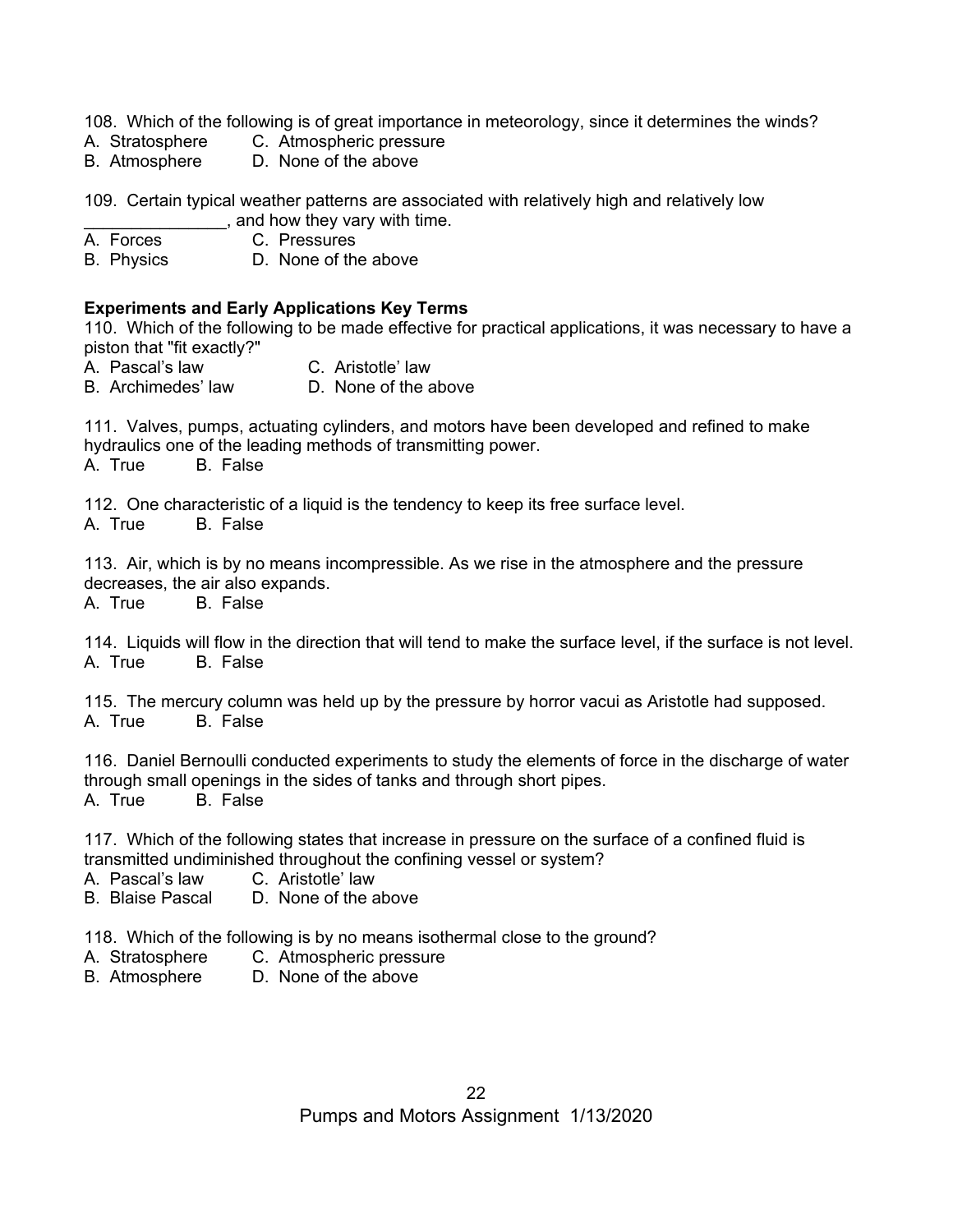#### **Measurement of Specific Gravity**

119. Which of the following is the ratio of the mass (or weight) of a certain sample of it to the mass or weight of an equal volume of water, the conventional reference material?

- A. Water C. Specific gravity of a material
- B. Density D. None of the above

120. In the metric system, the the set of water is 1 g/cc, which makes the specific gravity numerically equal to the density.

A. Water C. Specific gravity of a material

B. Density D. None of the above

121. Which of the following has the dimensions' g/cc, while specific gravity is a dimensionless ratio?

- A. Water C. Specific gravity of a material
- B. Density D. None of the above

### **Variations in Specific Gravity**

122. Which of the following of the density may have to be taken into consideration in accurate work? A. Water C. Specific gravity of a material<br>B. Temperature dependence D. None of the above

B. Temperature dependence

123. Which of the following has a density 13.5955 at 0°C, and 13.5461 at 20°C?

- A. Water C. Mercury
- B. Air D. None of the above

#### **Hydrometer**

124. An instrument for the \_\_\_\_\_\_\_\_\_\_\_\_\_\_\_\_\_\_\_ is the hydrometer, which consists of a weighted float and a calibrated stem that protrudes from the liquid when the float is entirely immersed.

A. Higher specific gravity C. Measurement of specific gravity

B. Specific gravities D. None of the above

125. **Example 125.** The step will result in a greater length of the stem above the surface, while a lower specific gravity will cause the hydrometer to float lower.

- A. Higher specific gravity C. Measurement of specific gravity<br>B. Specific gravities D. None of the above
	- D. None of the above

126. In most cases, the graduations or "degrees" are arbitrary and reference is made to a table to determine the

- A. Higher specific gravity C. Measurement of specific gravity
- B. Specific gravities D. None of the above

## **Physical Science and Laws Section**

127. Which of the following is the assumption that a fluid is composed of a continuous material so that properties such as density, pressure, temperature, and velocity are well-defined?

- A. Force **C. Continuum Assumption**<br>B. Inertia **D. None of the above**
- D. None of the above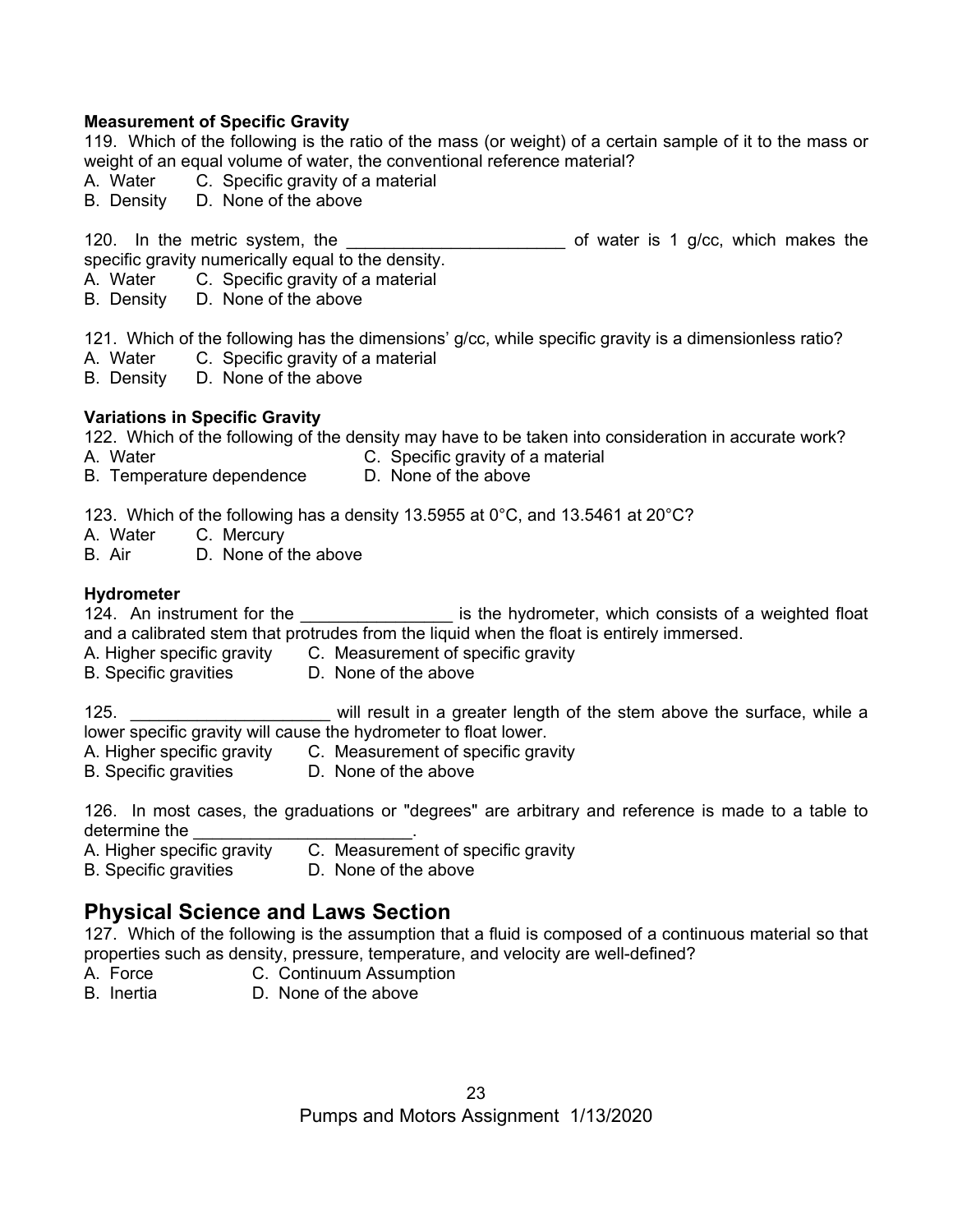128. Which of the following are three physical laws that directly relate the forces acting on a body to the motion of the body?

- A. Laws of Thermodynamics C. Newton's laws of motion
- B. Physical Laws D. None of the above

129. Which of the following is the tendency of objects to keep moving in a straight line at constant velocity?

- A. Force C. Friction
- B. Inertia D. None of the above

130. Which of the following can cause an object with mass to change its velocity to accelerate?

- A. Force C. Push
- B. Pull D. None of the above

131. Which of the following determines the strength of its mutual gravitational attraction to other bodies?

A. Force C. Weight

B. Mass D. None of the above

132. Which of the following laws describe how these quantities behave under various circumstances, and forbid certain phenomena?

- A. Bernoulli's Principles C. Laws of Thermodynamics
- B. Physical Law D. None of the above

133. Which of the following represent the principle of transmission of fluid-pressure is a principle in fluid mechanics that states that pressure exerted anywhere in a confined incompressible fluid is transmitted equally in all directions throughout the fluid such that the pressure variations remain the same?

A. Pascal's Law C. Bernoulli's Principle

B. Physical Law D. None of the above

#### **Physical Science and Related Laws**

134. Physical Law Description Physical laws are:

True, at least within their regime of validity. By definition, there have never been repeatable contradicting?

A. Time C. Observations

B. Space and time D. None of the above

135. Which of the following represents unchanged since first discovered although they may have been shown to be approximations of more accurate laws?

A. Stable C. Space and time

B. Absolute D. None of the above

136. Which of the following represents everything in the universe apparently must comply with them according to observations?

- A. Stable C. Omnipotent
- B. Universal D. None of the above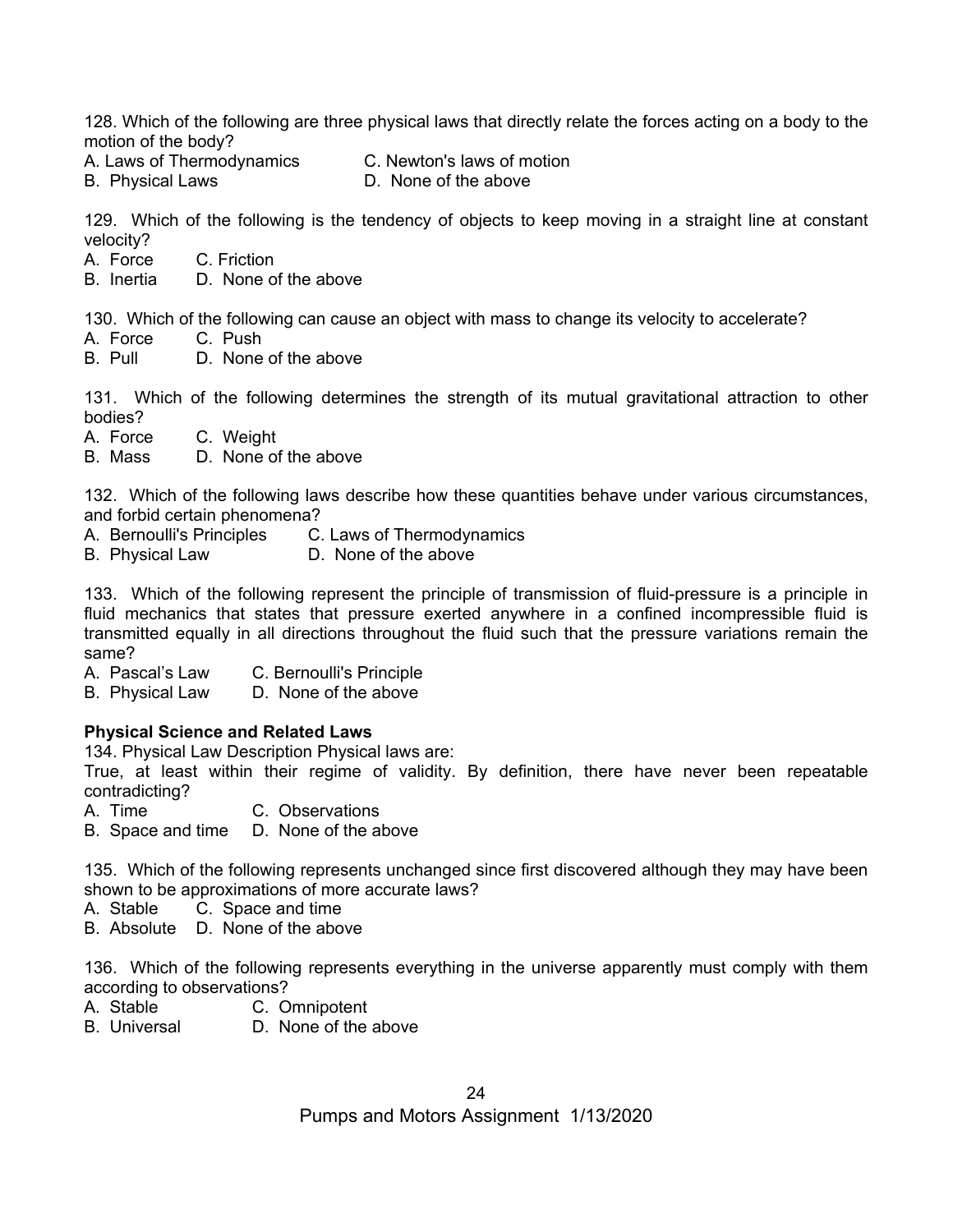137. Which of the following represents that this appears to apply everywhere in the universe?

- A. Stable C. Space and time
- B. Universal D. None of the above

138. Which of the following terms represents in terms of a single mathematical equation?

A. Easy C. Simple

B. Absolute D. None of the above

139. Which of the following terms represents that nothing in the universe appears to affect them?

- A. Time C. Universe
- B. Stable D. None of the above

140. Theoretically reversible in \_\_\_\_\_\_\_\_\_\_\_, although time itself is irreversible.

A. Universe C. Time

B. Force D. None of the above

#### **Newton's Laws**

141. Concepts related to force include: thrust, which increases the velocity of an object; drag, which decreases the velocity of an object; and torque, which produces changes in rotational speed of?

- A. An object C. Torque
- B. Mass D. None of the above

142. Which of the following represents cause no acceleration of that body as the forces balance one another?

- A. Gravity C. Internal mechanical stresses
- B. Fundamental interactions D. None of the above

143. Which of the following represents the distribution of many small forces applied over an area of a body, is a simple type of stress that if unbalanced can cause the body to accelerate?

- A. Pressure C. Torque
- B. Mass D. None of the above

144. Which of the following represents usually causes deformation of solid materials, or flow in fluids?

- A. Acceleration C. Stress
- B. Internal mechanical stresses D. None of the above

145. Gravity is one of the four forces of nature. The strength of the gravitational force between two objects depends on their?

- A. Masses C. Gravity
- B. Mass D. None of the above

146. Which of the following represents, applied forces, and atmospheric pressure are static factors that apply equally to fluids at rest or in motion?

- 
- A. Gravity C. Internal mechanical stresses
- B. Fundamental interactions D. None of the above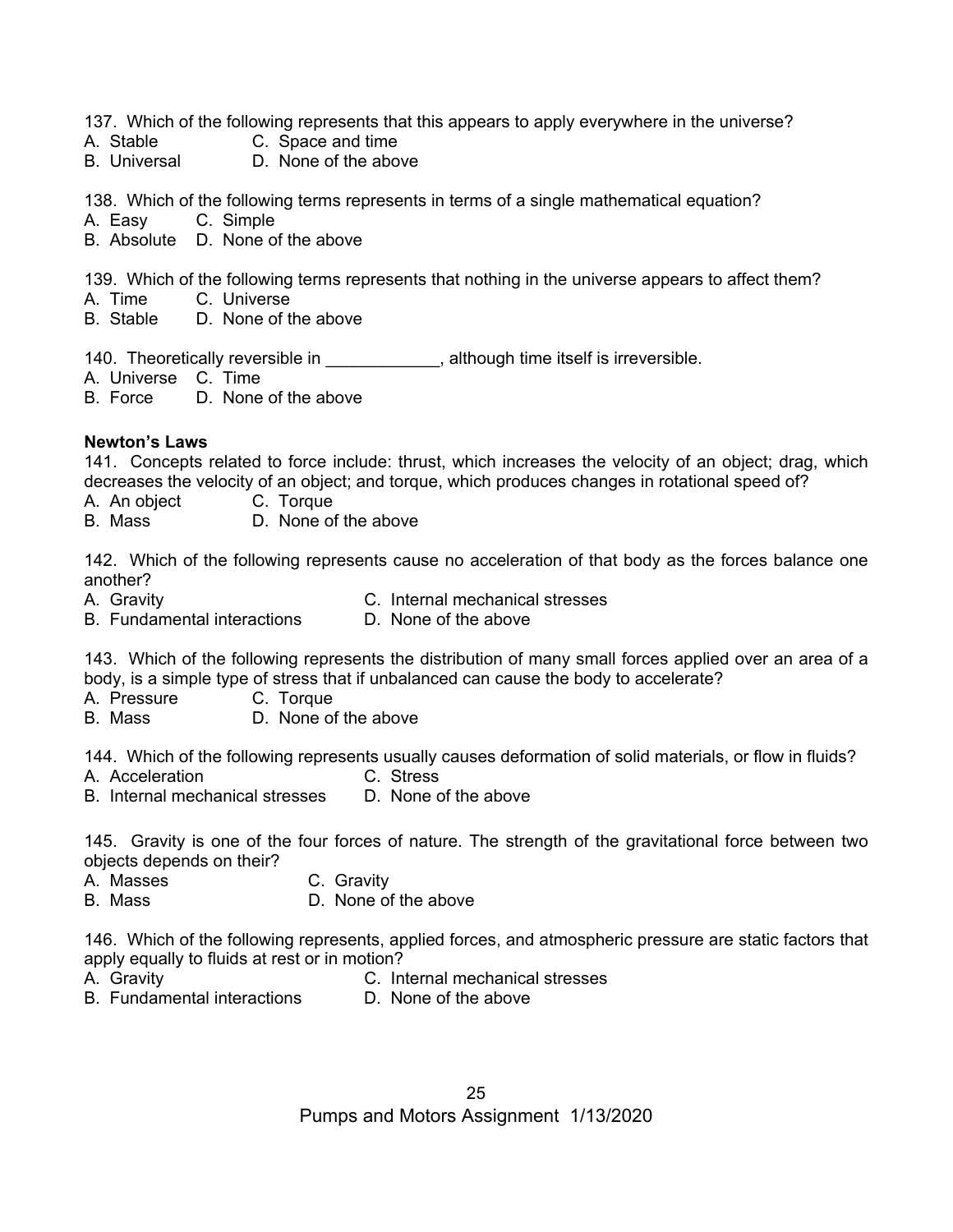147. Which of the following also known as fundamental forces, are the interactions in physical systems that do not appear to be reducible to more basic interactions?

A. Fundamental interactions C. Gravity

B. Mass **D. None of the above** 

148. Which of the following terms is the resistance of any physical object to any change in its state of motion?

- A. Pressure C. Torque
- B. Inertia D. None of the above

149. Which of the following is both a property of a physical body and a measure of its resistance to acceleration when a net force is applied?

- A. Gravity C. Mass
- B. Fundamental interactions D. None of the above

#### **Pascal's Law**

150. Pascal discovered that pressure in a fluid acts equally in some directions.

A. True B. False

151. According to the text, pressure acts at right angles to the containing surfaces.

A. True B. False

152. Pressure due to the **the contract of the set of the fluid from** the depth of the fluid from the surface.

A. Weight of a liquid C. Height of a liquid

B. Liquid at a specific depth D. None of the above

153. If the exposed face of the pressure gauges are moved closer to the surface of the liquid, the indicated?

- A. Pressure will be less C. Is equal
- B. Pressure of a liquid D. None of the above
- 154. The indicated pressure is doubled, when the?
- A. Depth is doubled C. Column is tripled
- B. Pressure of a liquid D. None of the above

155. The pressure at any depth in that the **the column of liquid at that** depth divided by the cross-sectional area of the column at that depth.

- A. Depth is doubled C. Liquid is equal to the weight
- B. Pressure of a liquid D. None of the above

156. Which of the following produces the pressure is referred to as the fluid head of the liquid?

- A. Depth is doubled C. Volume of a liquid
	-
- B. Pressure of a liquid D. None of the above

157. Which of the following is due to its fluid head is also dependent on the density of the liquid?

- A. Pressure will be less C. Is equal
- B. Pressure of a liquid D. None of the above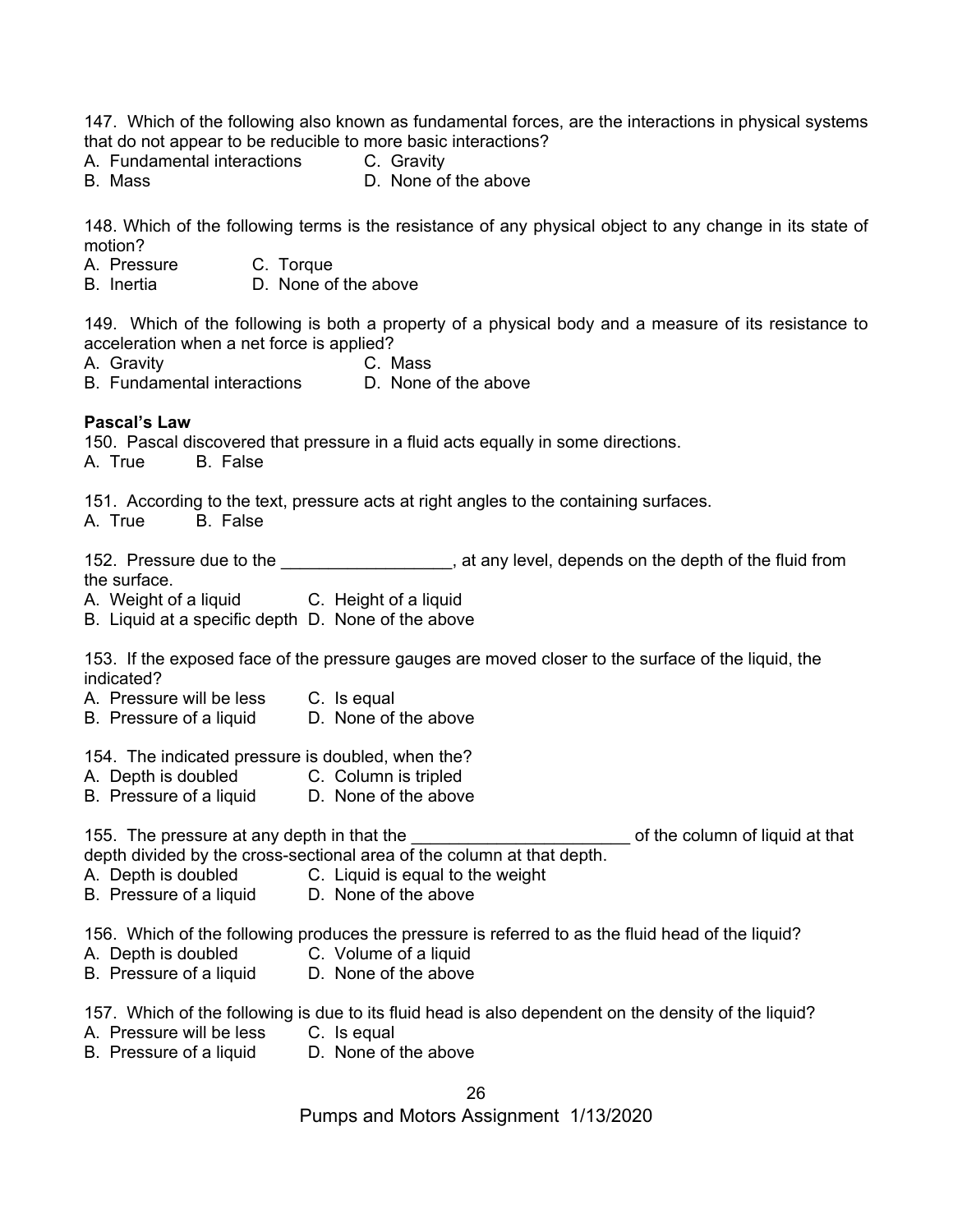#### **Static Pressure**

158. Static pressure exists in addition to Gravity that may also be present at the same time. A. True B. False

159. Pascal's law states that a pressure set up in a fluid acts equally in all directions and at right angles to the containing surfaces.

A. True B. False

160. Which of the following flow terms is an important consideration in sizing the hydraulic lines?

A. Velocity of flow C. Volume of flow<br>B. Volume of a liquid D. None of the above B. Volume of a liquid

#### **Volume and Velocity of Flow**

161. Which of the following is passing a point in a given time is known as its volume of flow or flow rate?

- A. Friction head C. Volume of flow
- B. Volume of a liquid D. None of the above

162. Which of the following is usually expressed in gallons per minute (gpm) and is associated with relative pressures of the liquid, such as 5 gpm at 40 psi?

- A. Velocity of flow C. Volume of flow
	-
- B. Volume of a liquid D. None of the above

163. Which of the following flow terms is defined as the average speed at which the fluid moves past a given point. It is usually expressed in feet per second (fps) or feet per minute (fpm).

A. Velocity of flow C. Volume of flow

B. Volume of a liquid D. None of the above

164. Volume and friction head are often considered together, that is, with volume of input unchanged the velocity of flow increases as the cross section or size of the pipe decreases.

A. True B. False

#### **Bernoulli's Principle**

165. Bernoulli's principle thus says that a rise (or fall) in pressure in a flowing fluid must always be accompanied by a decrease (or increase) in the speed, and conversely, if an increase (decrease) in, the speed of the fluid results in a decrease (or increase) in the pressure.

A. True B. False

166. Bernoulli's principle is responsible for the fact that a shower curtain gets "sucked inwards'' when the water is first turned on. What happens is that the increased water/air velocity inside the curtain causes a pressure drop.

A. True B. False

167. Which of the following s explains the difference between the outside and inside causes a net force on the shower curtain which sucks it inward?

- A. Pressure C. Velocity of flow
- B. Volume of flow D. None of the above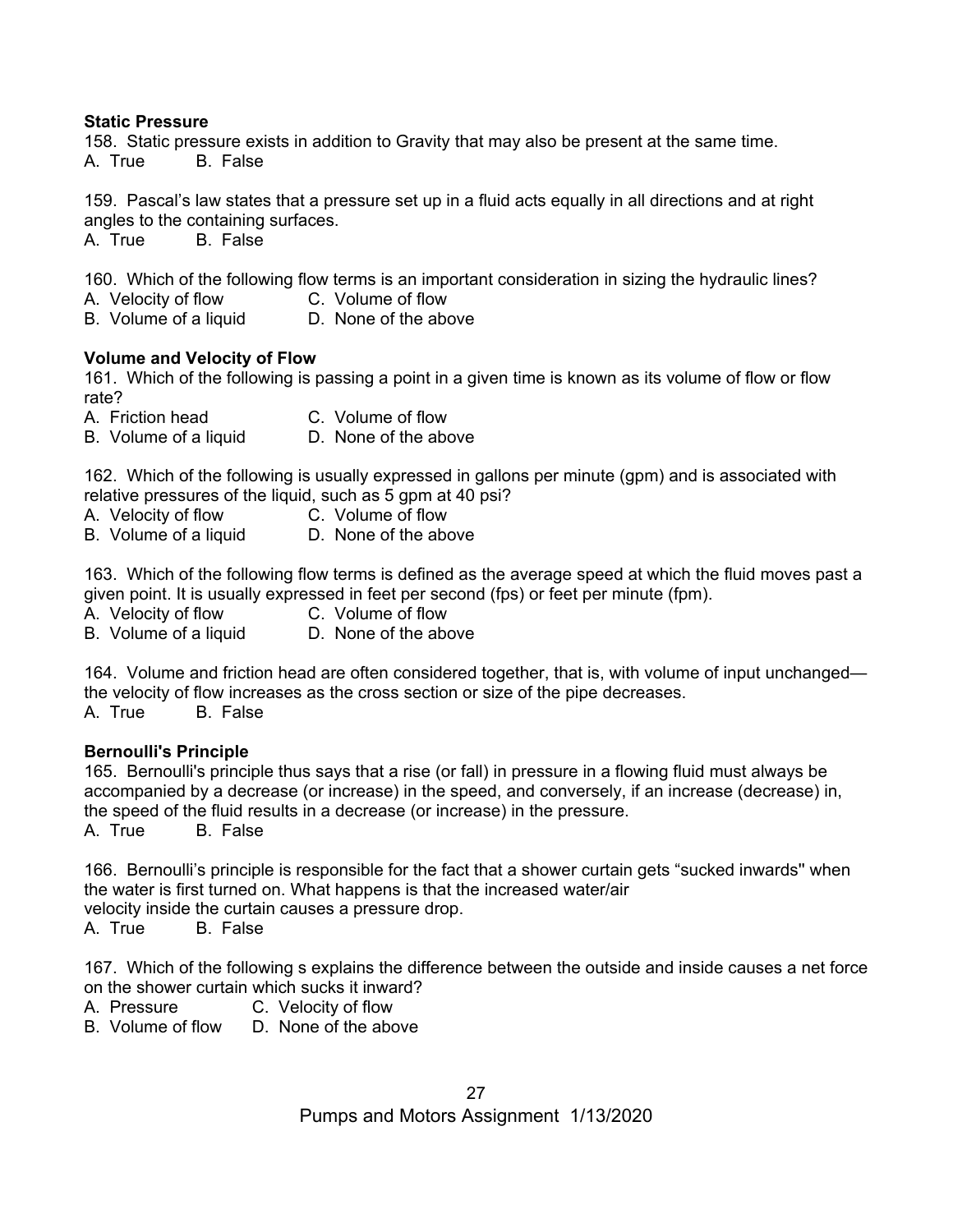168. Squeezing the bulb over the fluid creates a low \_\_\_\_\_\_\_\_\_\_\_\_\_\_\_\_\_ area due to the higher speed of the air, which subsequently draws the fluid up.

- A. Pressure C. Velocity of flow<br>
B. Volume of flow B. None of the abo
- 
- 
- D. None of the above

169. Which of the following explains why windows tend to explode, rather than implode in hurricanes: the very high speed of the air just outside the window causes the pressure just outside to be much less than the pressure inside, where the air is still.

- A. Venturi effect C. Conservation of energy
- B. Bernoulli's principle D. None of the above

170. Another example of \_\_\_\_\_\_\_\_\_\_\_\_\_\_\_\_at work is in the lift of aircraft wings and the motion of "curve balls'' in baseball. In both cases the design is such as to create a speed differential of the flowing air past the object on the top and the bottom.

- A. Venturi C. Conservation of energy
- B. Bernoulli's principle D. None of the Above

# **Pumps and Pumping Water Section**

## **Common Types of Water Pumps**

171. The most common type of water pumps used for municipal and domestic water supplies are variable displacement pumps another term for

- 
- A. Dynamic pump(s) C. Variable displacement pump(s)
- B. Turbine pump(s) D. None of the above

172. Which of the following will produce at different rates relative to the amount of pressure or lift the pump is working against?

- A. Dynamic pump(s) C. Variable displacement pump(s)
	-
- B. Turbine pump(s) D. None of the above

173. Which of the following are variable displacement pumps that are by far used the most? The water production well industry almost exclusively uses Turbine pumps, which are a type of centrifugal pump. A. Dynamic pump(s) C. Variable displacement pump(s)

- 
- B. Centrifugal pumps D. None of the above

174. Which of the following utilizes impellers enclosed in single or multiple bowls or stages to lift water by centrifugal force? The impellers may be of either a semi-open or closed type.

- A. Dynamic pump(s) C. Variable displacement pump(s)
- B. Turbine pump(s) D. None of the above

175. Impellers are rotated by the the state of the horsepower needed to overcome the pumping head.

- A. Pump motor C. Shaft rotated by a motor
- B. Pumping rate D. None of the above

176. The size and number of stages, horsepower of the motor and **the sexual and** are the key components relating to the pump's lifting capacity.

- A. Impeller(s) C. Pumping head
- B. Pumping rate D. None of the above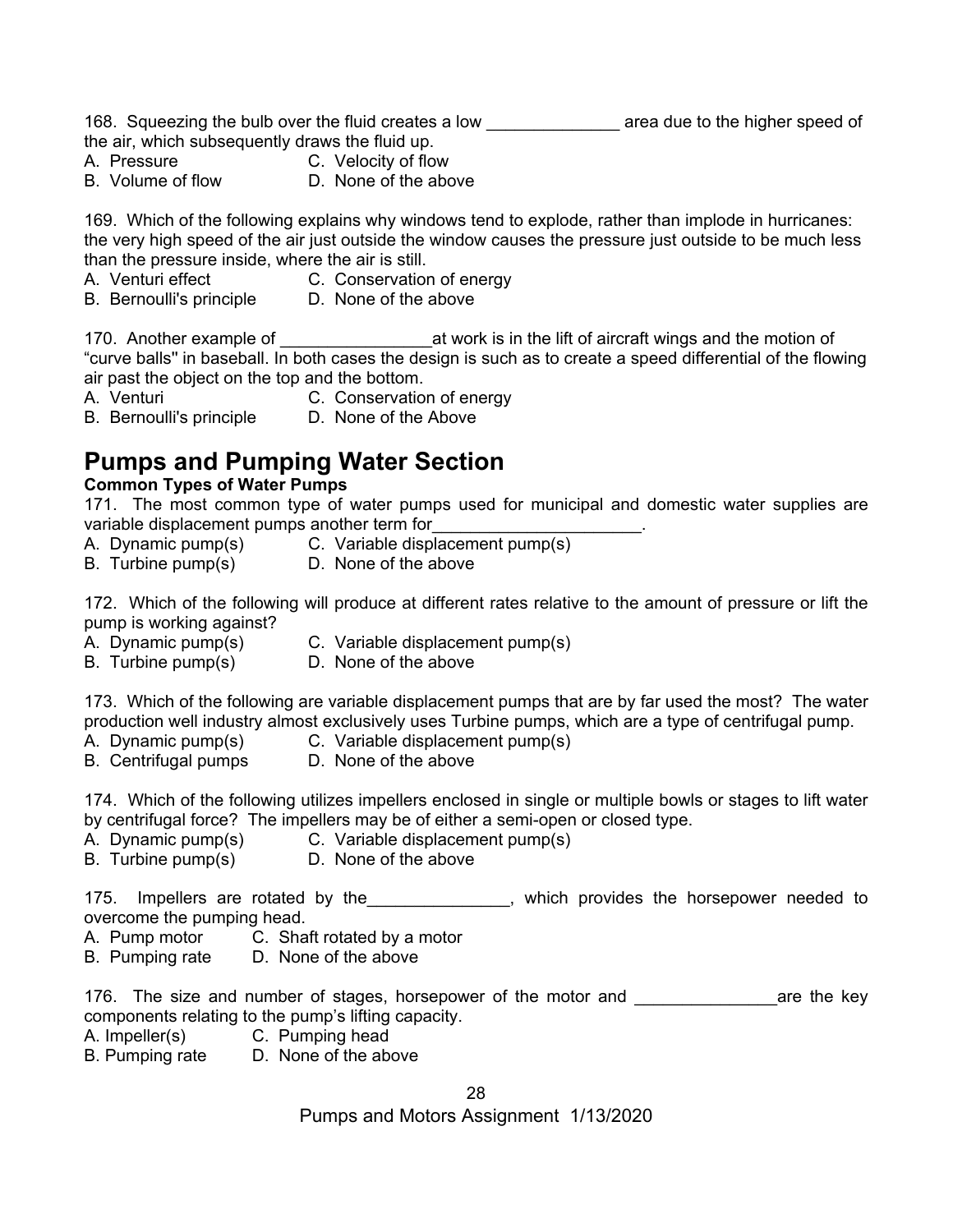177. Which of the following pumps are commonly used in groundwater wells but also in many other applications?

- A. Dynamic C. Variable displacement
- B. Vertical turbine D. None of the above

178. Vertical turbine pumps are driven by a shaft rotated by a motor that is usually found on the surface. The shaft turns the **Example 20** within the pump housing while the water moves up the column.

A. Impeller(s) C. Shaft rotated by a motor

B. Pumping rate D. None of the above

179. The rotating shaft in a **Example 20** is actually housed within the column pipe that delivers the water to the surface.

- A. Line shaft turbine C. Variable displacement pump(s)
- B. Shaft pump(s) D. None of the above

180. The size of the column, impeller, and bowls are selected based on which desired requirements?

- A. Pumping head C. Pumping rate and lift
- B. Pumping rate D. None of the above

181. Column pipe sections can be threaded or coupled together while the drive shaft is coupled and suspended within the column by

- A. Oil bearings C. Column bearings
- B. Spider bearings D. None of the above

182. The spider bearings provide both a seal at the **constrained and keep the shaft aligned within** the column. The water passing through the column pipe serves as the lubricant for the bearings.

- A. Check valve C. Column pipe joints
- B. Strainer D. None of the above

183. Most installations use an electric motor that is connected to the drive shaft by a

- $\mathcal{L}_\text{max}$  . The set of the set of the set of the set of the set of the set of the set of the set of the set of the set of the set of the set of the set of the set of the set of the set of the set of the set of the set A. Drift pin C. Pair of strong cotter pins
- B. Keyway and nut D. None of the above

184. Where electricity is not readily available, fuel powered engines may be connected to the drive shaft by a

- A. Drive shaft C. Right angle drive gear
- B. Keyway and nut D. None of the above

185. Both oil and water lubricated systems will have a strainer attached to the intake to prevent from entering the pump.

- A. Hydraulic fluid C. Neither oil nor air
- B. Sediment D. None of the above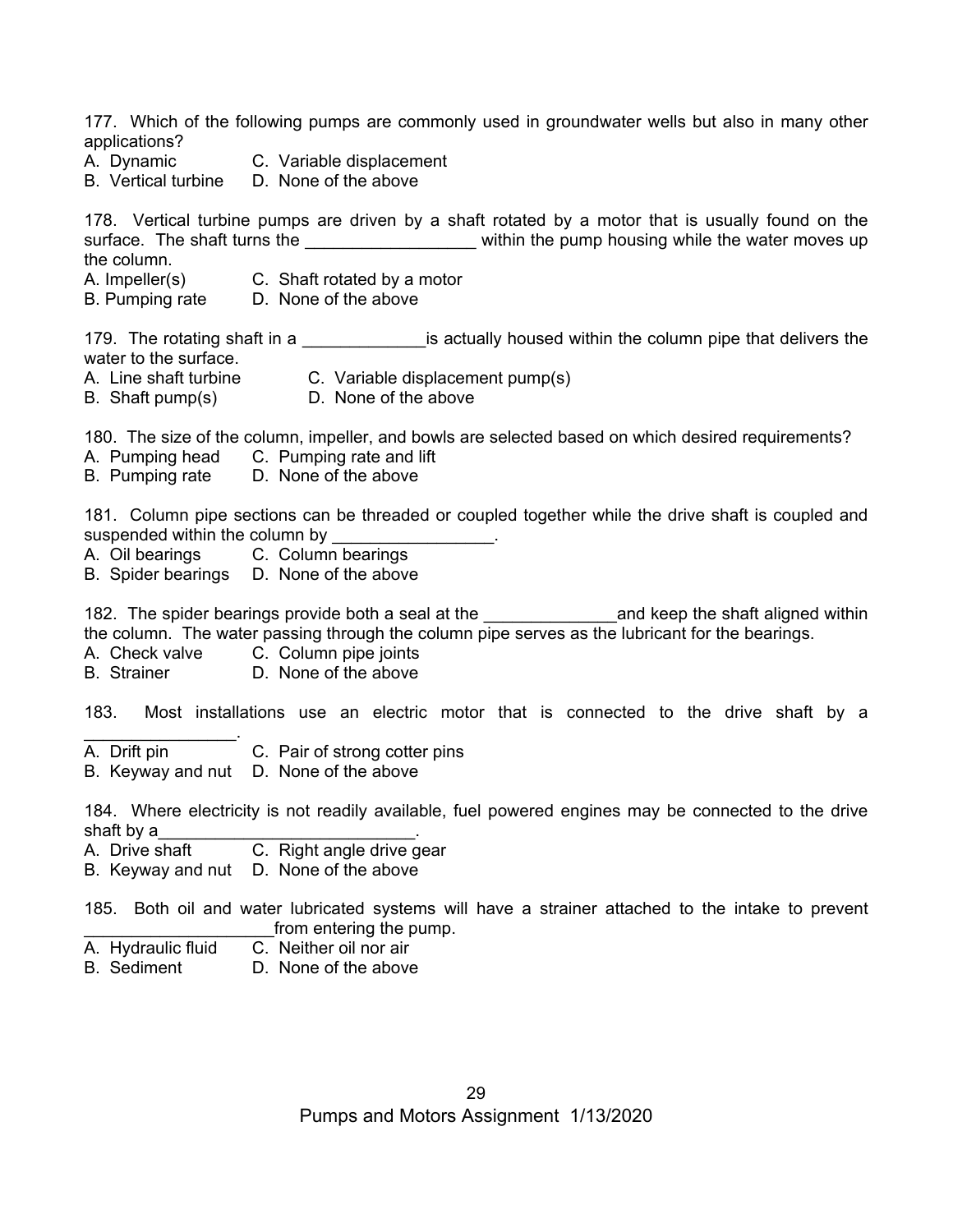186. When the line shaft turbine is turned off, \_\_\_\_\_\_\_\_\_\_\_\_\_\_\_\_\_\_\_\_\_\_\_\_\_will flow back down the column, turning the impellers in a reverse direction. A pump and shaft can easily be broken if the motor were to turn on during this process.

- A. Hydraulic fluid C. Water<br>B. Sediment D. None of
- D. None of the above

### **Three Main Types of Diaphragm Pumps**

187. In the first type, the diaphragm is sealed with one side in the fluid to be pumped, and the other  $in$ 

- A. Hydraulic fluid C. Air or hydraulic fluid
- B. Sediment D. None of the above

188. The diaphragm is flexed, causing the volume of the pump chamber to increase and decrease. A pair of non-return check valves prevents reverse flow of the  $\blacksquare$ 

- A. Fluid C. Air
- B. Sediment D. None of the above

189. The second type of diaphragm pump works with volumetric positive displacement, but differs in that the prime mover of the diaphragm is  $\qquad \qquad ;$  but is electro-mechanical, working through a crank or geared motor drive. This method flexes the diaphragm through simple mechanical action, and one side of the diaphragm is open to air.

- A. Hydraulic fluid C. Neither oil nor air<br>B. Sediment D. None of the above
- D. None of the above

190. When the volume of a chamber of either type of pump is increased (the diaphragm moving up), the pressure decreases, and fluid is drawn into the chamber. When the chamber pressure later increases from decreased volume (the diaphragm moving down), the **previously** drawn in is forced out.

- A. Fluid C. Vapor pressure
- B. Volume D. None of the above

191. Finally, the diaphragm moving up once again draws **the chamber**, completing the cycle. This action is similar to that of the cylinder in an internal combustion engine.

- A. Fluid C. Vapor pressure
- B. Volume D. None of the above

## **Cavitation**

192. Cavitation is defined as the phenomenon of formation of \_\_\_\_\_\_\_\_\_\_\_\_\_\_\_\_of a flowing liquid in a region where the pressure of the liquid falls below its vapor pressure.

- A. Fluid C. Vapor pressure
- B. Vapor bubbles D. None of the above

193. Non-inertial cavitation is the process in which a bubble in a fluid is forced to oscillate in size or shape due to some form of energy input, such as \_\_\_\_\_\_\_\_\_\_\_\_\_\_\_\_\_\_\_\_\_\_.

- A. An acoustic field C. Vapor pressure
- B. Volume D. None of the above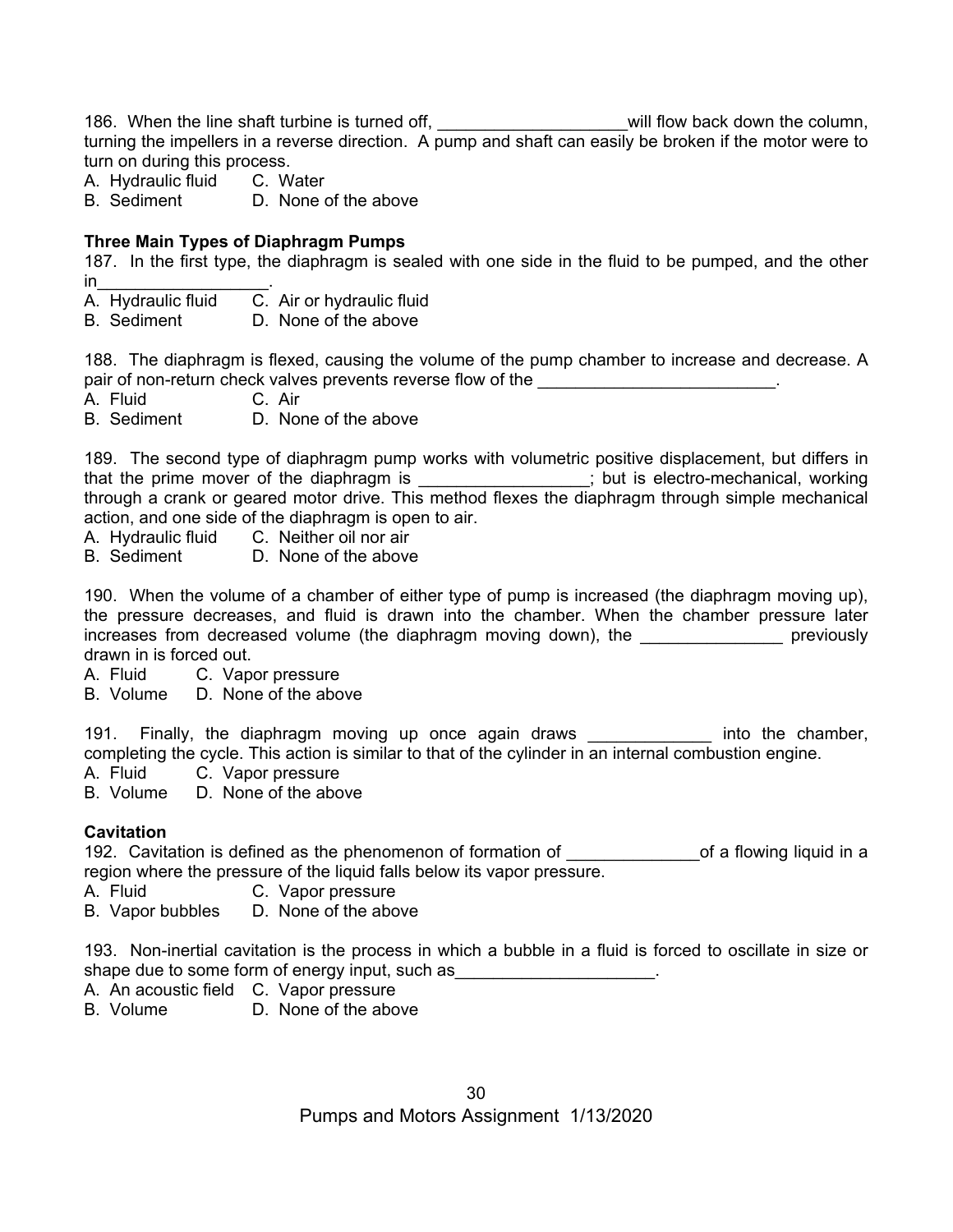194. When the cavitation bubbles collapse, they force **the contact of the solution of the case** into very small volumes, thereby creating spots of high temperature and emitting shock waves, the latter of which are the source of rattling noise.

- A. Liquid energy C. Vapor pressure
- B. Volume D. None of the above

195. Cavitation is usually divided into three classes of behavior: collisional, transcendental and nontranscendental.

A. True B. False

196. Non-inertial cavitation is the process where a void or bubble in a liquid rapidly collapses, producing a shock wave.

A. True B. False

#### **Complicated Pump Section - Types of Pumps**

197. The family of pumps comprises a large number of types based on application and capabilities. The two major groups of pumps are dynamic and positive displacement. A. True B. False

#### **Dynamic Pumps (Centrifugal Pump)**

#### **Centrifugal pumps are classified into three general categories:**

198. Which of the following is a centrifugal pump in which the pressure is developed partly by centrifugal force and partly by the lift of the vanes of the impeller on the liquid?

- A. Mixed flow C. Radial flow<br>B. Axial flow D. None of the
- D. None of the above

199. Which of the following is a centrifugal pump in which the pressure is developed by the propelling or lifting action of the vanes of the impeller on the liquid?

- A. Mixed flow C. Radial flow
- B. Axial flow D. None of the above

200. Which of the following is a centrifugal pump in which the pressure is developed wholly by centrifugal force?<br>A. Mixed flow

- C. Radial flow
- B. Axial flow D. None of the above

#### **Plunger Pump**

201. The plunger pump is a positive displacement pump that uses a plunger or piston to force from the suction side to the discharge side of the pump. It is used for heavy

sludge.

- 
- A. Solids C. Liquid<br>
B. Pressure D. None D. None of the above

202. The movement of the plunger or piston inside the plunger pump creates inside the pump, so you have to be careful that this kind of pump is never operated against any closed discharge valve.

- A. Work C. Drag
- B. Pressure D. None of the above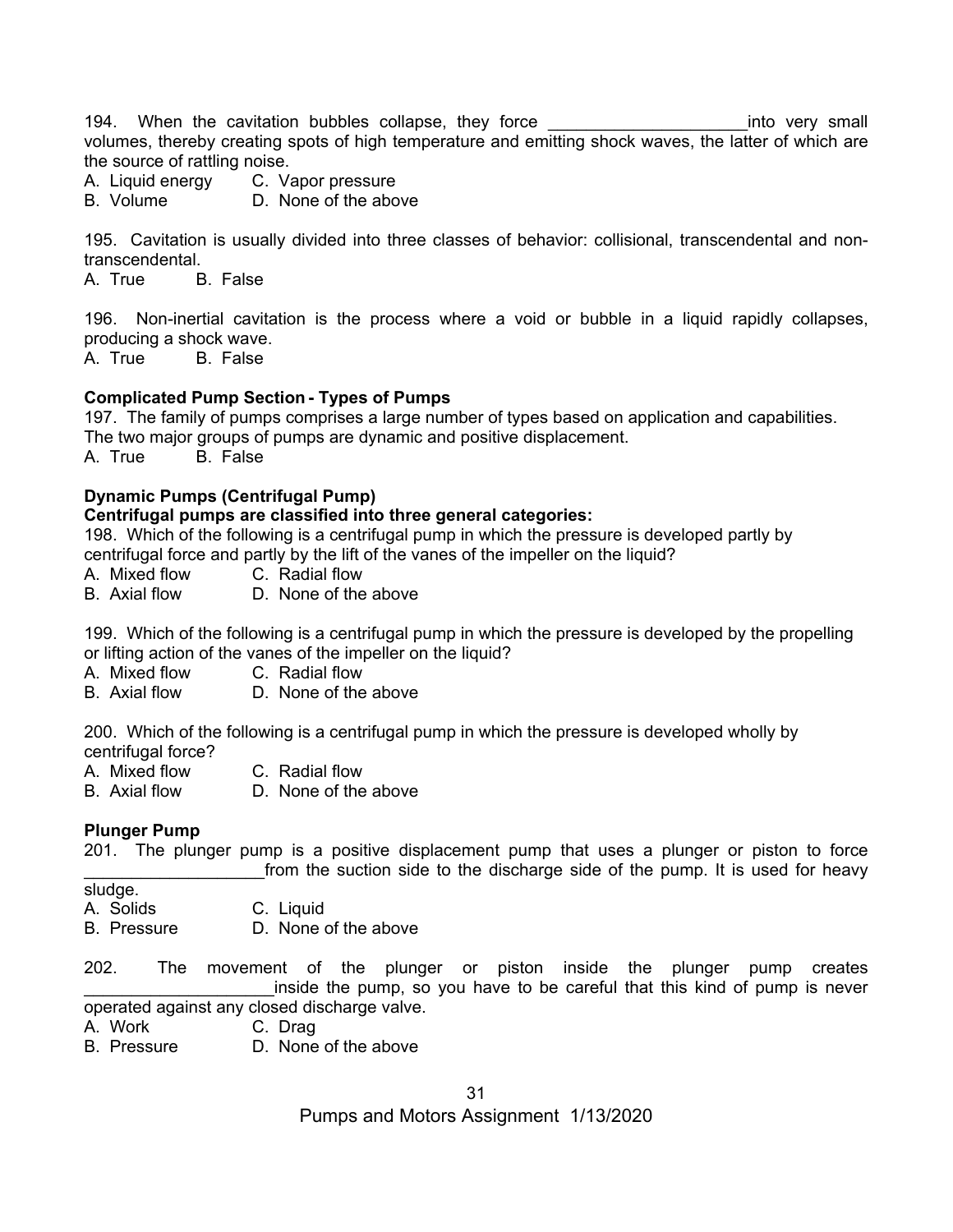203. All discharge valves must be open before the plunger pump is started, to prevent any fast build-up of that could damage the pump.

A. Metal C. Liquid

B. Pressure D. None of the above

#### **Diaphragm Pumps**

204. In this type of pump, a diaphragm provides the mechanical action used to force from the suction to the discharge side of the pump. The advantage the diaphragm has over the plunger is that the diaphragm pump does not come in contact with moving metal. This can be important when pumping abrasive or corrosive materials.

A. Metal C. Liquid

B. Pressure D. None of the above

#### **Complicated Pumps - Introduction**

205. More complicated pumps have valves allowing them to work repetitively. These are usually check valves that open to allow passage in one direction, and close automatically to prevent flow.

A. Decreased C. Reverse

B. Increased D. None of the above

206. The force pump has two check valves in the cylinder, one for supply and the other for delivery. The supply valve opens when the cylinder volume\_\_\_\_\_\_\_\_\_\_\_\_\_\_\_\_, the delivery valve when the cylinder volume decreases.<br>A. Enters (C. Re

- C. Reverses flow
- B. Increases D. None of the above

207. The lift pump has a supply valve and a valve in the piston that allows the liquid to pass around it when the volume of the cylinder is reduced. The delivery in this case is from the upper part of the cylinder, which the does not enter.

A. Cylinder C. Discharged fluid

B. Piston D. None of the above

208. Diaphragm pumps are force pumps in which the oscillating diaphragm takes the place of the piston. The diaphragm may be moved mechanically, or by the pressure of the fluid on  $\overline{\phantom{a}}$  .

A. One side of the diaphragm C. Reverse flow

B. Free surface D. None of the above

209. The force and lift pumps are typically used for\_\_\_\_\_\_\_\_\_\_\_\_\_\_.

A. Solids C. Water

B. Pressure D. None of the above

210. The force pump has two valves in the cylinder, while the lift pump has one valve in the \_\_\_\_\_\_\_\_\_\_\_\_\_\_\_\_\_\_\_and one in the piston.

A. Cylinder C. Discharged fluid

B. Tank D. None of the above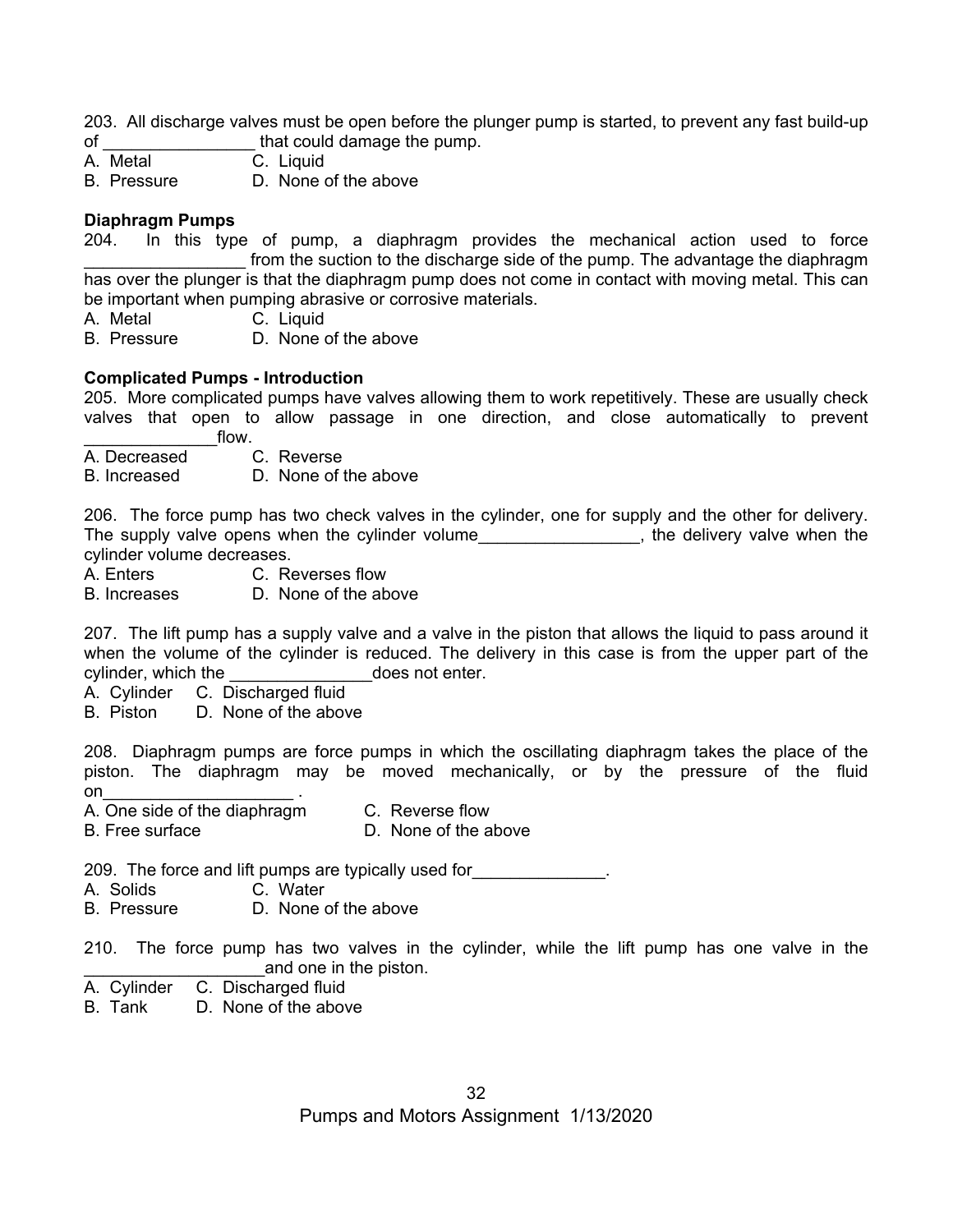| cylinder must be within this height of the free surface.<br>A. Atmospheric pressure C. Discharged fluid<br>B. Pressure D. None of the above | 211. The maximum lift, or "suction," is determined by the <b>contained as a set of the container</b> , and either                                                                                                                                    |  |
|---------------------------------------------------------------------------------------------------------------------------------------------|------------------------------------------------------------------------------------------------------------------------------------------------------------------------------------------------------------------------------------------------------|--|
| case of a diesel engine injector.<br>A. Solids C. Discharged fluid<br>B. Pressure D. None of the above                                      | 212. The force pump can give an arbitrarily large pressure to the __________________, as in the                                                                                                                                                      |  |
| <b>Fluid Properties</b><br>Key considerations include:                                                                                      | 213. It is particularly important to consider pump suction-side line losses when pumping                                                                                                                                                             |  |
| A. Fluid specific gravity C. Viscous fluids<br>B. Fluid's vapor pressure D. None of the above                                               |                                                                                                                                                                                                                                                      |  |
| considered when determining pump power requirements.<br>A. Energy<br>B. Fluid's vapor pressure D. None of the above                         | 214. Specific gravity affects the <b>constant of the constant of the fluid</b> and move the fluid, and must be                                                                                                                                       |  |
| A. 100 C. 212<br>B. 200 D. None of the above                                                                                                | 215. Pump materials and expansion, mechanical seal components, and packing materials need to be<br>considered with pumped fluids that are hotter than summary set.                                                                                   |  |
| conditions.                                                                                                                                 | 216. The fluid specific gravity is the ratio of the ___________________to that of water under specified                                                                                                                                              |  |
| A. Fluid specific gravity C. Fluid density<br>B. Fluid's vapor pressure D. None of the above                                                |                                                                                                                                                                                                                                                      |  |
| A. Fluid specific gravity C. High viscosity fluids<br><b>B.</b> Kinematic viscosity                                                         | 217. Which of the following normally varies directly with temperature, the pumping system designer<br>must know the viscosity of the fluid at the lowest anticipated pumping temperature?<br>D. None of the above                                    |  |
| A. Fluid specific gravity<br>B. Fluid's vapor pressure                                                                                      | 218. Which of the following is the force per unit area that a fluid exerts in an effort to change phase<br>from a liquid to a vapor, and depends on the fluid's chemical and physical properties?<br>C. Viscosity of a fluid<br>D. None of the above |  |
| 219. Proper consideration of the<br>A. Fluid specific gravity<br>B. Fluid's vapor pressure                                                  | will help to minimize the risk of cavitation.<br>C. Viscosity of a fluid<br>D. None of the above                                                                                                                                                     |  |
| A. Fluid specific gravity<br>B. Fluid's vapor pressure                                                                                      | 220. Which of the following is a measure of its resistance to motion?<br>C. Viscosity of a fluid<br>D. None of the above<br>33                                                                                                                       |  |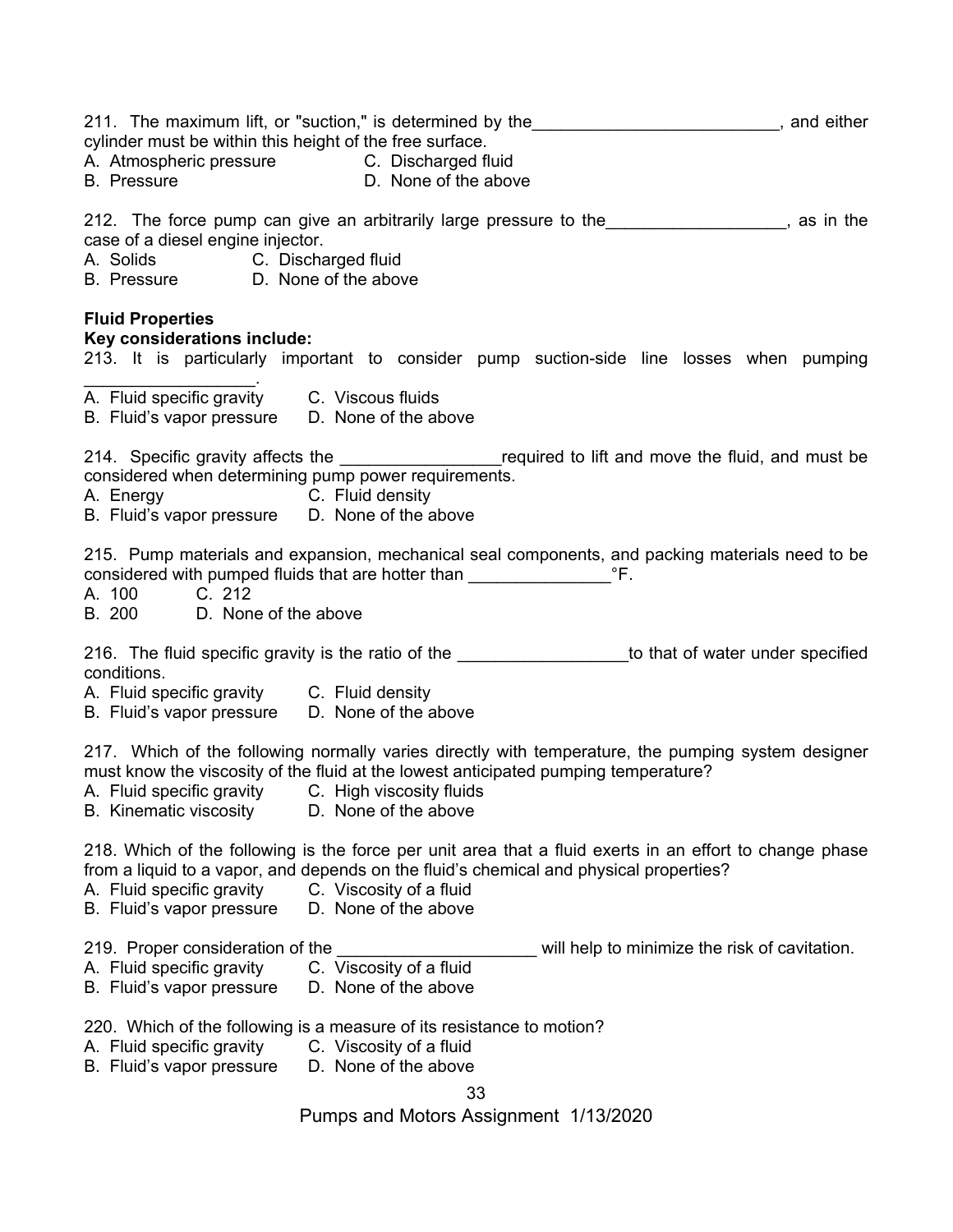221. Which of the following result in reduced centrifugal pump performance and increased power requirements?

- 
- A. Fluid specific gravity C. High viscosity fluids<br>B. Fluid's vapor pressure D. None of the above
- B. Fluid's vapor pressure

#### **Positive Displacement Pump Sub-Section**

222. A positive displacement pump has an expanding cavity on **Example 2018** and a decreasing cavity on the discharge side.

- A. The discharge line C. The suction side of the pump
- B. A closed valve **D.** None of the above

223. Liquid is allowed to flow into the pump as the cavity on the suction side expands and the liquid is forced out of the discharge as **Exercise 20** This principle applies to all types of positive displacement pumps whether the pump is a rotary lobe, gear within a gear, piston, diaphragm, screw, progressing cavity, etc.

- A. The cavity collapses C. An expanding cavity
- B. A closed valve **D.** None of the above

224. A positive displacement pump, unlike a centrifugal pump, will produce the same flow at a given RPM no matter what

- A. The discharge line **C.** An expanding cavity
- B. The discharge pressure is D. None of the above

225. A positive displacement pump cannot be operated against a closed valve on the discharge side of the pump, i.e. it does not have \_\_\_\_\_\_\_\_\_\_\_\_\_\_\_\_\_\_like a centrifugal pump does.

- A. A shut-off head C. An expanding cavity
- B. A closed valve **D.** None of the above

226. If a positive displacement pump is allowed to operate against a closed discharge valve, it will continue to produce flow that will increase the pressure in the discharge line until either The discharge line the pump is severely damaged or both.<br>A. The discharge line C. An expanding cavity

- C. An expanding cavity
- B. The line bursts D. None of the above

#### **Centrifugal Pump Sub-Section**

227. By definition, a centrifugal pump is a machine. Specifically, a pump is a machine that imparts energy to a fluid. This energy infusion can cause a liquid to flow, rise to a higher level, or both. A. True B. False

228. Centrifugal pumps may be classified in several ways. For example, they may be either Multi-Stage or Single Stage.<br>A. True B.

B. False

229. The centrifugal pump is an extremely simple machine. It is a member of a family known as rotary machines and consists of two basic parts: 1) the stationary element or casing (volute) and 2) the rotary element or impeller.<br>A True B Fa

B. False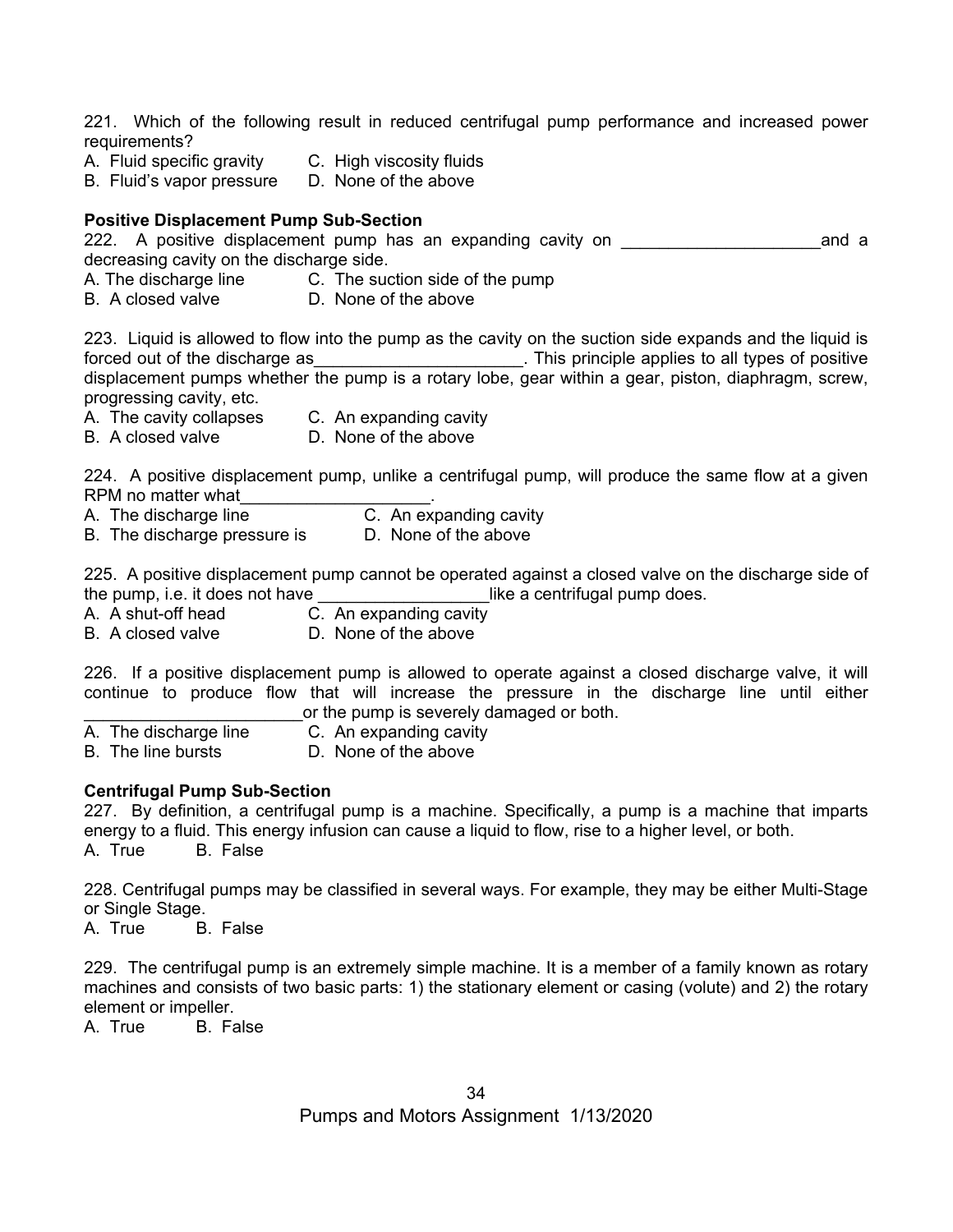230. The impellers used on centrifugal pumps may be classified as single suction or double suction. A. True B. False

231. In the operation of a centrifugal pump, the pump "slings" liquid out of the impeller via

 $\mathcal{L}_\text{max}$  . The set of the set of the set of the set of the set of the set of the set of the set of the set of the set of the set of the set of the set of the set of the set of the set of the set of the set of the set

A. Centrifugal force C. Resistance to flow

B. The amount of resistance to flow D. None of the above

232. A pump does not create pressure; it only provides flow. Pressure is just an indication of the amount of<br>A. Centrifugal force

- C. Resistance to flow
- B. Pressure D. None of the above

233. A single-stage pump has only one impeller. A multi-stage pump has two or more impellers housed together in **Languary** 

A. Stage C. The eye

B. One casing D. None of the above

234. As a standard, each impeller acts separately, discharging to the suction of the next stage impeller. This arrangement is called

A. Centrifugal force C. Series staging

B. The amount of resistance to flow D. None of the above

235. Centrifugal pumps are also classified as Horizontal or Vertical, depending upon the position of the

- $\mathcal{L}_\text{max}$  . The set of the set of the set of the set of the set of the set of the set of the set of the set of the set of the set of the set of the set of the set of the set of the set of the set of the set of the set A. Pump shaft C. Eye
- B. Casing D. None of the above

236. The single-suction impeller allows liquid to enter the eye from one side only. The double-suction impeller allows liquid to enter \_\_\_\_\_\_\_\_\_\_\_\_\_\_\_\_\_\_\_\_\_\_\_ from two directions.

A. Pump shaft C. The eye

B. One casing D. None of the above

237. Impellers are also classified as opened or closed. Closed impellers have side walls that extend from the eye to the outer edge of

A. Pump shaft C. The vane tips

B. One casing D. None of the above

238. Open impellers do not have these side walls. Some small pumps with single-suction impellers have only a casing wearing ring and no impeller ring. In this type of pump, the casing wearing ring is fitted into

A. Pump shaft C. The eye

B. The end plate D. None of the above

239. Recirculation lines are installed on some centrifugal pumps to prevent the pumps from overheating and becoming vapor bound, in case \_\_\_\_\_\_\_\_\_\_\_\_\_\_\_\_\_\_\_\_\_\_\_\_\_\_\_\_\_\_\_\_\_\_ or the flow of fluid is stopped for extended periods.

- A. Centrifugal force C. The discharge is entirely shut off
- B. The amount of resistance to flow D. None of the above
	- 35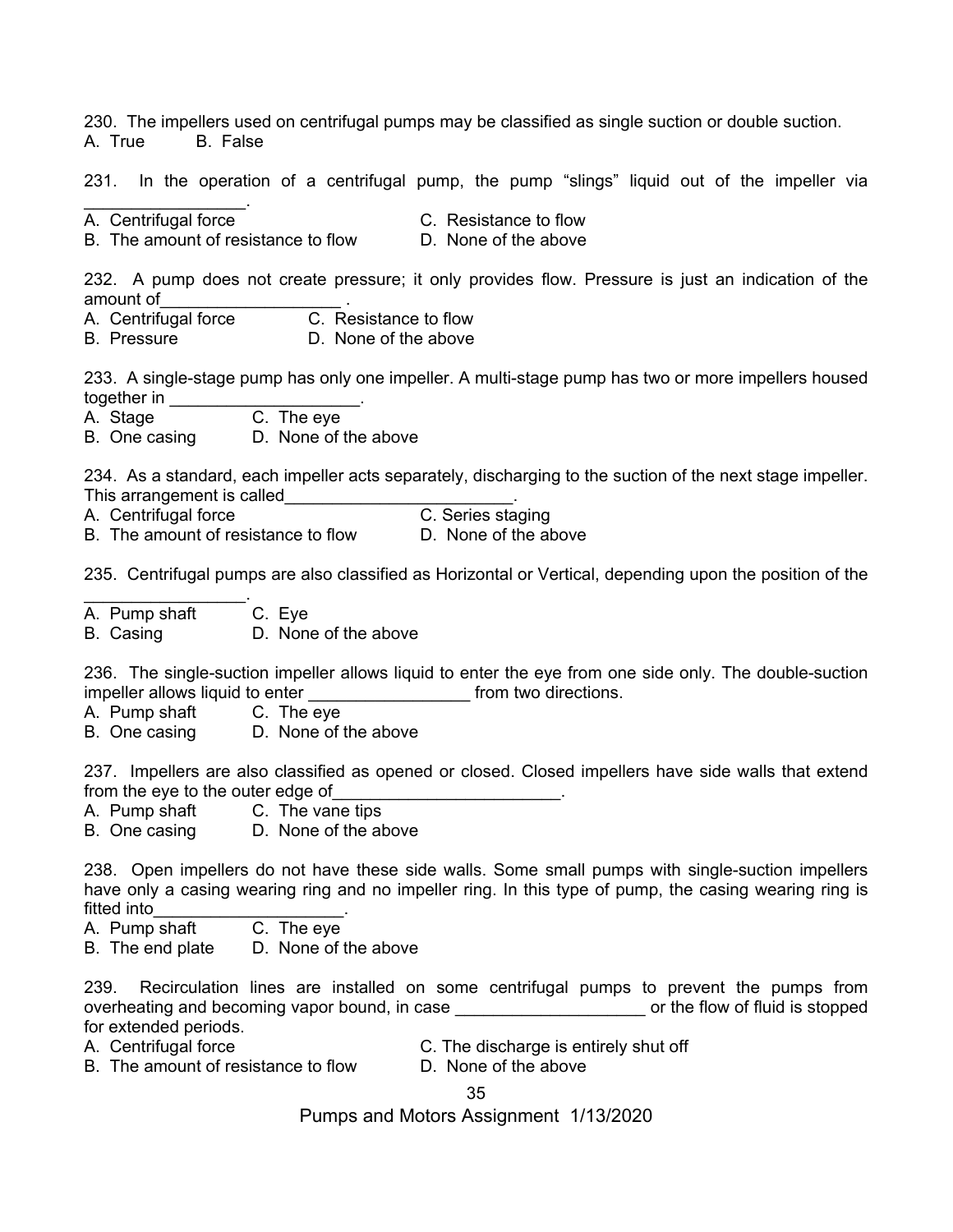240. Which of the following is installed to cool the shaft and the packing, to lubricate the packing, and to seal the rotating joint between the shaft and the packing against air leakage?

- 
- A. Water flinger rings C. A lantern ring spacer
- B. Seal piping D. None of the above
- 

241. Which of the following is inserted between the rings of the packing in the stuffing box? A. Water flinger rings C. A lantern ring spacer

B. Seal piping D. None of the above

242. Which of the following leads the liquid from the discharge side of the pump to the annular space formed by the lantern ring? The web of the ring is perforated so that the water can flow in either direction along the shaft (between the shaft and the packing).

A. Water flinger rings C. A lantern ring spacer

B. Seal piping D. None of the above

243. Which of the following prevent water in the stuffing box from flowing along the shaft and entering the bearing housing?

A. Water flinger rings C. A lantern ring spacer

B. Seal piping D. None of the above

## **Generation of Centrifugal Force**

244. When the impeller rotates, it spins the liquid sitting in the cavities between the vanes outward and provides

- A. Centrifugal force **C.** System pressure or head
- B. Centrifugal acceleration D. None of the above

245. As liquid leaves the eye of the impeller a set of the interval area is created causing more liquid

to flow toward the inlet.

- A. Centrifugal force C. System pressure or head
- B. Low-pressure D. None of the above

246. Because the impeller blades are curved, the fluid is pushed in a \_\_\_\_\_\_\_\_\_\_\_\_\_\_\_\_\_\_\_direction by the centrifugal force. This force acting inside the pump is the same one that keeps water inside a bucket that is rotating at the end of a string.

A. Centrifugal force C. Tangential and radial

B. Centrifugal acceleration D. None of the above

## **Flow Rate and Pressure Head**

247. The two types of pumps behave very differently regarding pressure head and flow rate: The centrifugal pump has varying flow depending on the

- A. Centrifugal force C. System pressure or head
- B. Centrifugal acceleration D. None of the above

248. The positive displacement pump has **the system pressure** regardless of the system pressure or head.

- A. Centrifugal force C. More or less a constant flow
- B. Centrifugal acceleration D. None of the above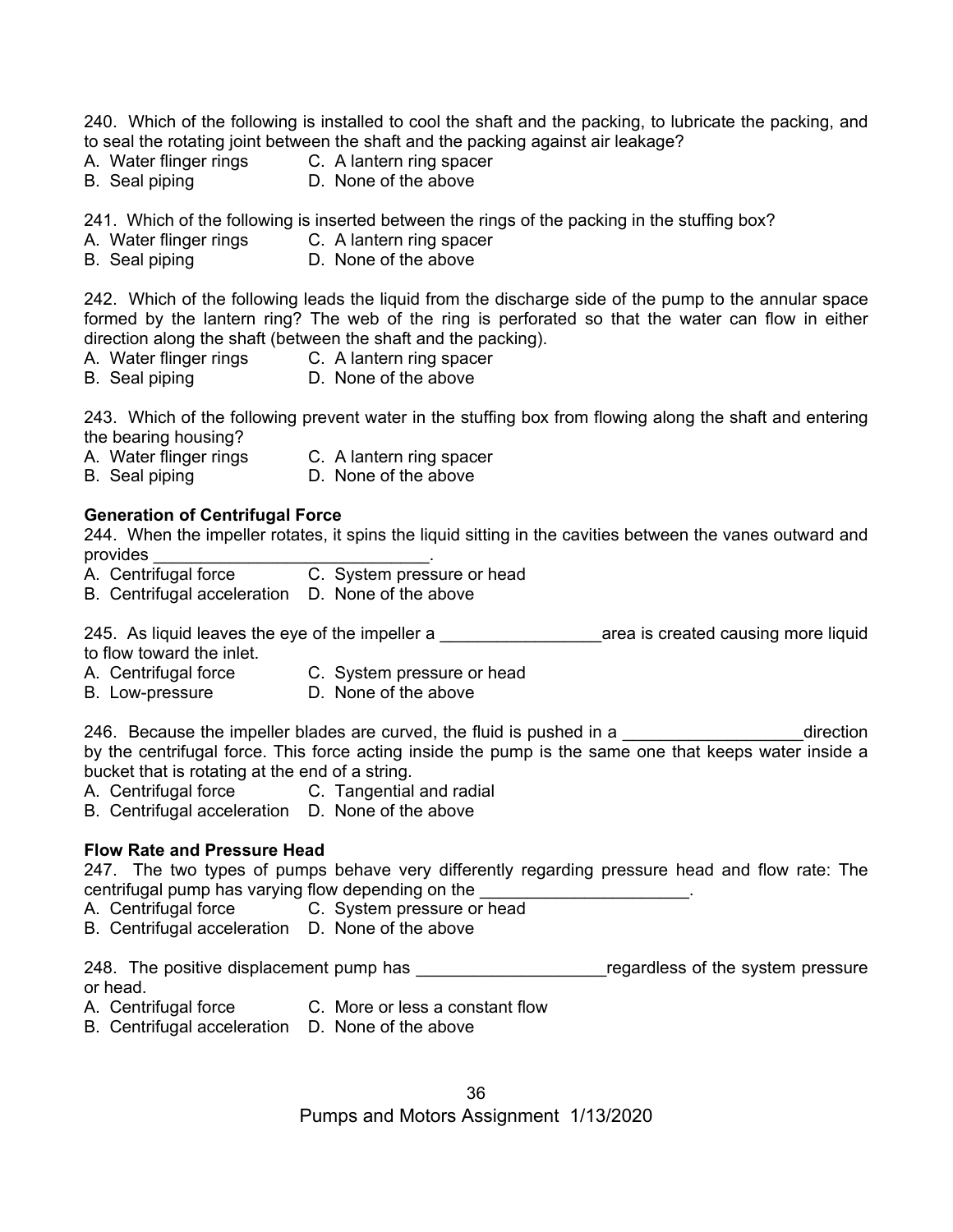249. Positive Displacement pumps generally gives more \_\_\_\_\_\_\_\_\_\_\_\_\_\_\_\_\_\_\_than centrifugal pumps.

- A. Centrifugal force C. Pressure
- B. Centrifugal acceleration D. None of the above

250. Which of the following indicates the losses due to friction are factored into the performance. The following terms are usually used when referring to lift or head?

- A. Dynamic C. Suction
- B. Static D. None of the above

251. Which of the following indicates the vertical distance from the water line to the centerline of the impeller?

- A. Dynamic C. Static Suction Lift
- B. Static Discharge Head D. None of the above

252. Depending on how the measurement is taken \_\_\_\_\_\_\_\_\_\_\_\_\_\_\_\_\_\_\_\_ and head may also be referred to as static or dynamic.

A. Dynamic C. Suction Lift

B. Static Discharge Head D. None of the above

253. Which of the following indicates the measurement does not take into account the friction caused by water moving through the hose or pipes?

- A. Dynamic C. Suction
- B. Static D. None of the above

254. Which of the following indicates the vertical distance from the discharge outlet to the point of discharge or liquid level when discharging into the bottom of a water tank?

A. Dynamic C. Static Suction Lift

B. Static Discharge Head D. None of the above

#### **Mechanical Efficiency**

 $\mathcal{L}_\text{max}$  and  $\mathcal{L}_\text{max}$  and  $\mathcal{L}_\text{max}$ 

255. The pumps behaves different considering mechanical efficiency as well. Changing the system pressure or head has little or no effect on the flow rate in the \_\_\_\_\_\_\_\_\_\_\_\_\_\_\_\_\_\_\_\_\_\_\_.

- A. Centrifugal pump C. Positive displacement pump
- B. Vertical turbine D. None of the above

256. Changing the system pressure or head has a dramatic effect on the flow rate in the

A. Centrifugal pump C. Positive displacement pump

B. Vertical turbine D. None of the above

#### **Net Positive Suction Head - NPSH**

257. In a \_\_\_\_\_\_\_\_\_\_\_\_\_\_\_\_\_\_\_\_\_\_\_\_, NPSH varies as a function of flow determined by speed. Reducing the speed of the positive displacement pump reduces the NPSH.

A. Centrifugal pump C. Positive displacement pump

B. Vertical turbine D. None of the above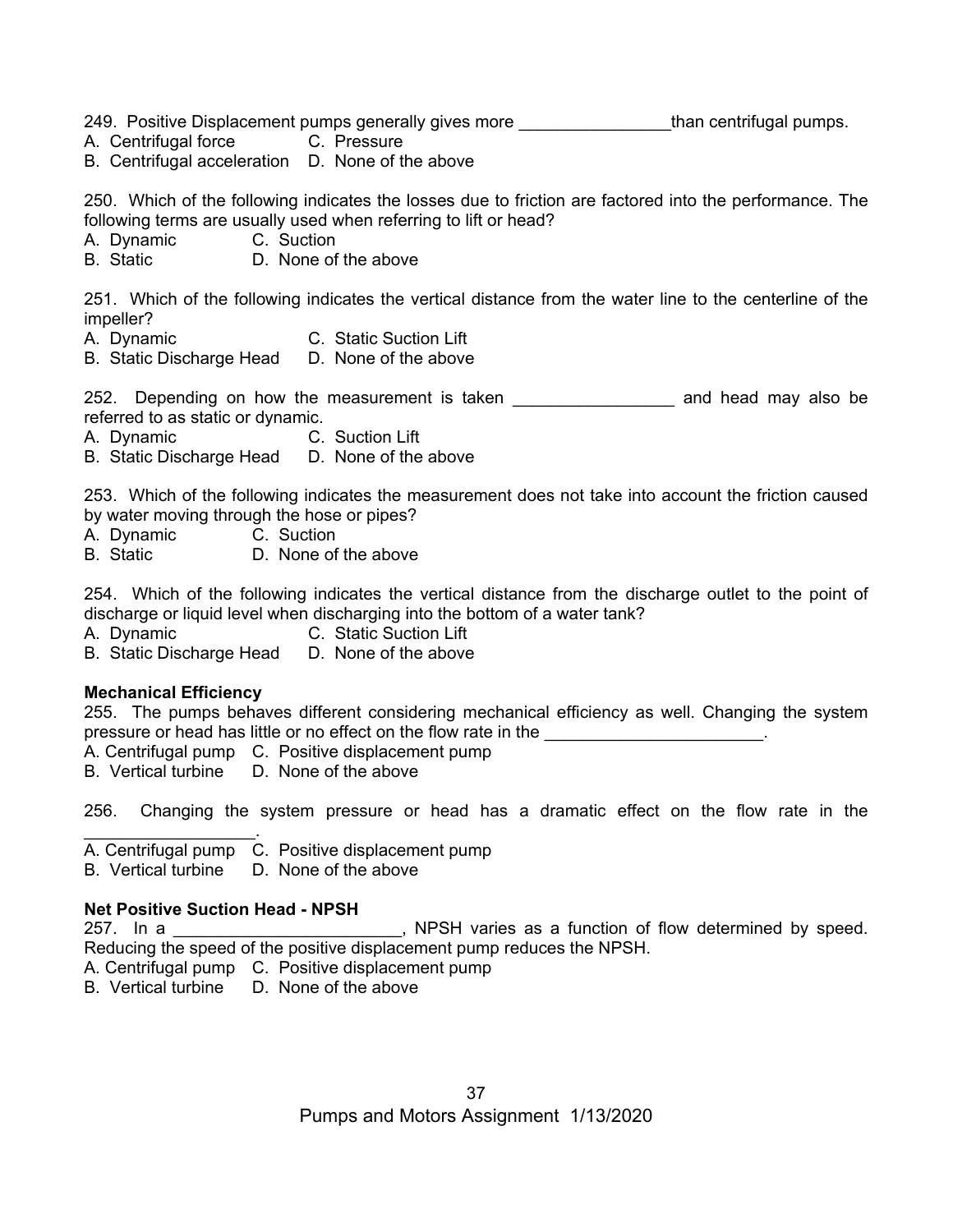### **Understanding Progressing Cavity Pump Theory**

258. Progressing cavity pumps (PCPs) are a special type of rotary \_\_\_\_\_\_\_\_\_\_\_\_\_\_\_\_\_\_\_\_\_ where the produced fluid is displaced axially at a constant rate.

- A. Centrifugal pump C. Positive displacement pump
- B. Vertical turbine D. None of the above

259. Which of the following is molded into the shape of an internal helix to match the rotor?

- A. Rotor(s) C. Elastomer
- B. Stator(s) D. None of the above

260. Which of the following are fundamentally fixed flow rate pumps, like piston pumps and peristaltic pumps, and this type of pump needs a fundamentally different understanding to the types of pumps to which people are more commonly first introduced, namely ones that can be thought of as generating pressure?

- A. Fixed flow rate pump(s) C. Positive displacement pump(s)
- B. Progressive cavity pump(s) D. None of the above

261. Which of the following are often fitted with cut-off pressure switches, burst disks (deliberately weak and easily replaced), or a bypass pipe that allows a variable amount a fluid to return to the inlet? With a bypass fitted, a fixed flow rate pump is effectively converted to a fixed pressure one.

- A. Fixed flow rate pump(s) C. Positive displacement pump(s)
- B. Progressive cavity pump(s) D. None of the above

262. At the points where the rotor touches the stator, the surfaces are generally traveling transversely, so small areas of sliding contact occur. These areas need to be lubricated by the fluid being pumped (Hydrodynamic lubrication). This can mean that more torque is required for starting, and if allowed to operate without fluid, called 'run dry', rapid deterioration of the \_\_\_\_\_\_\_\_\_\_\_\_ can result.

A. Rotor(s) C. Elastomer

B. Stator(s) D. None of the above

#### **Helical Rotor and a Twin Helix**

263. The principle of this pumping technique is due to the **with the contract of the a** piston pump, and so has similar operational characteristics, such as being able to pump at extremely low rates, even to high pressure, revealing the effect to be purely positive displacement.

- A. Rotor(s) C. Sealed cavities
- B. Stator(s) D. None of the above

264. Which of the following is rotated, it rolls around the inside surface of the hole. The motion of the rotor is the same as the smaller gears of a planetary gears system?

- A. Rotor(s) C. Hypocycloid
- B. Stator(s) D. None of the above

265. As the rotor simultaneously rotates and moves around, the combined motion of the eccentrically mounted drive shaft is in the form of a **wave shaft** is in the form of a

- A. Rotor(s) C. Hypocycloid
- B. Stator(s) D. None of the above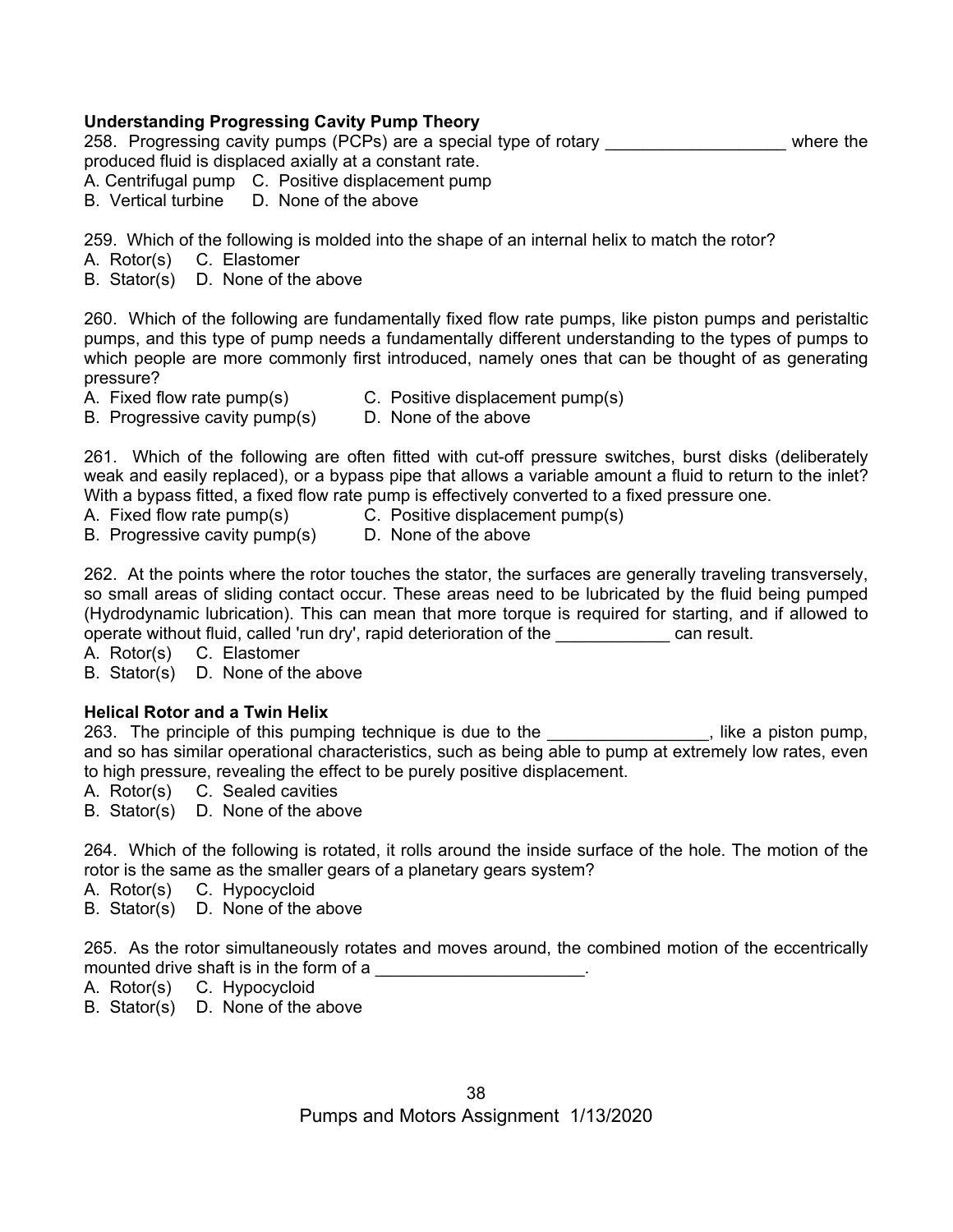266. In the typical case of single-helix rotor and double-helix stator, the hypocycloid is just a straight line. The \_\_\_\_\_\_\_\_\_\_\_\_\_\_\_\_\_\_\_\_\_ must be driven through a set of universal joints or other mechanisms to allow for the movement.

A. Rotor(s) C. Hypocycloid

B. Stator(s) D. None of the above

267. The elastomer core of the stator forms the the state of the state of the rotor is held against the inside surface of the stator by angled link arms, bearings (immersed in the fluid) allowing it to roll around the inner surface (un-driven).

A. Required complex cavities C. Elastomer

B. Stator(s) D. None of the above

### **Elastomer**

268. Elastomer is used for the stator to simplify the creation of the **Election** 268. Elastomer is used by means of casting, which also improves the quality and longevity of the seals by progressively swelling due to absorption of water and/or other common constituents of pumped fluids.

A. Complex internal shape C. Elastomer

B. Stator(s) D. None of the above

### **Vapor Pressure and Cavitation Sub-Section**

269. Cavitation is the formation and then immediate implosion of cavities in a liquid – i.e. small liquidfree zones ("bubbles") – that are the consequence of forces acting upon the liquid. It usually occurs when a liquid is subjected to \_\_\_\_\_\_\_\_\_\_\_\_\_\_\_\_\_\_\_\_\_\_\_\_\_that cause the formation of cavities where the pressure is relatively low.

A. Cyclic stress C. Rapid changes of pressure

B. Cavitation D. None of the above

270. Cavitation is a significant cause of wear in some engineering contexts. When entering high pressure areas, cavitation bubbles that implode on a metal surface cause

These results in surface fatigue of the metal causing a type of wear also called "cavitation".

- A. Cyclic stress C. The formation of cavities
- B. Cavitation D. None of the above

271. Which of the following is usually divided into two classes of behavior: inertial (or transient) cavitation and non-inertial cavitation?

- A. Cyclic stress C. The formation of cavities
- B. Cavitation D. None of the above

272. To understand \_\_\_\_\_\_\_\_\_\_\_\_\_\_\_\_, you must first understand vapor pressure. Vapor pressure is the pressure required to boil a liquid at a given temperature.

A. Cavitation C. Vapor bubbles

B. Vapor pressure D. None of the above

273. Temperature affects **the set of the set of the vater's temperature to 212°F and** the vapors are released because at that increased temperature the vapor pressure is greater than the atmospheric pressure.

- A. Pump cavitation C. Vapor bubbles
- B. Vapor pressure D. None of the above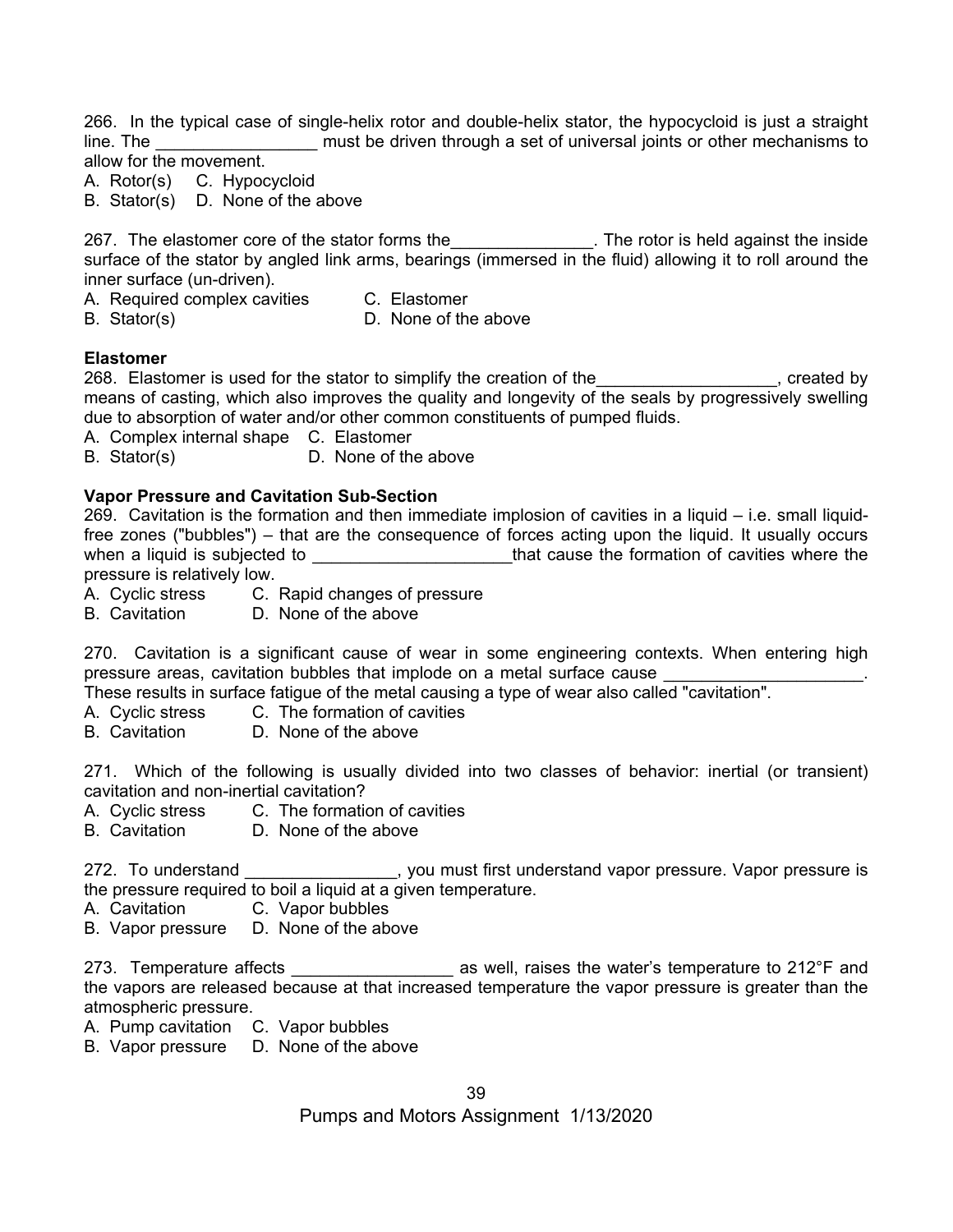274. Pump cavitation occurs when the pressure in the pump inlet drops below the vapor pressure of the liquid. The liquid. The liquid. The liquid. The same state of the inlet of the pump and are moved to the discharge of the pump where they collapse, often taking small pieces of the pump with them.

A. Pump cavitation C. Vapor bubbles

B. Vapor pressure D. None of the above

#### **Maintenance of a Vertical Turbine Pump**

275. A periodic inspection is recommended as the best means of preventing breakdown and keeping maintenance costs to a minimum.

A. True B. False

276. A periodic monthly inspection is suggested for all units. During this inspection the pump and driver should be checked for performance, change in noise or vibration level, loose bolts or piping, dirt and corrosion. Clean and re-paint all areas that are rusted or corroded.

A. True B. False

277. Maintenance personnel should look over the whole installation with a critical eye each time the pump is inspected -- a change in noise level, amplitude of vibration, or performance can be an indication of impending trouble.

A. True B. False

278. Maintenance of the stuffing box will consist of greasing the box when required, tightening the packing gland occasionally as the leakage becomes excessive, and installing new packing rings or sets as required.

A. True B. False

279. Remove gland and all old packing. If the box contains a lantern ring remove this and all packing below it using two long threaded machine screws. Inspect shaft or sleeve for score marks or rough spots. Be sure by-pass holes (if supplied) are not plugged.

A. True B. False

## **Pump Operation & Performance Section**

280. The rate of flow and total head at which the pump efficiency is maximum at a given speed and impeller diameter.

A. Specific Speed C. Displacement<br>B. Best Efficiency Point D. None of the above

B. Best Efficiency Point

281. For a positive displacement pump, it is the theoretical volume per revolution of the pump shaft. Calculation methods and terminology may differ between different types of positive displacement pumps.

- A. Specific Speed C. Displacement
- B. Best Efficiency Point D. None of the above

282. A measure of a liquid's resistance to flow. i.e.: how thick it is. The viscosity determines the type of pump used, the speed it can run at, and with gear pumps, the internal clearances required.

A. Viscosity C. Rate of Flow

B. Displacement D. None of the above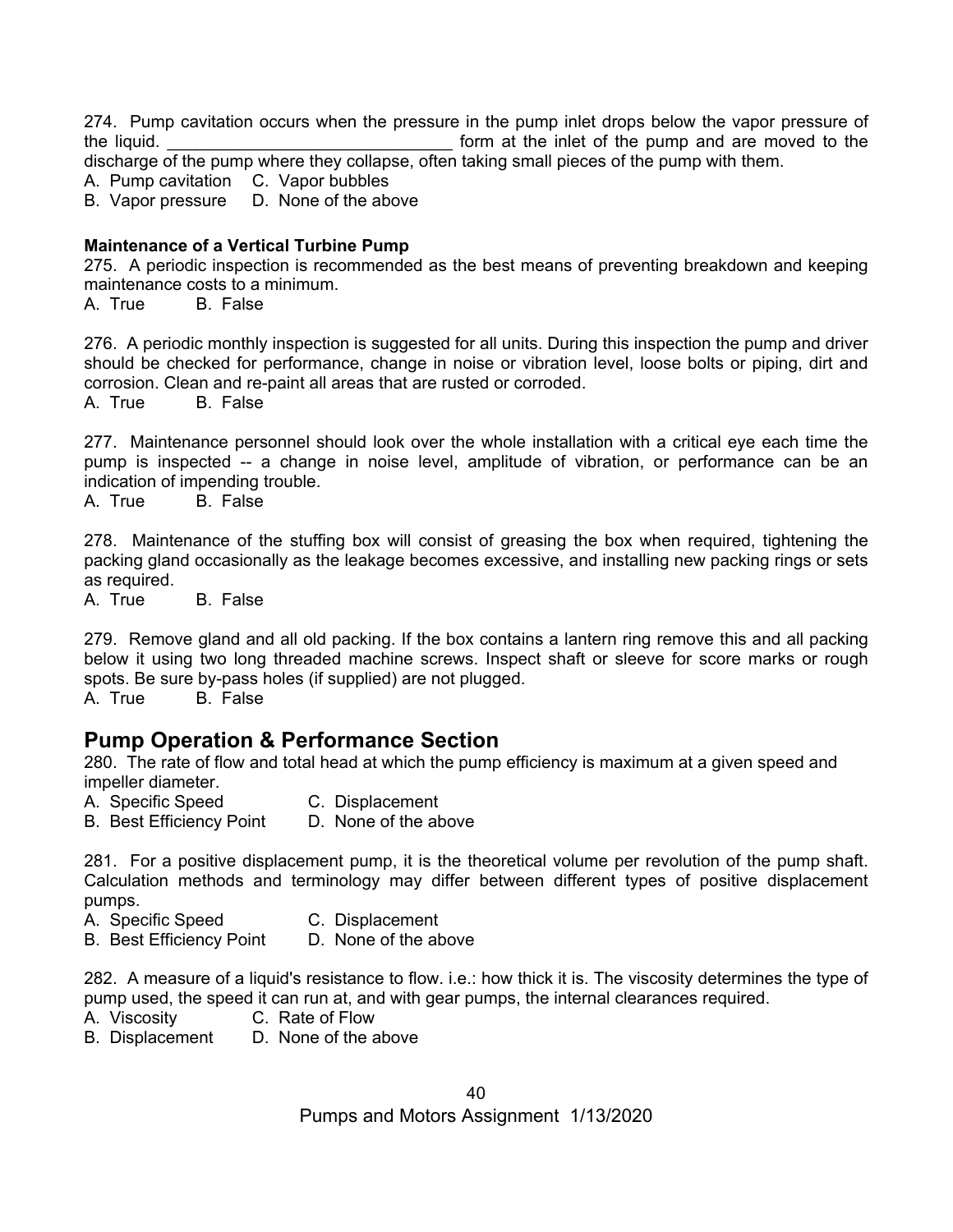283. A number represents the function of pump flow, head, efficiency etc. Not used in day to day pump selection, but very useful, as pumps with similar specific speed will have similar shaped curves, similar efficiency / NPSH / solids handling characteristics.<br>A. Specific Speed C. Displacement

- A. Specific Speed C. Displacement<br>B. Best Efficiency Point D. None of the above
- B. Best Efficiency Point

284. Which of the following is an index of pump suction operating characteristics? It is determined at the BEP rate of flow with the maximum diameter impeller.

- A. Suction Specific Speed C. Friction Loss
- B. Vapor Pressure D. None of the above

285. Which of the following is an indicator of the net positive suction head required [NPSH3] for given values of capacity and also provides an assessment of a pump's susceptibility to internal recirculation?

- A. Suction Specific Speed C. Friction Loss
- B. Vapor Pressure D. None of the above

286. If the vapor pressure of a liquid is greater than the surrounding air pressure, the liquid will boil.

- A. Suction Specific Speed C. Friction Loss<br>B. Vapor Pressure B. None of the a
- D. None of the above

287. The amount of pressure / head required to 'force' liquid through pipe and fittings.

- A. Suction Specific Speed C. Friction Loss
- B. Vapor Pressure D. None of the above

288. Which of the following is the expression of the energy content of a liquid in reference to an arbitrary datum? It is expressed in units of energy per unit weight of liquid. The measuring unit for head is meters (feet) of liquid.

A. Head C. Head, Energy

B. Head, Friction D. None of the above

289. The head required to overcome the friction at the interior surface of a conductor and between fluid particles in motion. It varies with flow, size, type, and conditions of conductors and fittings, and the fluid characteristics.

- A. Head C. Head, Friction
- B. Head, Motion D. None of the above

290. The height of a column or body of fluid above a given point.

- A. Head, Static C.Head, Suction
- B. Head, Friction D. None of the above

291. This is the measure of energy increase, per unit weight of liquid, imparted to the liquid by the pump, and is the difference between total discharge head and total suction head.

- A. Head, Total C.Head, Friction
- B. Head, Suction D. None of the above

292. The portion of the pump that includes the impeller chamber and volute diffuser.

- A. Diffuser C. Casing
- B. Inducer D. None of the above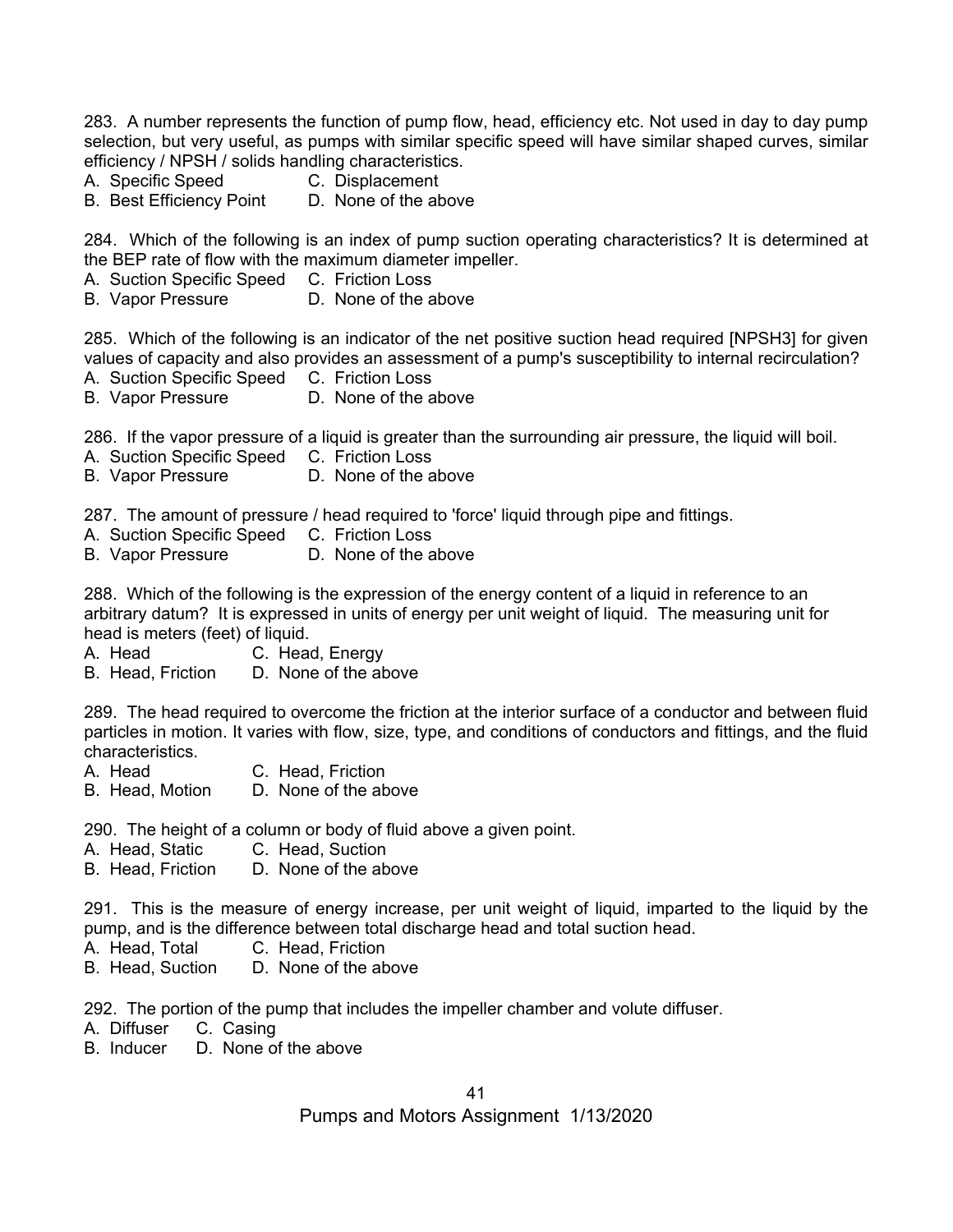293. The pump casing for a centrifugal type of pump, typically spiral or circular in shape.

A. Impeller C. Casing

B. Volute D. None of the above

294. Which is the following is related to how much suction lift a pump can achieve by creating a partial vacuum?

A. NPSH C. NPSH3

B. NPSHR D. None of the above

295. Which is the following is determined by the conditions of the installation and is the total suction head of liquid absolute, determined at the first-stage impeller datum minus the absolute vapor pressure in meters (feet) of the liquid at a specific rate of flow expressed in meters (feet) of liquid?

- A. NPSHA C. NPSH3
- B. NPSHR D. None of the above

296. Which is the following the minimum NPSH given by the manufacturer/supplier for a pump achieving a specified performance at the specified capacity, speed, and pumped liquid?

A. NPSH C. NPSH3

B. NPSHR D. None of the above

297. For rotodynamic pumps **Exercise 2018** is defined as the value of NPSHR at which the first-stage total head drops by 3% due to cavitation.

A. NPSH7 C. NPSH3

B. NPSH5 D. None of the above

#### **Pump Efficiency**

298. Which of the following is the Static Discharge Head plus the friction in the discharge line, also referred to as Total Discharge Head?

- A. Dynamic Discharge Head C. Total Dynamic Head<br>B. Dynamic Suction Head D. None of the above
- B. Dynamic Suction Head

299. Which of the following is the Dynamic Suction Head plus the Dynamic Discharge Head, also referred to as Total Head?

- A. Static Suction Lift C. Total Dynamic Head
- B. Dynamic Suction Head D. None of the above

300. Which of the following indicates that losses due to friction are factored into the performance?

- A. Dynamic C. Thermodynamic
- B. Static D. None of the above

301. Which of the following is the vertical distance from the water line to the centerline of the impeller?

- A. Static Suction Lift C. Total Dynamic Head
- B. Dynamic Suction Head D. None of the above

302. Which of the following is the vertical distance from the discharge outlet to the point of discharge or liquid level when discharging into the bottom of a water tank?

- A. Static Suction Lift C. Total Dynamic Head
- B. Static Discharge Head D. None of the above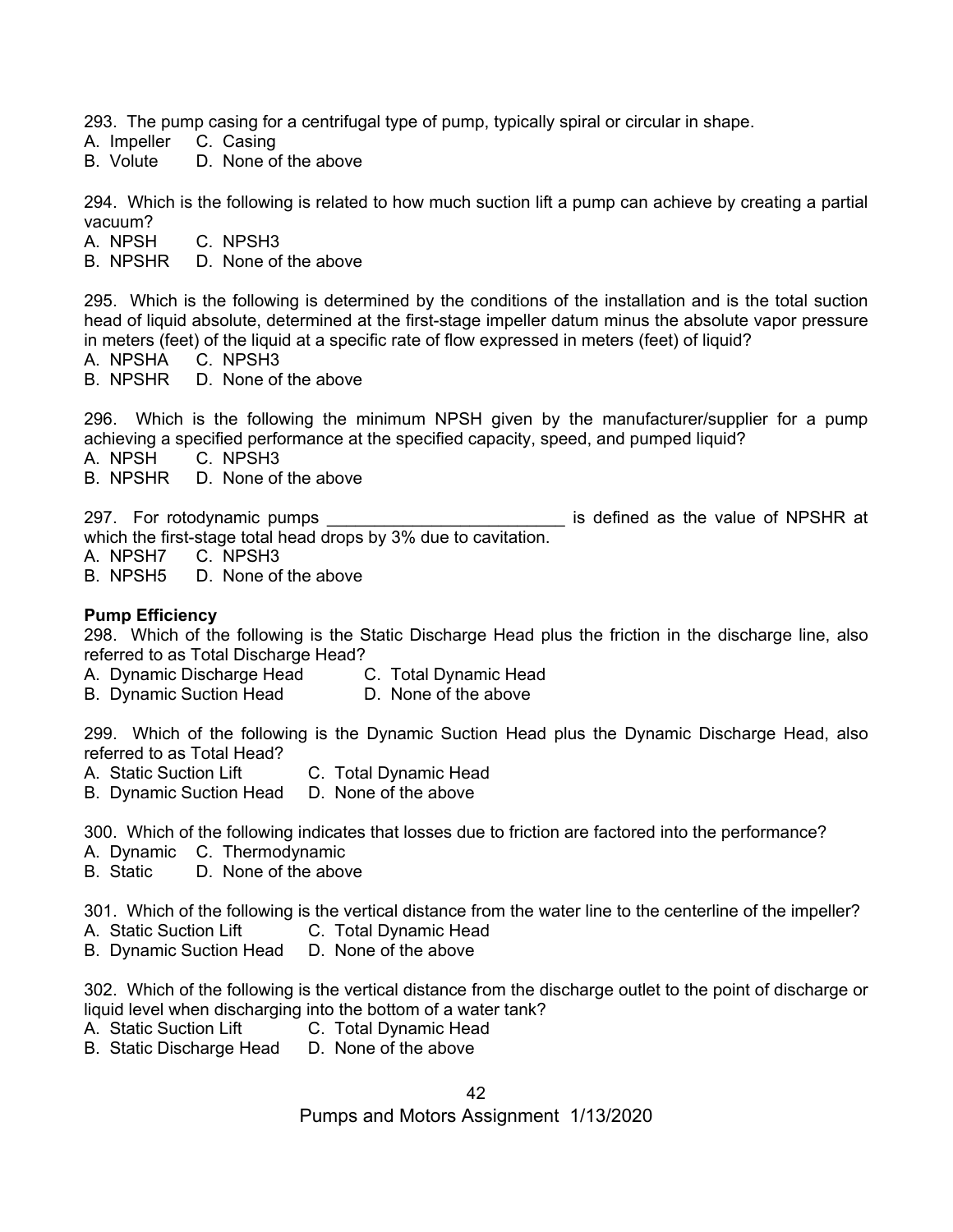303. Which of the following is the Static Suction Lift plus the friction in the suction line, also referred to as a Total Suction Head?

- A. Static Suction Lift C. Total Dynamic Head<br>B. Dynamic Suction Head D. None of the above
- B. Dynamic Suction Head

304. Subject on how the measurement is taken suction lift and head may also be referred to as static or dynamic.

A. True B. False

305. When a system design includes a centrifugal pump, a critical issue it its design is matching the head loss-flow characteristic with the pump so that it operates at or close to the point of its maximum efficiency.

A. True B. False

306. Pump efficiency is defined as the ratio of the power imparted on the fluid by the pump in relation to the power supplied to drive the pump. Its value is not fixed for a given pump; efficiency is a function of the discharge and therefore also operating head.

A. True B. False

307. For centrifugal pumps, the efficiency tends to improve with flow rate up to a point midway through the operating range (peak efficiency) and then declines as flow rates rise further. A. True B. False

#### **Specific Gravity**

308. Since specific gravity is the ratio of those densities, the units of measure cancel themselves, and we end up with a whole number that is the same for all systems of measure. Therefore, the specific gravity of water is .5— regardless of the measurement system.

A. True B. False

309. The term specific gravity compares the density of some substance to the **with the state of the**.

- A. Density of water C. Systems of measure
- B. Pressure D. None of the above

310. Specific gravity is important when sizing a centrifugal pump because it is indicative of the weight of the fluid and its weight will have a direct effect on the amount of **Example 20** performed by the pump.

A. Work C. Force

B. Pressure D. None of the above

311. One of the beauties of the centrifugal pump is that the head (in feet) and flow it produces has nothing to do with the weight of the liquid. It is all about the velocity that is added by the impeller. The simplest way to prove the validity of this statement is to use the \_\_\_\_\_\_\_\_\_\_\_\_\_\_\_\_\_\_\_\_<br>A. Falling body equation c. Pump curve

- A. Falling body equation<br>B. Law of Pascal
- 

D. None of the above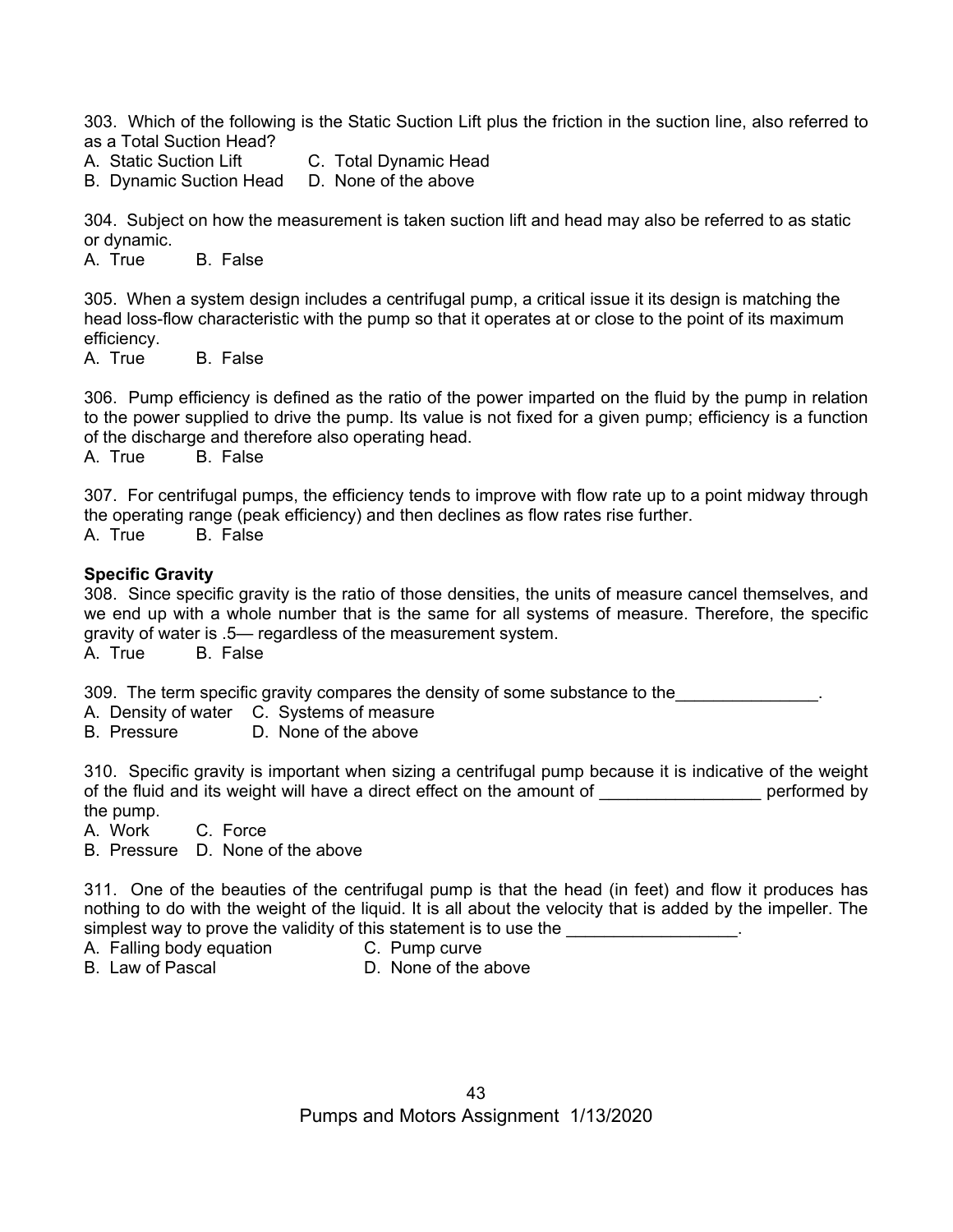#### **Understanding Pump Viscosity**

312. When to use a centrifugal or a Positive Displacement pump ("PD Pump") is always a clear choice. To make a good choice between these pump types it is important to understand that these two types of pumps behave very summarily.

A. True B. False

#### **Understanding Suction Lift**

313. Suction lift deals with the maximum distance to the intake of a pump. Fire pumps and others may lift about  $\qquad \qquad$  of suction.

A. 33.9 C. 3 -5<br>B. 5' to 10' D. Non

D. None of the above

314. In any cross-section of a generic hydraulic circuit, the NPSH parameter shows the difference between the actual pressure of a **Exercise 2** and the liquid's vapor pressure at a given temperature.

A. Liquid in a pipeline C. Temperature

B. Boiling point D. None of the above

315. NPSH is an important parameter to take into account when designing a circuit: whenever the liquid pressure drops below the vapor pressure, liquid boiling occurs, and the final effect will be cavitation: **Example 20** cavitation: **Example 20** cavitation: **Example 20** cavitation:

A. Vapor bubbles C. Vapor pressure at a given temperature

B. Boiling point D. None of the above

# **Motor-Pump Coupling Sub-Section**

#### **Rigid Coupling**

316. Rigid couplings are most commonly used on vertically mounted pumps. The rigid coupling is usually specially keyed or constructed for joining the coupling to the\_\_\_\_\_\_\_\_\_\_\_\_\_\_\_\_\_\_\_. There are two types of rigid couplings: the flanged coupling, and the split coupling.

- A. Pulley C. Motor shaft and the pump shaft
- B. Rigid coupling D. None of the above

#### **Flexible Coupling**

- 317. The same provides the ability to compensate for small shaft misalignments.
- A. Flexible coupling C. Motor shaft and the pump shaft
- B. Rigid coupling D. None of the above

#### **Alignment of Flexible and Rigid Couplings**

318. Both flexible and rigid couplings must be carefully aligned before they are connected. Misalignment will cause excessive heat and vibration, as well as bearing wear. Usually, the noise from the will warn you of shaft misalignment problems.

A. Rotation C. Misalignment

B. Coupling D. None of the above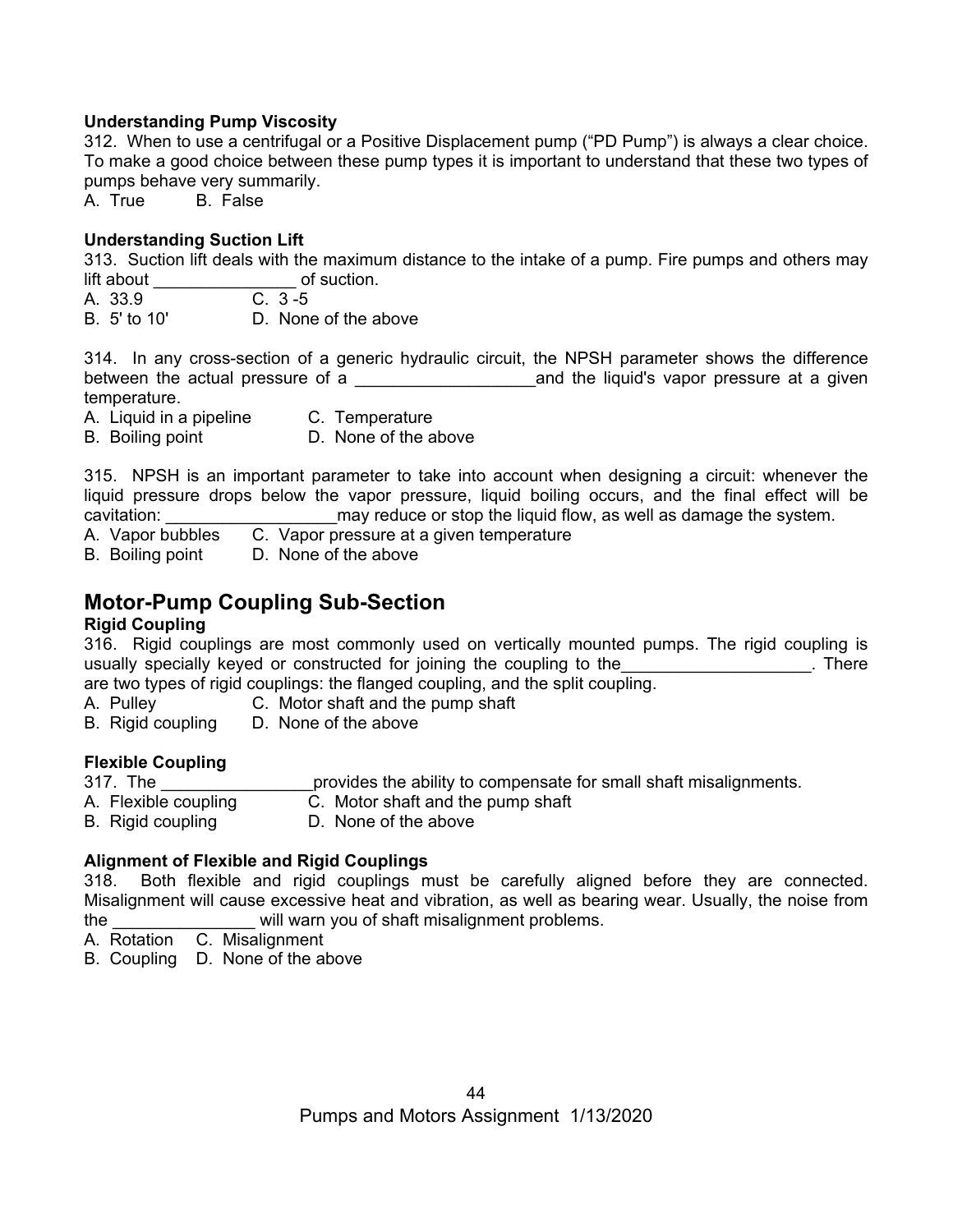#### **V-Belt Drive Couplings**

319. V-belt drives connect the pump to the motor. A pulley is mounted on the Theorem on the contact of the or more belts are used to connect the two pulleys.

A. Pump and motor shaft C. Coupling

B. Rigid coupling **D.** None of the above

**Shaft Bearings** 

320. Proper lubrication means using the correct type and the correct amount of lubrication. Similar to motor bearings, exam be lubricated either by oil or by grease.

- A. Shaft bearings C. Packing
- B. Mechanical seals D. None of the above

### **Mechanical Seals- Detailed**

321. Mechanical seals are rapidly replacing \_\_\_\_\_\_\_\_\_\_\_\_\_\_\_\_\_as the means of controlling leakage on rotary and positive-displacement pumps.

- A. Bearings C. Conventional packing
- B. Mechanical seals D. None of the above

# **Groundwater Treatment/Production System Section**

#### **Groundwater and Wells**

322. When toxic substances are spilled or dumped near a well, these can leach into and contaminate the groundwater drawn from that well.

- A. Karst **C.** Soil moisture
- B. Aquifer D. None of the above

323. Which of the following flows slowly through water-bearing formations at different rates?

- A. Groundwater C. Soil moisture
- B. Drinking water D. None of the above

324. The level below which all the spaces in the ground are filled with water is called the?

- A. Unconfined aquifer(s) C. Well(s)
- B. Water table **D.** None of the above

325. The area above the water table lies the?

- A. Unsaturated zone C. Saturated zone
- B. Karst D. None of the above

326. The water in the saturated zone is called?

- A. Unconfined aquifer(s) C. Water table
- B. Groundwater D. None of the above

327. Which of the following terms are cracks, joints, or fractures in solid rock, through which groundwater moves?

- A. Fractured aquifer(s) C. Soil moisture
- B. Karst D. None of the above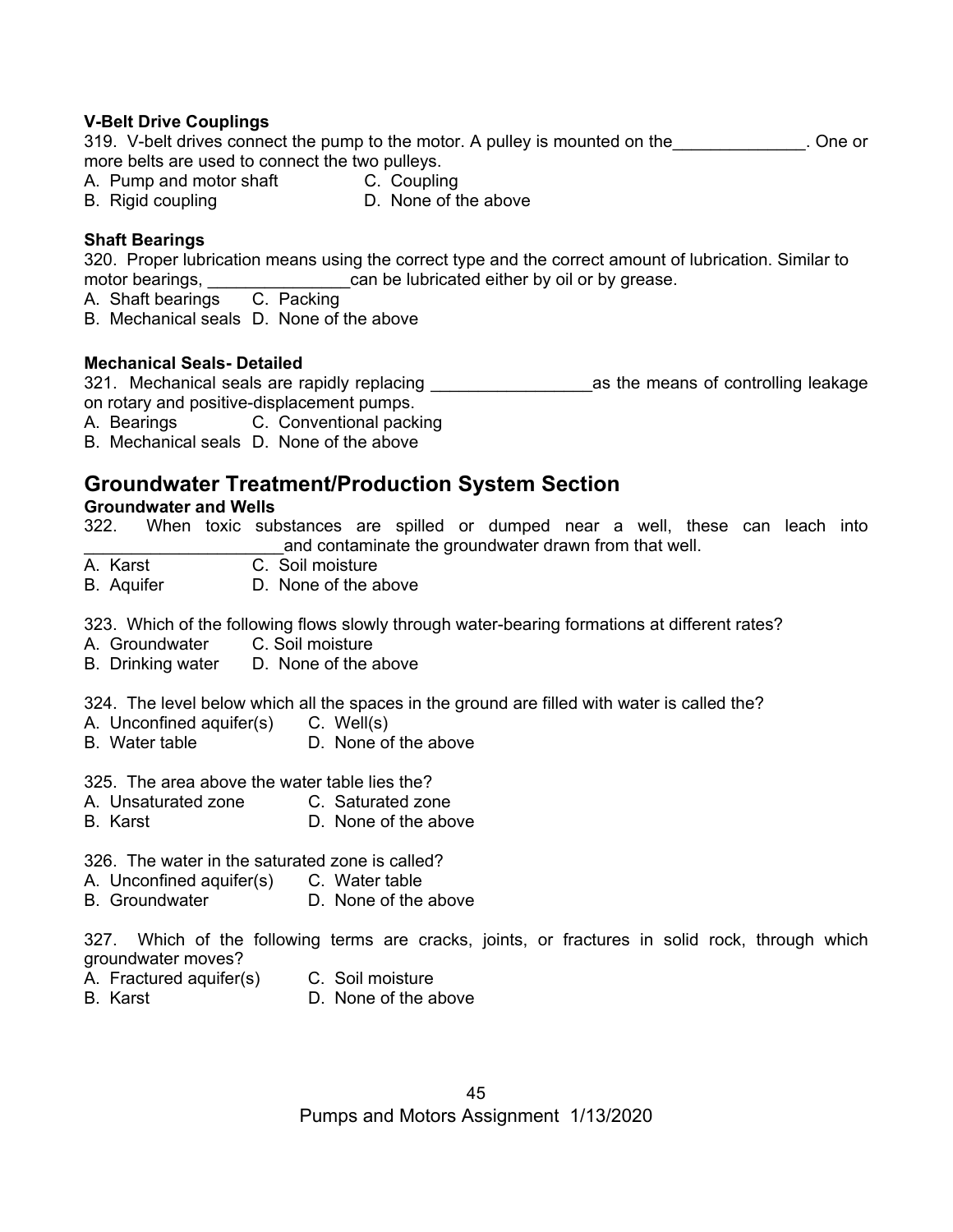- 328. Limestone is often located in which of the following?
- A. Unconfined aquifer(s) C. Fractured aquifer(s)
- B. Soil moisture D. None of the above

#### **Cone of Depression**

329. During pumping, the water level in the well falls below the water table in the?

- A. Water table C. Unconfined aquifer
- B. Surrounding aquifer D. None of the above

330. The movement of water from **Example 20** into a well results in the formation of a cone of depression.

A. Confined aquifer **C. Water table** 

- 
- B. An aquifer D. None of the above

# **Electrical Motors Section**

#### **Understanding Motors**

331. The classic division of electric motors has been that of Direct Current (DC) types vs. Alternating Current (AC) types.

A. True B. False

332. Many classic DC motors run happily on AC power.

A. True B. False

333. The ongoing trend toward electronic control further muddles the distinction; as modern drivers have moved the commutator out of the motor shell. For this new breed of motor, driver circuits are relied upon to generate sinusoidal AC drive currents, or some approximation of.

A. True B. False

334. The two best motor examples are: the brushless DC motor and the stepping motor, both being polyphase AC motors requiring external electronic control.

A. True B. False

#### **Brushed DC Motors**

335. Which of the following design generates an oscillating current in a wound rotor with a split ring commutator, and either a wound or permanent magnet stator?

- A. Classic DC motor C. Classic commutator DC motor
- B. A split ring commutator D. None of the above

336. Which of the following consists of a coil wound around a rotor which is then powered by any type of battery?

A. Brushes C. Rotor

B. A split ring commutator D. None of the above

337. Many of the limitations of the \_\_\_\_\_\_\_\_\_\_\_\_\_\_\_\_\_\_\_\_\_\_\_\_\_ are due to the need for brushes to press against the commutator. This creates friction.

- A. Classic DC motor C. Classic commutator DC motor
- B. A split ring commutator D. None of the above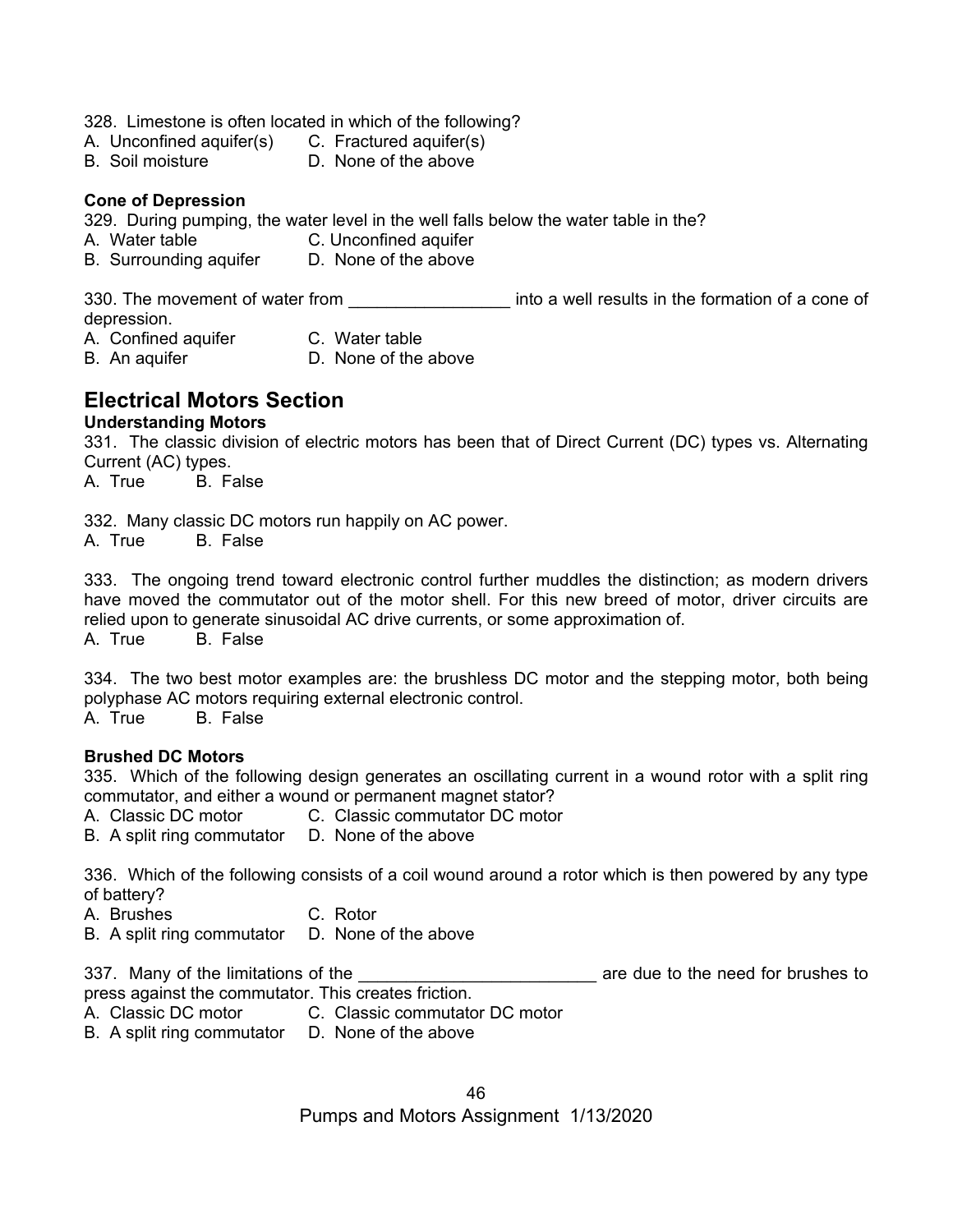338. At higher speeds, **we are also contact** have increasing difficulty in maintaining contact.

- A. Brushes C. Rotor
- B. A split ring commutator D. None of the above

339. Brushes may bounce off the irregularities in the **constand the constant of the constant**, creating sparks. This limits the maximum speed of the machine.

- A. Commutator surface C. Rotor
- B. A split ring commutator D. None of the above

340. Brushes eventually wear out and require replacement, and the **witch as a large example in the subject** to wear and maintenance.

- A. Brushes C. Rotor
- B. Commutator D. None of the above

341. Which of the following on a large machine is a costly element, requiring precision assembly of many parts?

A. Brushes C. Rotor

B. Commutator assembly D. None of the above

#### **Universal Motors**

342. A variant of the wound field DC motor is the universal motor. The name derives from the fact that it may use AC or DC supply current, although in practice they are nearly always used with supplies.

- A. AC C. AC or DC supply current
- B. D.C. D. None of the above

343. The principle is that in a wound field \_\_\_\_\_\_\_\_\_\_\_\_\_\_\_\_\_\_\_\_\_\_\_the current in both the field and the armature (and hence the resultant magnetic fields) will alternate (reverse polarity) at the same time, and hence the mechanical force generated is always in the same direction.

A. AC motor C. AC or DC motors

B. DC motor D. None of the above

344. In practice, the motor must be specially designed to cope with the example current (impedance must be taken into account, as must the pulsating force), and the resultant motor is generally less efficient than an equivalent pure DC motor.

A. AC C. AC or DC supply current

B. DC D. None of the above

#### **AC Motor Sub-Section**

345. In 1882, Nicola Tesla identified the rotating magnetic field principle, and pioneered the use of a rotary field of force to operate machines. He exploited the principle to design a in 1883. In 1885, Galileo Ferraris independently researched the concept.

- 
- A. Rotary field of force **C.** Rotating magnetic field principle
- B. Unique two-phase induction motor D. None of the above
- 

346. Before the invention of the \_\_\_\_\_\_\_\_\_\_\_\_\_\_\_\_\_, motors operated by continually passing a conductor through a stationary magnetic field (as in homopolar motors).

- A. Rotary field of force **C. Rotating magnetic field**
- B. Stationary magnetic field D. None of the above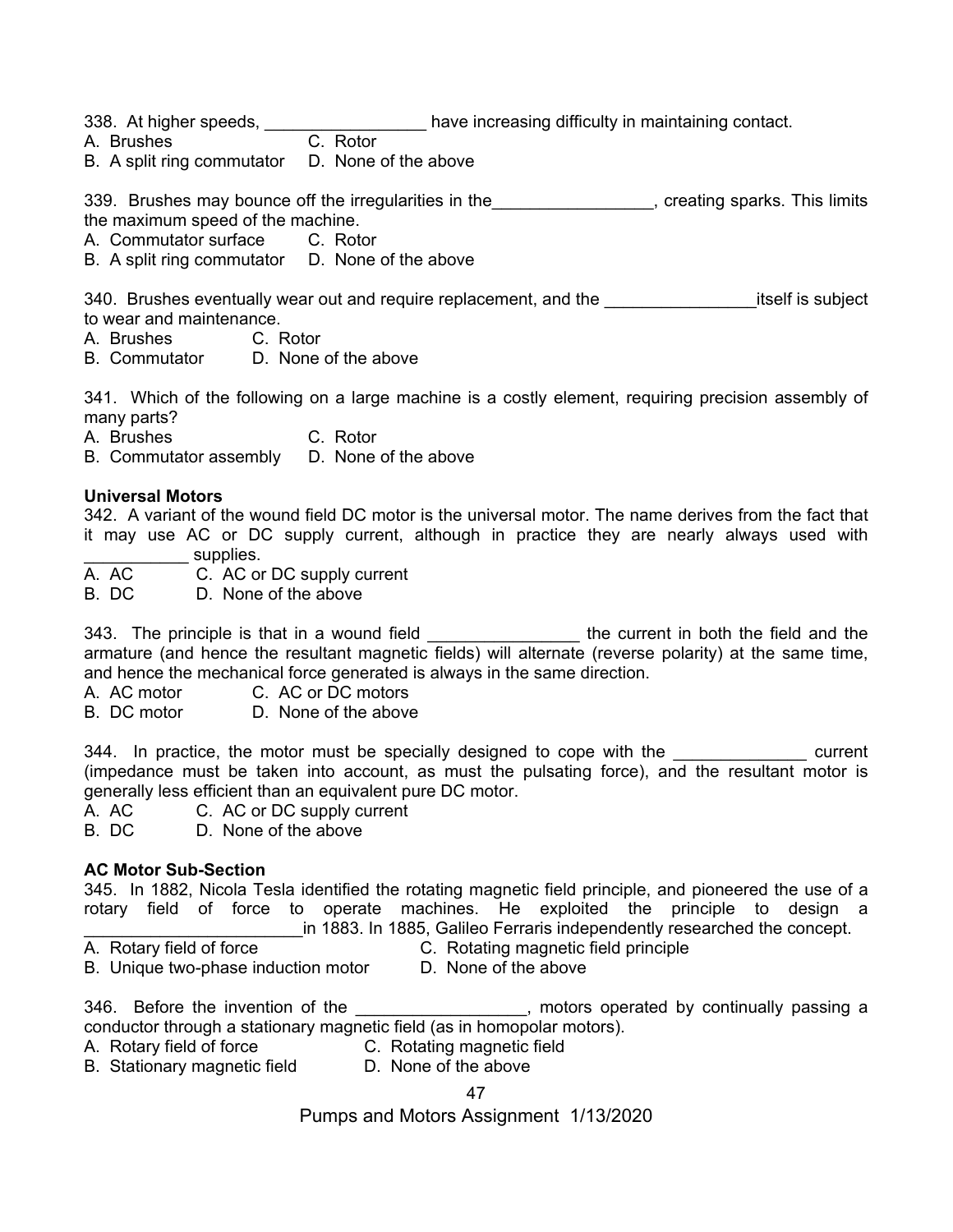347. Tesla had suggested that the commutators from a machine could be removed and the device could operate on \_\_\_\_\_\_\_\_\_\_\_\_\_\_\_\_\_\_\_\_.

- A. A rotary field of force **C.** A rotating magnetic field principle **B.** A stationary magnetic field **D.** None of the above
- B. A stationary magnetic field

#### **Components**

#### **A typical AC motor consists of two parts:**

348. An outside stationary stator having coils supplied with AC current to produce a

- $\mathcal{L}_\text{max}$  and  $\mathcal{L}_\text{max}$  and  $\mathcal{L}_\text{max}$ A. Rotating magnetic field  $\begin{array}{cc} \text{C} \\ \text{C} \end{array}$  Torque by the rotating field  $\begin{array}{cc} \text{D} \\ \text{D} \end{array}$  None of the above
- B. Torque to the load

349. An inside rotor attached to the output shaft that is given a

- A. Rotating magnetic field C. Torque by the rotating field
- B. Torque to the load D. None of the above

#### **Torque motors**

350. A torque motor is a specialized form of induction motor that is capable of operating indefinitely at stall (with the rotor blocked from turning) without damage. In this mode, the motor will apply a steady stall \_\_\_\_\_\_\_\_\_\_\_\_\_\_\_\_\_\_.

- A. Rotating magnetic field C. Torque by the rotating field
- B. Torque to the load D. None of the above

#### **Slip Ring**

351. The slip ring or wound rotor motor is an induction machine where the rotor comprises a set of coils that are terminated in slip rings to which \_\_\_\_\_\_\_\_\_\_\_\_\_\_\_\_\_\_\_\_\_\_\_ can be connected.

A. Speed/current and speed/torque C. Energized and de-energized

B. External impedances D. None of the above

#### **Stepper Motors**

352. Closely related in design to three-phase AC synchronous motors are  $\sim$  , where an internal rotor containing permanent magnets or a large iron core with salient poles is controlled by a set of external magnets that are switched electronically.

- A. Slip ring starters C. Standard squirrel cage motor
- B. Stepper motors D. None of the above

353. Simple stepper motor drivers entirely energize or entirely de-energize the field windings, leading the rotor to "cog" to a limited number of positions; more sophisticated drivers can proportionally control the power to the field windings, allowing the rotors to position between the cog points and thereby rotate<br>A. Extremely smoothly

- 
- C. Energized and de-energized<br>D. None of the above
- B. Forwards or backwards

#### **Electric Motor Maintenance Sub-Section General**

354. Make a habit of checking that the motor is securely bolted to its platform. Mounting bolts can vibrate loose. Check to see that rotating parts aren't rubbing on stationary parts of the motor, causing damage to the motor.

A. True B. False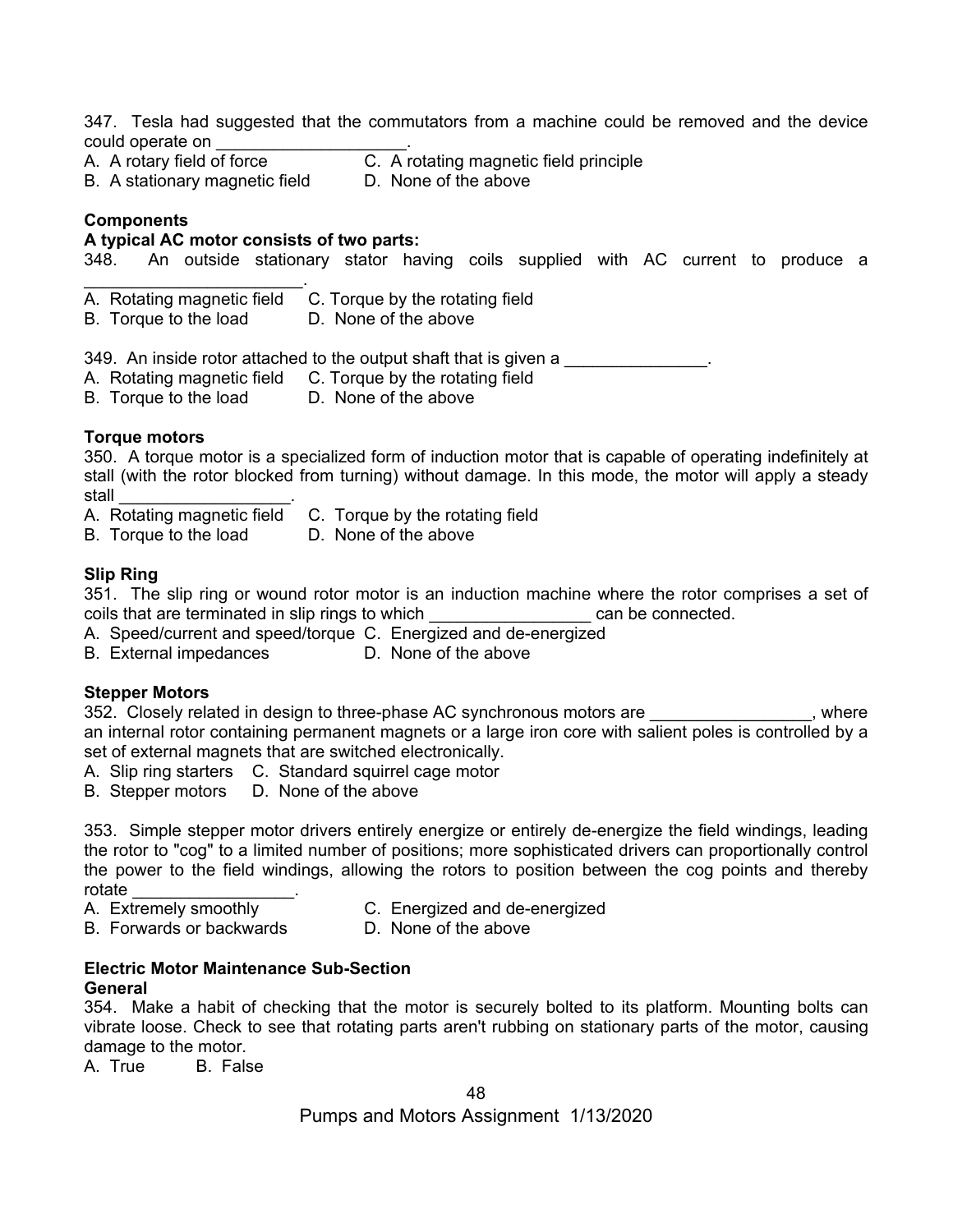355. Even if windings are protected from moisture, minerals in the pumped water can attach to the windings and cause early failure. Motors that operate at 3600-rpm experience twice as much wear as motors operating at 1800 rpm. Regular maintenance is especially critical for 3600-rpm motors and pumps.

A. True B. False

#### **Motor Electrical System**

356. Wide temperature fluctuations during the year can cause electrical connections (especially in aluminum wire) to expand and contract, loosening connectors. Loose electrical connections cause heat buildup and arcing at electrical terminals.

A. True B. False

357. The voltage drop across loose connections will cause the motor to operate at less than its rated voltage, increasing internal motor temperature. Increased heat will break down motor winding insulation, resulting in electrical shorts and motor failures. A loose or broken connection can also unbalance the phases of three-phase power and damage the motor windings. A. True B. False

#### **Motor Bearings**

358. Lubricate the motor according to the manufacturer's instructions. Intervals between lubrication will vary with motor speed, power draw, load, ambient temperatures, exposure to moisture, and seasonal or continuous operation.

A. True B. False

359. Electric motors should not be greased daily. Bearings can be ruined by either over- or undergreasing.

A. True B. False

360. Even a current of 15 milliamps (one milliamp is one one-thousandth of an amp) can cause serious injury or death. Always play it safe!

A. True B. False

## **Electrical Understanding Sub-Section**

#### **Understanding Voltage**

361. Voltage, electrical potential difference, electric tension or electric pressure and measured in units of electric potential.

A. True B. False

362. Volts, or joules per coulomb is the electric potential difference between two points, or the difference in electric potential energy of a unit charge transported between two points.

A. True B. False

363. Voltage is electric potential energy per unit charge, measured in amps per coulomb. A. True B. False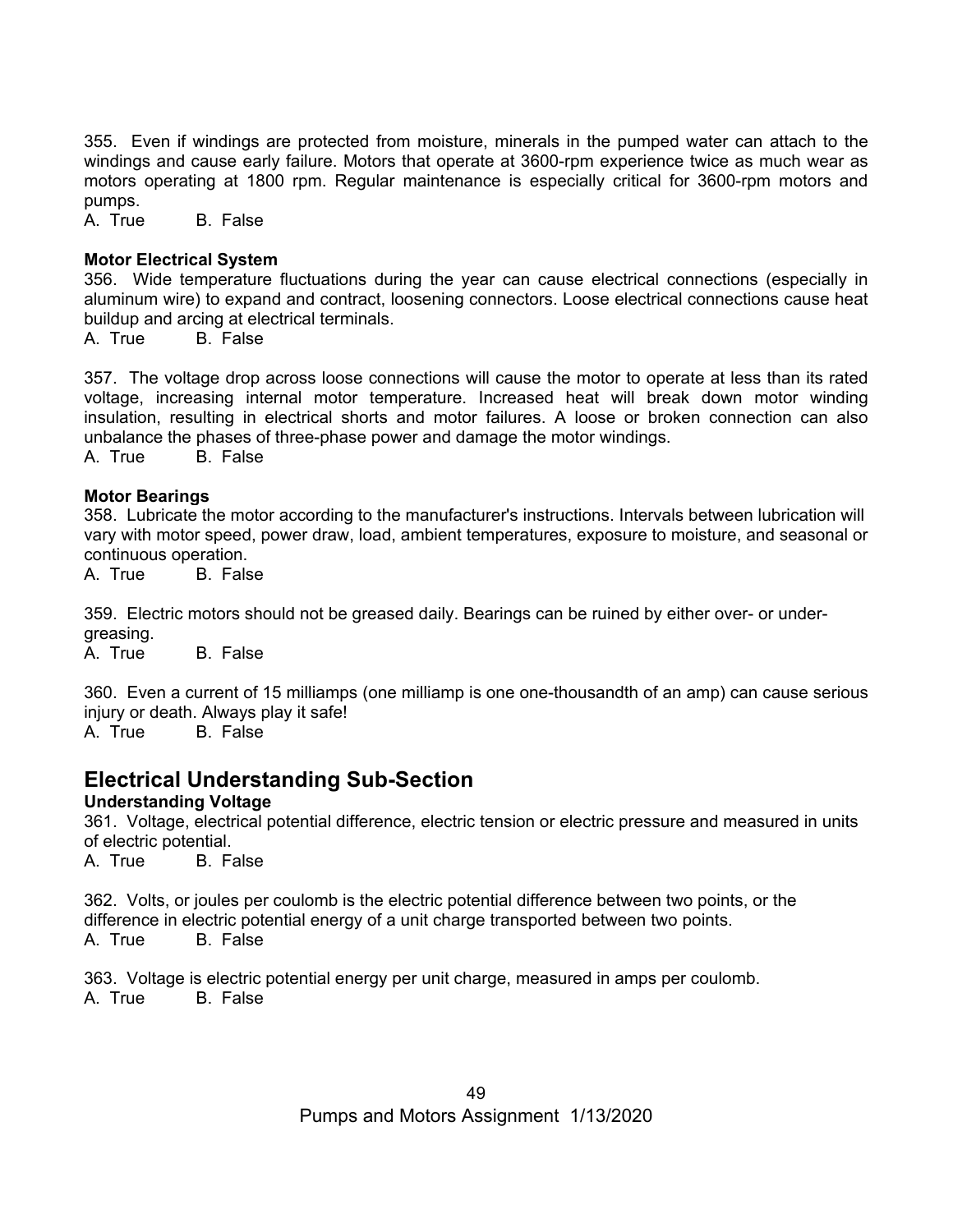364. Voltage can be caused by \_\_\_\_\_\_\_\_\_\_\_\_\_\_\_\_\_\_\_\_\_\_\_\_ or, by electric current through a magnetic field,

by time-varying magnetic fields, or some combination of these three.

- A. Static electric fields C. Electric potential difference
- B. Electromotive force D. None of the above

365. Which of the following is defined so that negatively charged objects are pulled towards higher voltages?

- A. Voltage **C. Electric potential difference**
- B. Electromotive force D. None of the above

366. Which of the following must be distinguished from electric potential energy by noting that the "potential" is a "per-unit-charge" quantity?

- A. Pressure C. Charge
- B. Electric potential D. None of the above

367. Which of the following is equal to the work done per unit charge against a static electric field to move the charge between two points?

- A. Energy C. Voltage
- B. Electric potential D. None of the above

368. Which of the following along with the dynamic electromagnetic field must be included in determining the voltage between two points?

- A. Electric current C. A static (unchanging) electric field
- B. Electromotive force D. None of the above

369. Which of the following is now obsolete but tension is still used?

- A. Pressure C. Charge
- B. Electric potential D. None of the above

370. Which of the following may represent either a source of energy or lost, used, or stored energy?

A. Voltage C. Electric potential difference<br>B. Electromotive force D. None of the above B. Electromotive force

371. Which of the following can flow from lower voltage to higher voltage, but only when a source of energy is present to "push" it?

- A. Pressure C. Charge
- B. Current D. None of the above

372. Which of the following is not the only issue determining charge flow?

A. Electric field **C. Resistance** 

B. Electromotive force D. None of the above

#### **Understanding Three-Phase Power**

373. The three-phase system was introduced and patented by George Westinghouse.

A. True B. False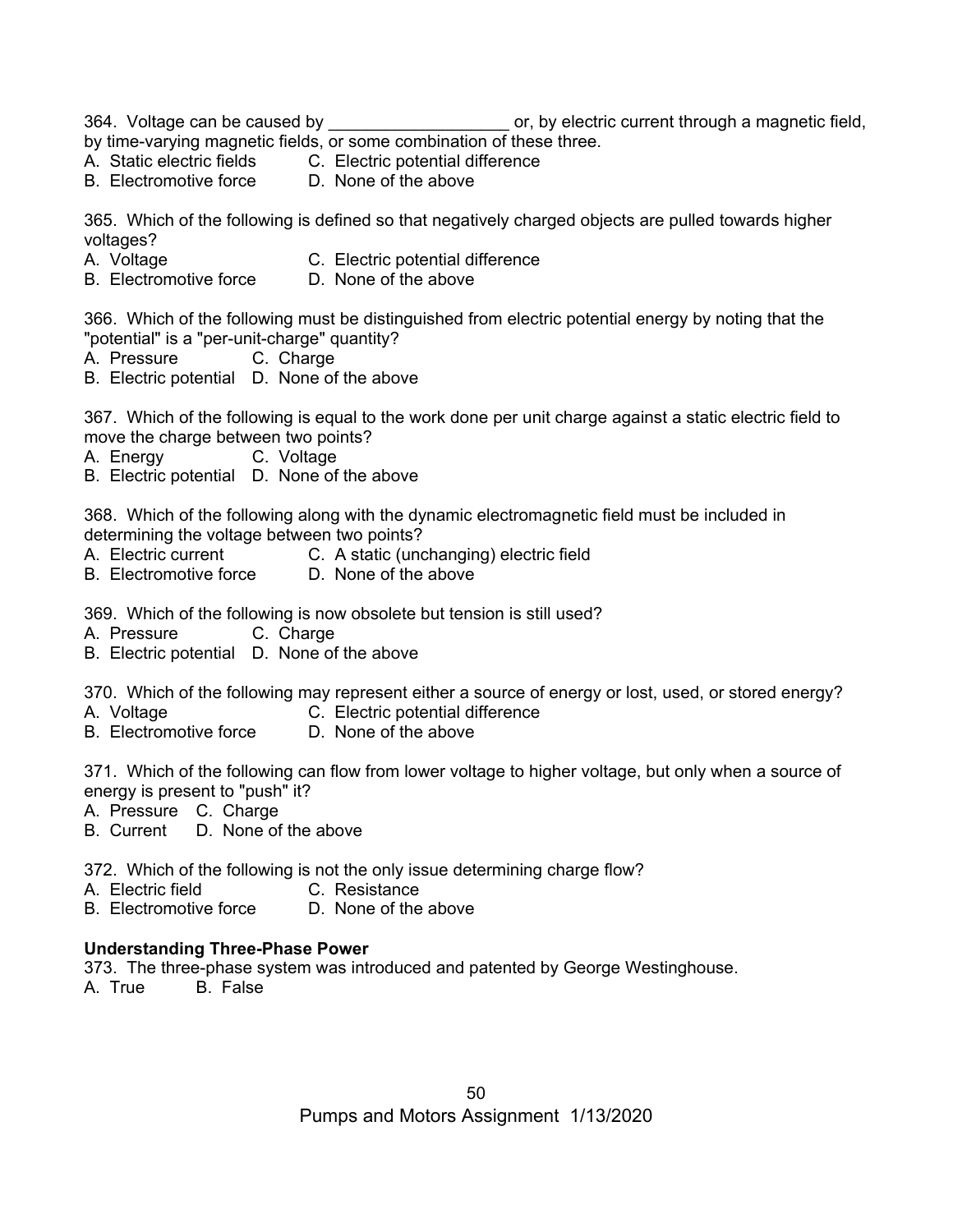374. Which of the following terms has the effect of giving constant power transfer over each cycle of the current and makes it possible to produce a rotating magnetic field in an electric motor?

- A. This delay between phases C. Linear balanced load
	-
- B. The lowest phase order **D.** None of the above

375. Three-phase systems may have a?

- A. Neutral wire C. Non-linear balanced load
- B. One phase system D. None of the above

376. In a three-phase system, **Example 20** carry three alternating currents (which reach their instantaneous peak values at different times.

- A. A balanced load C. Instantaneous peak values
- B. Three circuit conductors D. None of the above

377. Taking one conductor as the reference, the other two currents are delayed in time by one-third and two-thirds of one cycle of the?

- A. Electric current C. Lowest phase order
- B. Phase system D. None of the above

378. Which of the following is common not to have a neutral wire as the loads can simply be connected between phases?

- A. High-voltage distribution situations C. Linear balanced load
- B. Two-phase system D. None of the above
- **Three-phase has properties that make it very desirable in electric power systems:**

379. Power transfer into a **Exercice 1** is constant, which helps to reduce generator and motor vibrations.

A. High-voltage distribution situations C. Linear balanced load

B. Two-phase system D. None of the above

## **SCADA Section**

380. Industrial organizations and companies in the public and private sectors to maintain and control efficiency, distribute data for smarter decisions, and communicate system issues to help mitigate downtime utilize SCADA systems.

A. True B. False

381. SCADA systems are critical for industrial organizations (like water and wastewater facilities) since they help to maintain efficiency, process data for smarter decisions, and communicate system issues to help mitigate downtime.

A. True B. False

382. Data acquisition starts at the HMI level, which includes the equipment status reports, and meter readings. Data is then formatted in such way that the operator of the control room can make the supervisory decisions to override or adjust normal HMI controls, by using the PLC.<br>A True B False

**B. False** 

383. SCADA systems implement the distributed databases known as Excel databases, containing data elements called rows or columns.

A. True B. False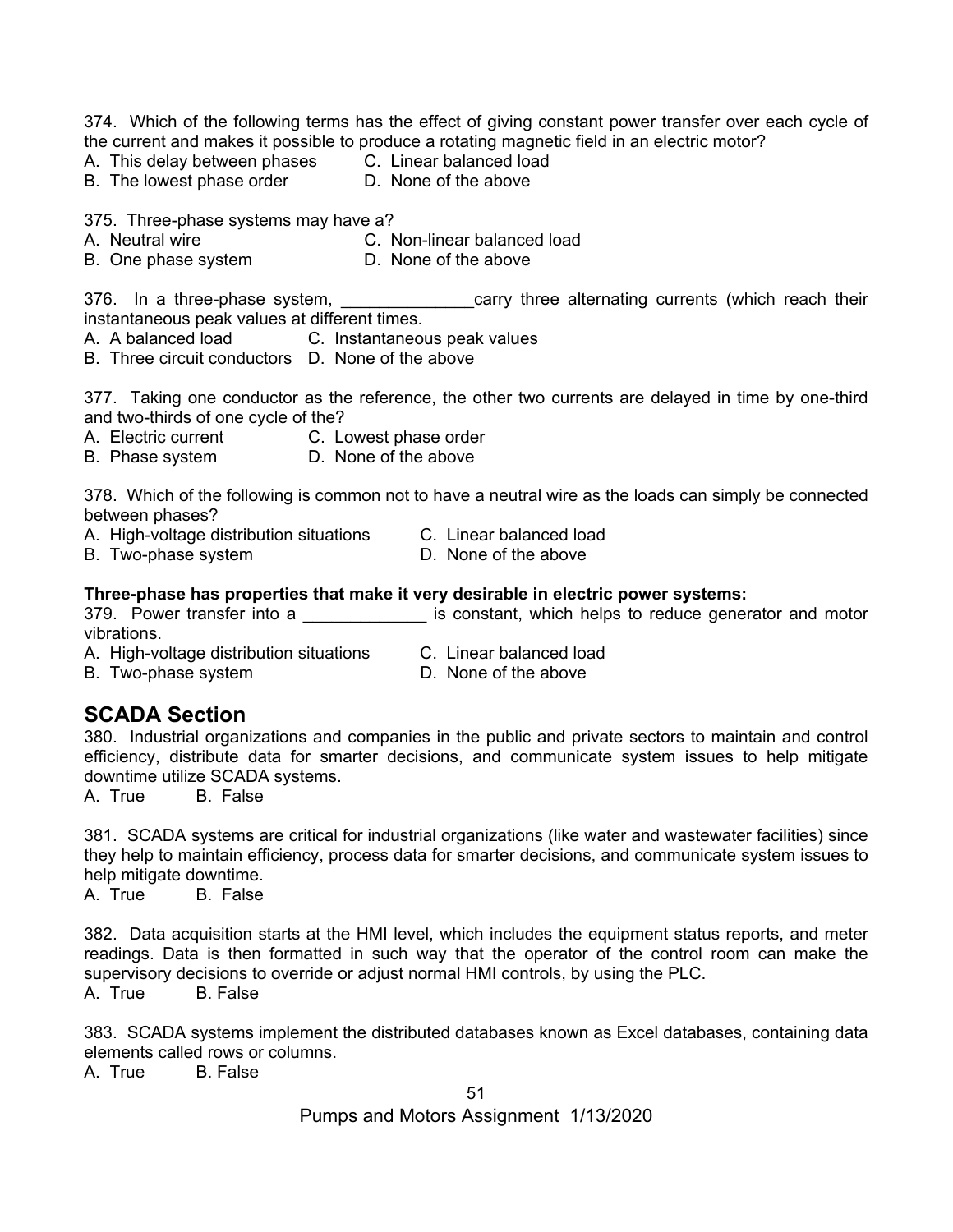384. The key attribute of a SCADA system is its capability to perform a supervisory operation over a variety of other proprietary devices.

A. True B. False

385. The internet is linked to the SCADA system's databases, to provide the diagnostic data, management information and trending information such as logistic information, detailed schematics for a certain machine or sensor, maintenance procedures and troubleshooting guides. A. True B. False

386. The HMI, or Human Machine Interface, is a device apparatus that gives the processed data to the human operator. A human operator uses HMI to control processes.

A. True B. False

387. The information provided by the HMI to the operating personnel is graphical, in the form of mimic diagrams. This means the schematic representation of the plant that is being controlled is obtainable to the operator.

A. True B. False

388. Which of the following can convert electrical signals coming from the equipment into digital values like the status- open/closed – from a valve or switch, or the measurements like flow, pressure, current or voltage?

- A. RTU C. PLC
- B. HMI D. None of the above

389. By converting and sending the electrical signals to the equipment, \_\_\_\_\_\_\_\_\_\_\_\_\_\_\_\_\_\_ may control the equipment, like closing or opening a valve or a switch, or setting the speed of the pump.

A. RTU C. SCADA system

B. HMI D. None of the above

390. A 'supervisory Station' refers to the software and servers responsible for communication with the field equipment (PLCs, RTUs etc.), and after that, to \_\_\_\_\_\_\_\_\_\_\_\_\_\_\_ software running on the workstations in the control room, or somewhere else.

- A. RTU C. SCADA system<br>B. HMI D. None of the abo
- D. None of the above

391. Which of the following can have multiple servers, disaster recovery sites and distributed software applications in larger SCADA systems?

- A. Master station C. SCADA system(s)
- B. SCADA implementation(s) D. None of the above

392. For increasing the system integrity, the same state of the second are occasionally configured in hot standby or dual-redundant formation, providing monitoring and continuous control during server failures.

- A. Multiple servers C. Multiple stations
- B. Independent systems D. None of the above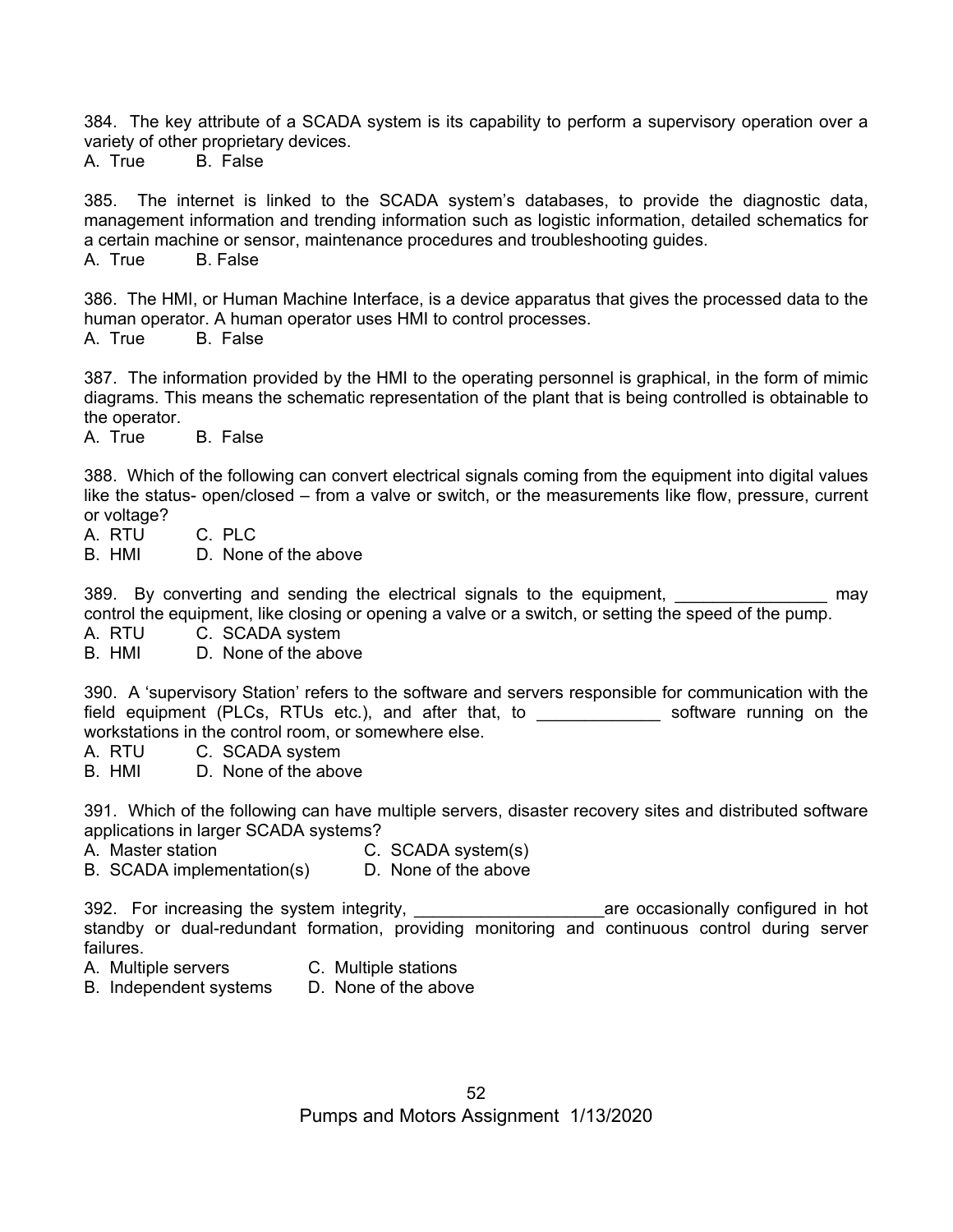393. Which of the following originally used modem connections or combinations of direct and radio serial to meet communication requirements, even though IP and Ethernet over SONET/SDH can also be used at larger sites like power stations and railways?

A. SCADA systems C. SCADA

B. SCADA implementation(s) D. None of the above

394. In many cases, a **Exercise 2018** may have to recognize the alarm event; this may deactivate some alarm indicators, whereas other indicators remain active until the alarm conditions are cleared.

A. SCADA operator C. SCADA

B. SCADA implementation(s) D. None of the above

395. Which of the following terms might automatically monitor whether the value in an analogue point lies outside high and low- limit values associated with that point?

A. SCADA operator C. SCADA system(s)

B. SCADA implementation(s) D. None of the above

396. Which of the following terms translates the electrical signals from the equipment to digital values such as the open/closed status from a switch or a valve, or measurements such as pressure, flow, voltage or current? By translating and sending these electrical signals out to equipment the RTU can control equipment, such as opening or closing a switch or a valve, or setting the speed of a pump.

- A. RTU C. PLCs
- B. HMI D. None of the above

397. In the first production, mainframe systems were used for computing. At the time SCADA was established, networks did not exist. Therefore, the example of the did not have any connectivity to other systems, meaning they were independent systems.

A. SCADA systems C. Multiple stations

B. Independent systems D. None of the above

398. The information between multiple stations was shared in real time through entity and the processing was distributed between various multiple stations. The cost and size of the stations were reduced in comparison to the ones used in the first generation.

A. RTU C. LAN

B. HMI D. None of the above

399. The interaction between the system and the master station is done through the WAN protocols like the

A. Internet Protocols (IP) C. Remote or distant operation

B. Common IT practices D. None of the above

400. Since the standard protocols used and the \_\_\_\_\_\_\_\_\_\_\_\_\_\_\_\_\_ can be accessed through the internet, the vulnerability of the system is enlarged.

A. Networked SCADA systems C. SCADA system(s)

B. SCADA implementation(s) D. None of the above